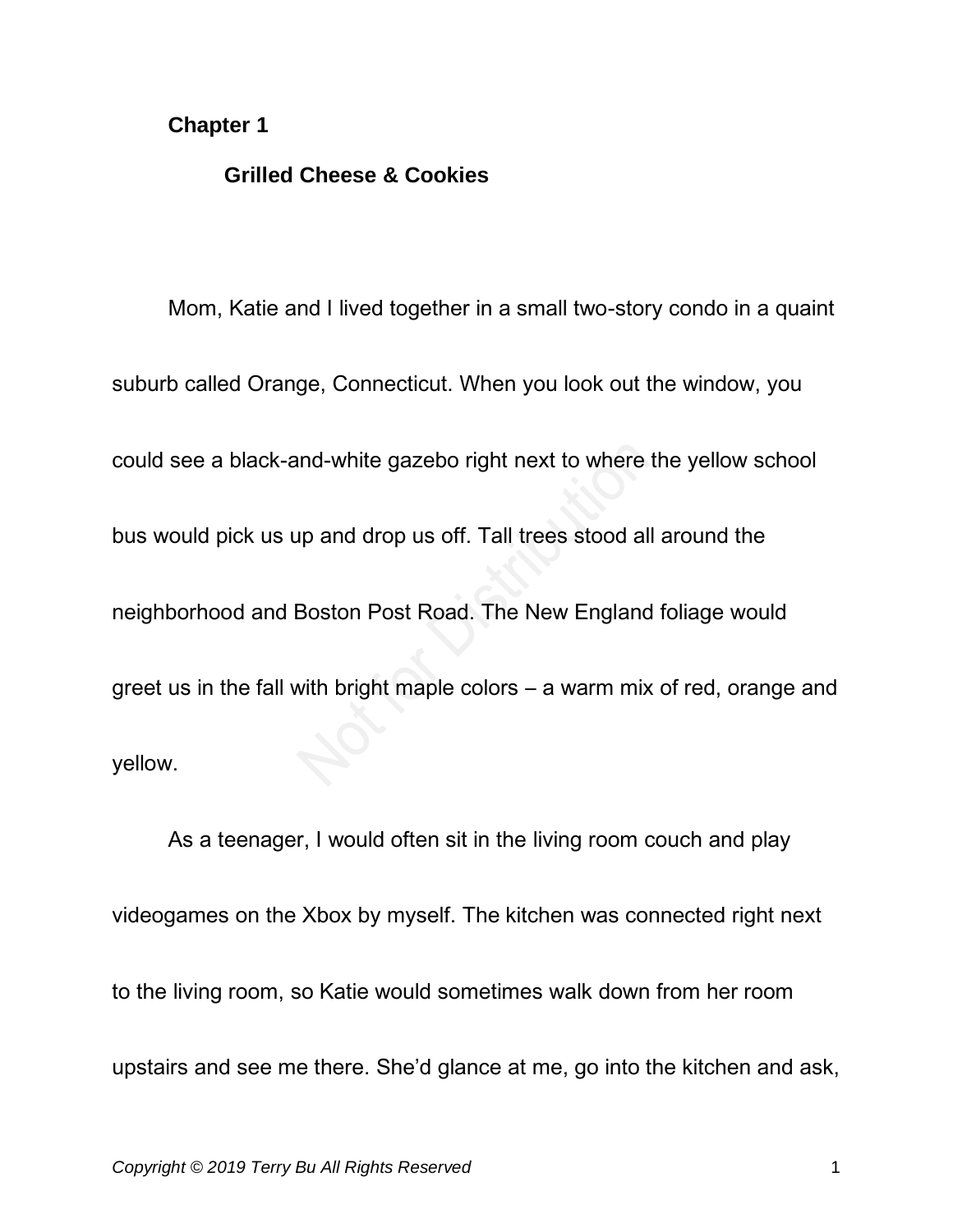"샌드위치 먹을래?" ('Want a grilled cheese?' in Korean)

I always nodded yes.

Katie had experience helping out at our uncle's Korean deli in Brooklyn during the summers, so she was quite the expert when it came to grilled cheese and breakfast sandwiches in general. The recipe itself was simple. Slices of whole wheat bread. Slices of cheddar cheese. Lettuce. Tomato. And a fried egg with good old ketchup, some salt and pepper to season. She'd heat up the pan with olive oil and make sure that the outside of the bread is nicely grilled until it smelled amazing all over the kitchen. Whenever I smelled the cheese and heard the crackling of an egg being fried, I couldn't help but feel excited.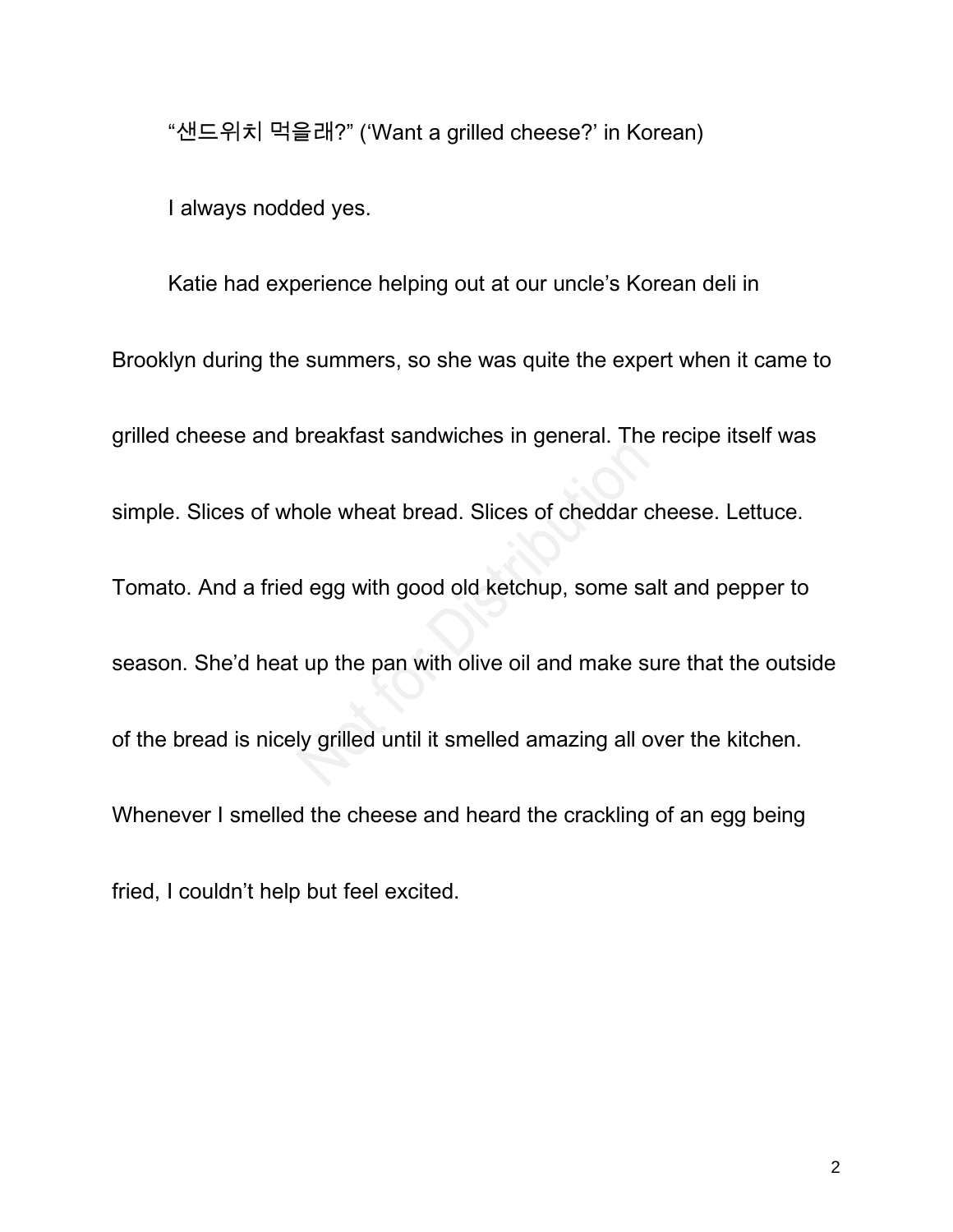"Here you go."

Katie would cut the sandwich diagonally in half on a white plate and place it on the living room table between me and the TV. The yellow yolk from the sunny-side up and the red ketchup would peek out from the browned bread slices. The orange-tinted cheddar cheese inside had melted nicely and oozed over onto the plate.

"Ooo, thanks. 잘 먹겠습니당." ('Thanks for the meal')

I would hurriedly grab with my hands and chow it down, wanting to get back to my videogame as soon as possible. It always tasted amazing though. I liked the texture of everything mixed inside, and the richness of the egg yolk and the slight sour sweetness from the ketchup.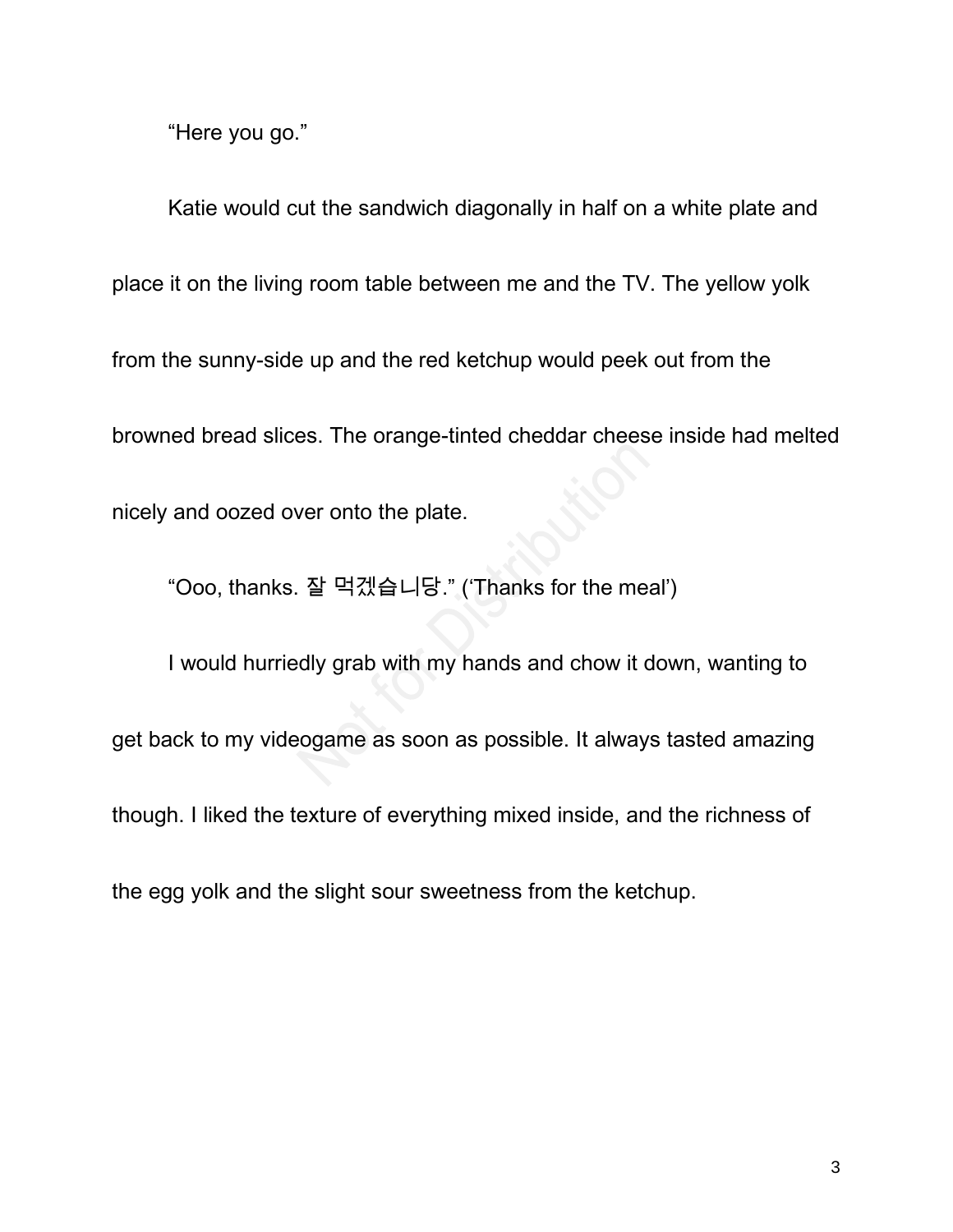Mom would sometimes get back home from work around these late

afternoons and ask Katie,

"너는 요리 다 해놓고 왜 아무것도 안 먹니?" ('Why aren't you eating

any of it after you cooked everything?')

Katie would joke and say,

"부성현이 게 눈 감춰버려서 먹을 게 없어" ('Terry Bu is destroying it

so there's nothing left')

15 years after her death, I can of course find grilled cheese at a nearby local deli easily. But it never tastes as good as the ones Katie used to make for me. I never realized back then how precious those sandwiches were. I had no way of knowing there was an actual limit to how many times I would be able to experience that. As a kid, the only "communication" I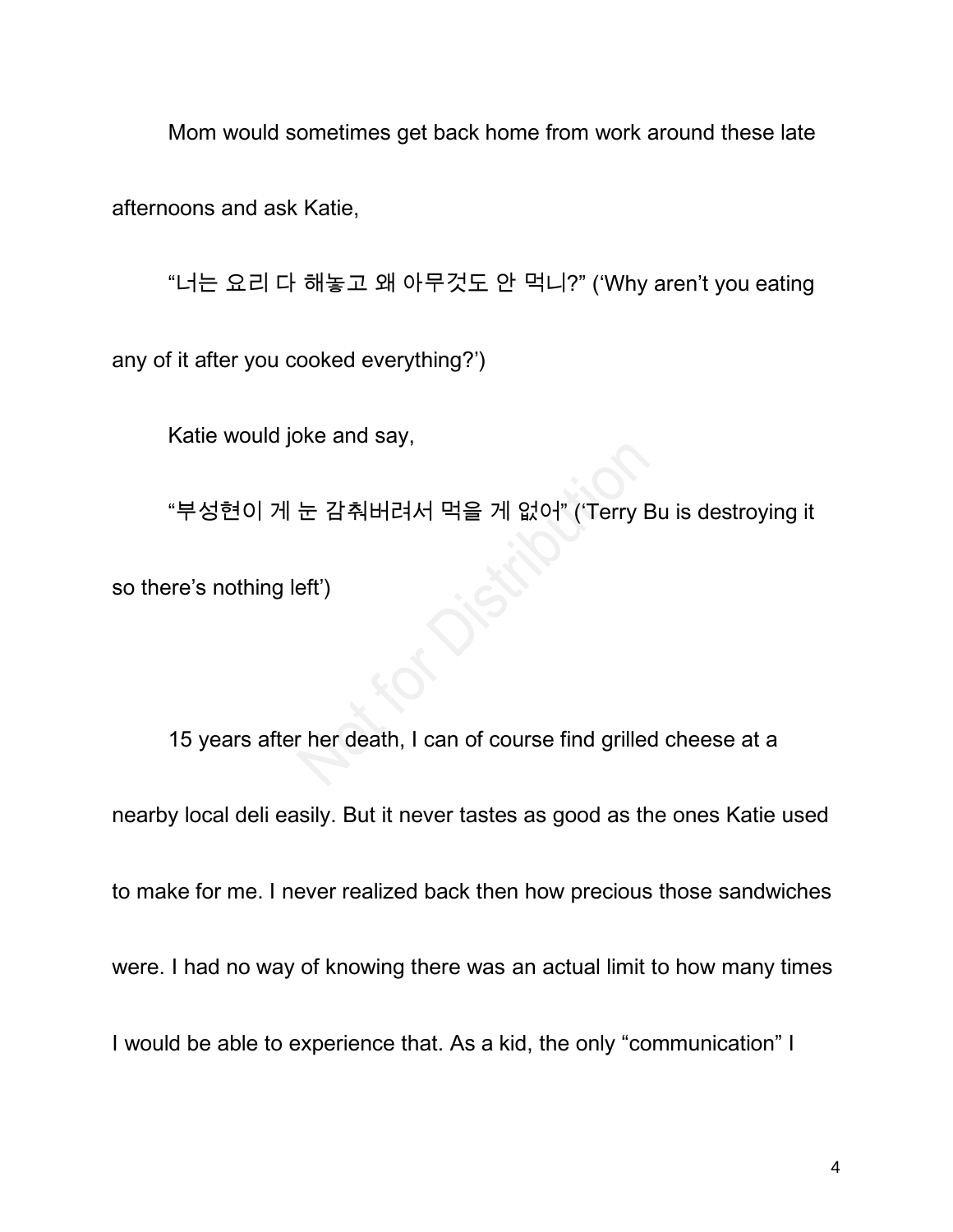started with Katie was arguing with her about who would get to use the one desktop computer in the living room and yell at each other to move out of the way. There was no verbal expression of affection, really, for each other. We thought it was embarrassing, that we were too cool for that. Whenever she would cook me stuff, I assumed she was super bored and had nothing else to do at the time, and was just practicing her cooking skills. But I finally realize now that Katie was trying to show me how much she loved me through her cooking.

I wish I'd been nicer to Katie. I look back today and think how I never reciprocated any of it for her. I was like a little puppy just following her around and eating free food. I don't remember at all if I ever got her a decent birthday gift. If Katie were alive today, I would at least give her more compliments on her grilled cheeses. And how awesome of a sister she was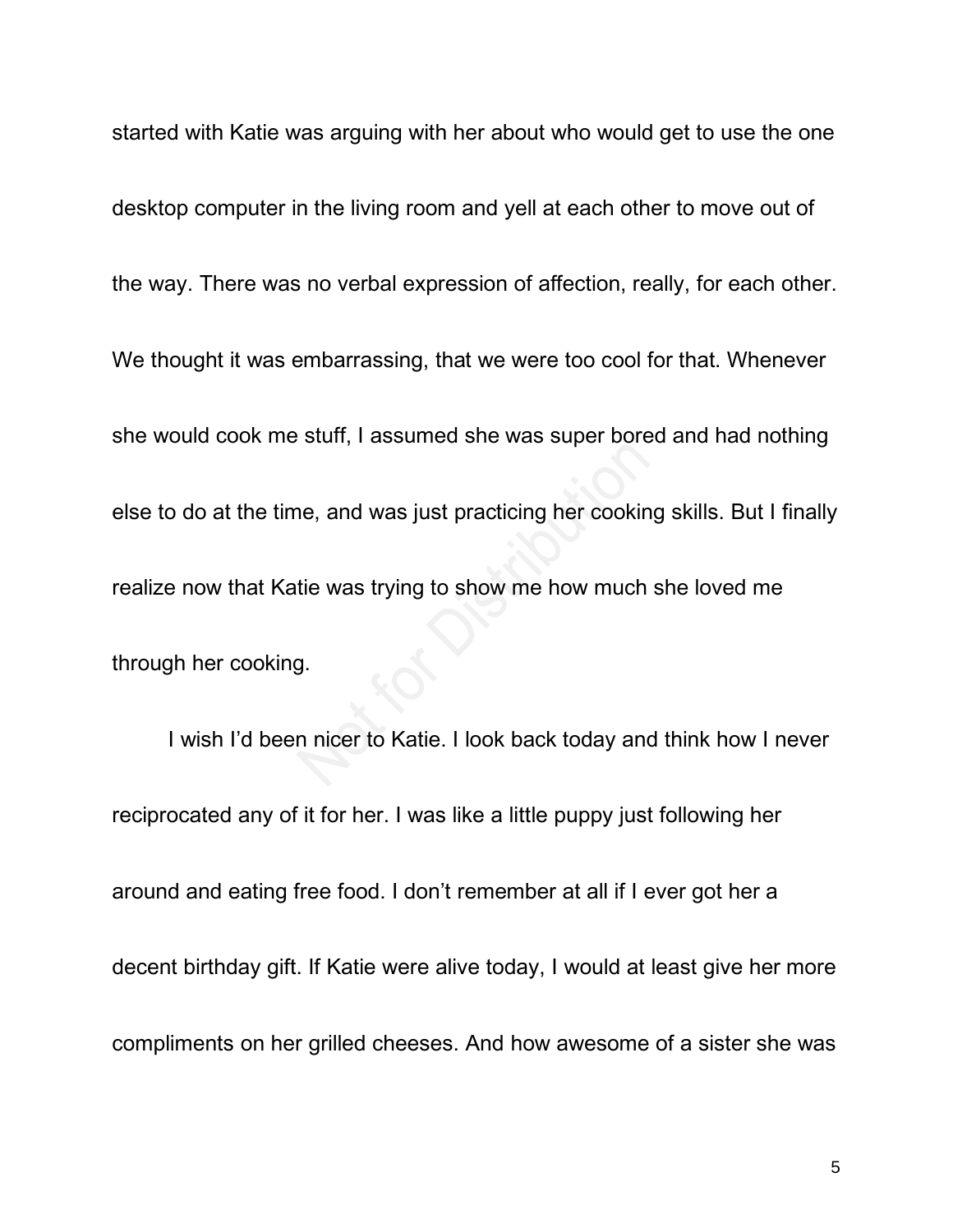to cook for me all the time. But maybe all that is irrelevant, now that she is dead and gone.

Katie had a bunch of other good recipes too. Fried rice. Miso soup. Pecan pie. Pumpkin pie. Oatmeal cookies. She was especially fond of baking. They all tasted incredible. She would type out her favorite recipes on a Word doc and print them out and save them inside a 3-ring binder. I was so sure that binder existed until after her death, it got lost when Mom and I were moving out of Connecticut. It upset me that I lost all her handwritten recipes. Although when I think about it, even if I happen to dig it up now, it would tear me up to read all that and recreate her recipes on my own without her.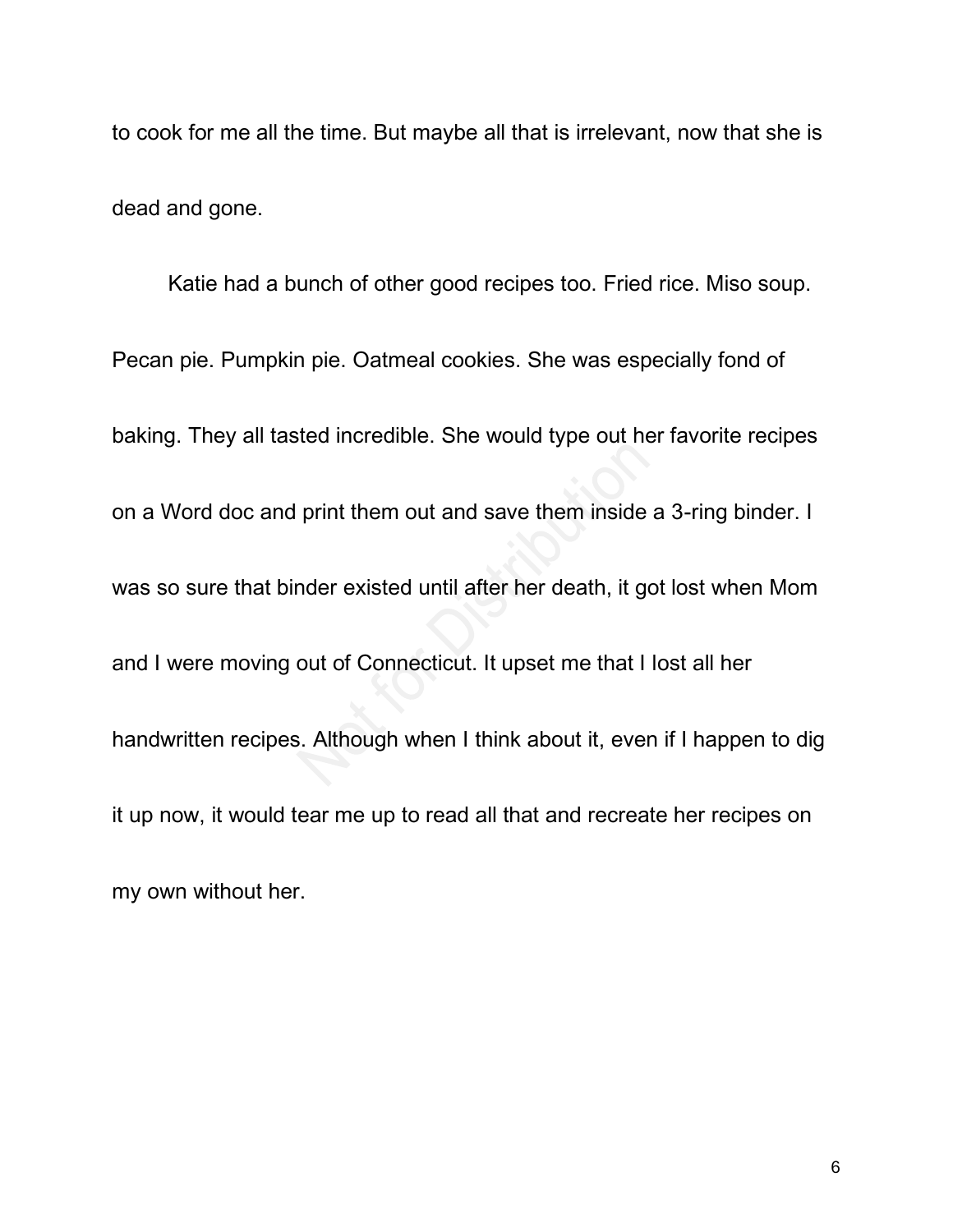After Katie graduated high school and started her freshman year in college, it became rare that she would get to visit back home from her dorm and to cook for me like before. Her dorm in Storrs was at least a 4-hour drive from home so we would only get to see her twice or thrice a year during the holidays when college was off.

About one to two months before her suicide, Katie cooked for me one last time, I remember it quite distinctly. It was the summer of 2005; I was a high school senior, and she was a junior at UConn. She came home unannounced all by herself, and I was just on my Xbox as usual, enjoying my summer break.

"Tadaima," ('I'm home' in Japanese) she said.

She went upstairs into her old bedroom, and it sounded like she tidied up a whole bunch of things. Looking back now, perhaps it was her last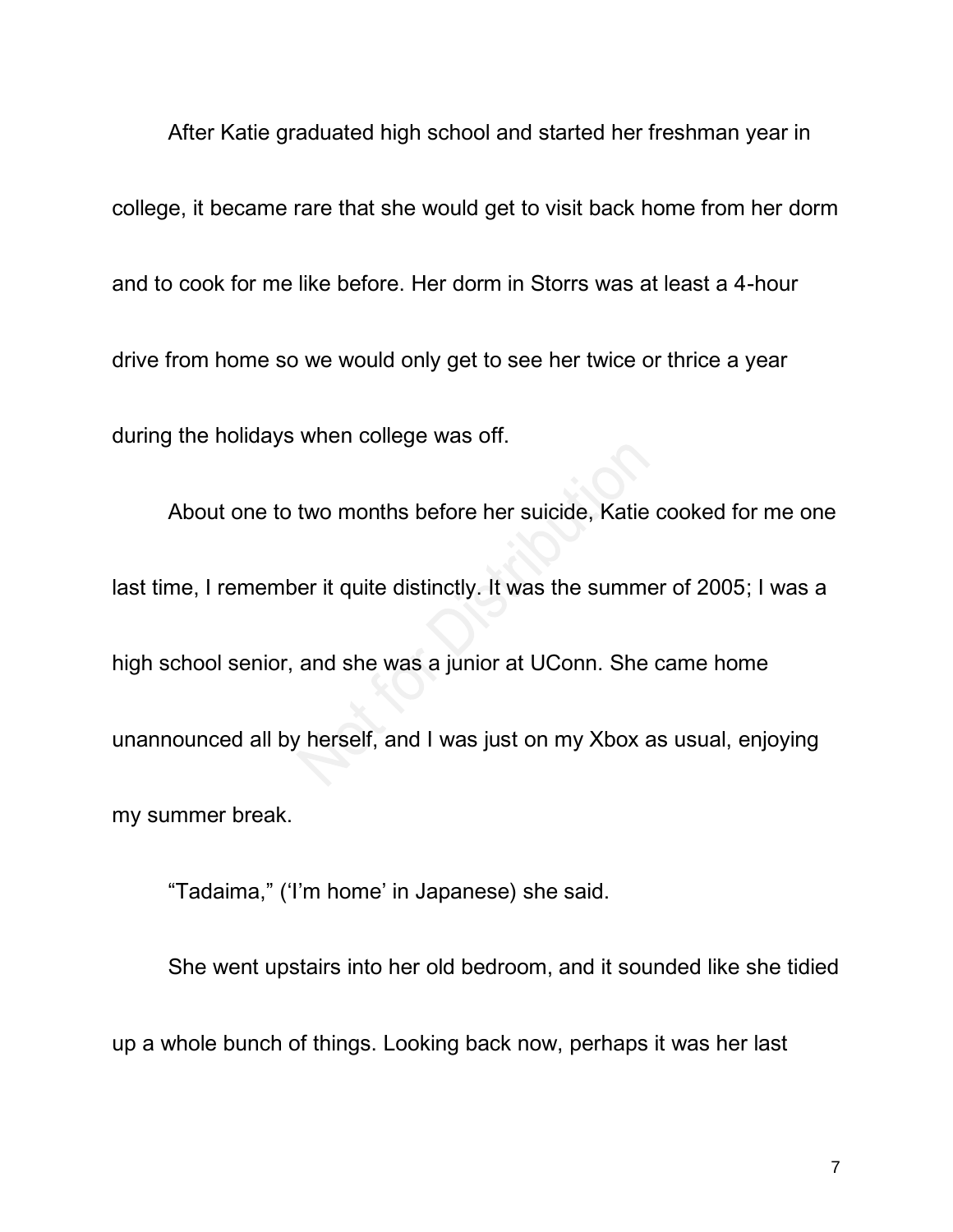chance to check out her old room at home, and to discard anything that she didn't want others to discover after her suicide. Or she might have been picking up supplies she would use for the attempt. She then came downstairs and into the kitchen like the old days and start cooking, not saying much. Katie cooked up her usual grilled cheese and then also a set of cookies. I didn't know that would be the last time I would eat her homemade food.

Katie folded her cookie dough into small round circles, put on her oven mitts and placed the tray of cookies inside the heated oven. Her cookies would have a generous sprinkle of oats on top, and I liked how those oats looked when they finished out of the oven, that slightly scorched brown. I would catch the sweet smell of cinnamon, butter, maple syrup and oats all mixed in, spreading from the kitchen to all over the house.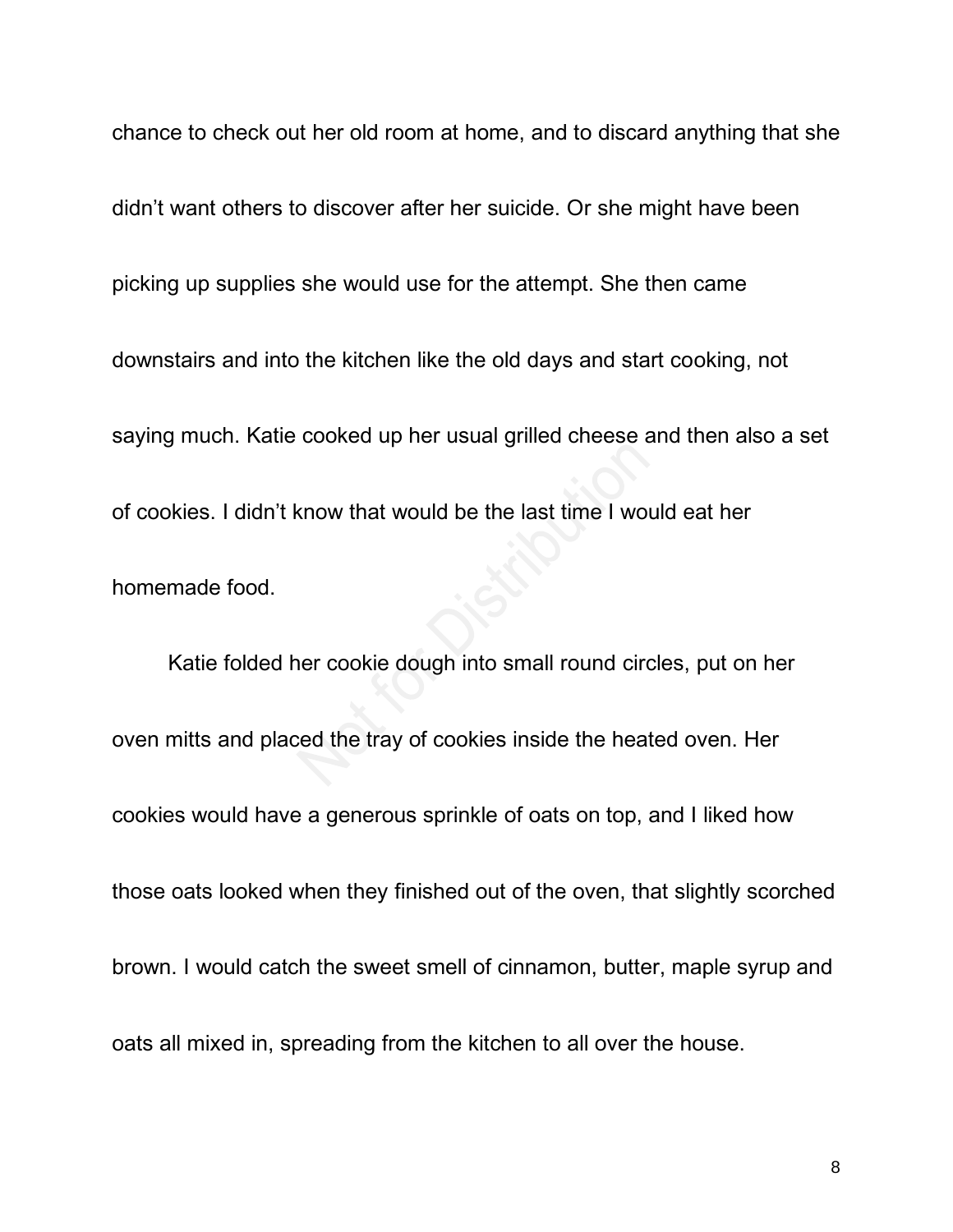Sometimes she'd mix in pumpkin puree and I'd smell that too. Maybe I could have gone and watched over her shoulder, I would have learned something.

I took the grilled cheese and cookies from her and chowed them down happily on the couch while watching TV. When I was about to finish eating, Katie packed up her things and walked down toward the front door.

"나 간다." ('I'm gonna go')

I remember she made eye contact with me. Her eyes did look sad. Her face looked quite thinner than I remember, with a bit of sullen, worried look. She had put on lots of dark eye shadow, perhaps to hide the bags under her eyes. But that's all I noticed. When we asked the campus psychologist later, it was around this time that Katie had been suffering from severe bulimia and eating nothing but an apple and drinking nothing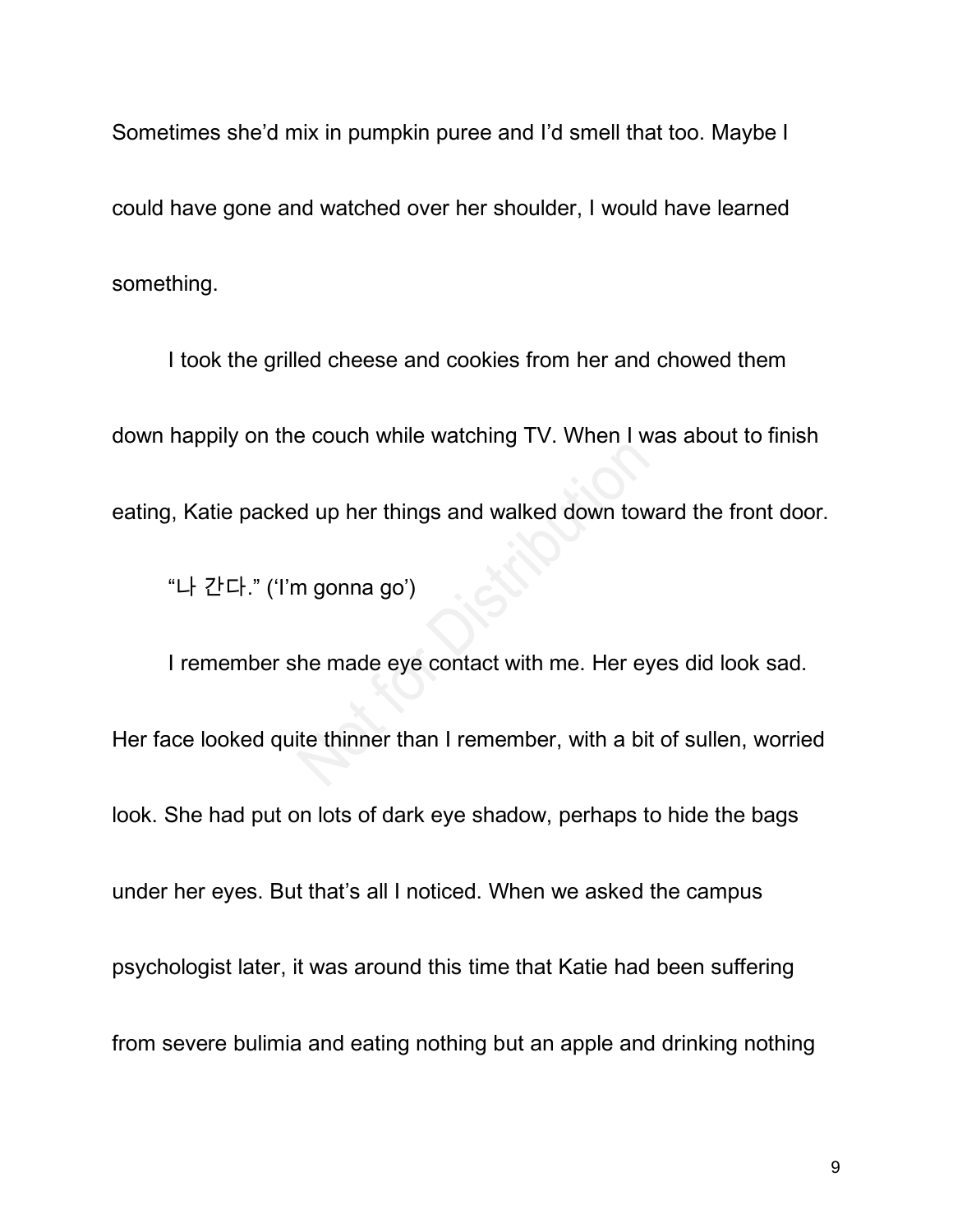but water to fill up her stomach (and then throwing up everything later). She must have felt quite mentally distraught around this time, right after a breakup with her boyfriend. She was baking all those cookies for me while starving herself.

"Hey, at least I can live vicariously and watch other people eat. It's therapy." A long time ago, she had joked like that to me once and chuckled.

I don't remember the last thing I ever said to Katie. She put on her shoes, and I heard the front door open and close as she left. I could hear her turn on the ignition and see her out the window drive off in her '97 green Honda Civic. I had my empty white plate on the table, with crumbs of her sandwich and cookies. That was our last interaction. That memory is etched in my brain and often plays over and over again.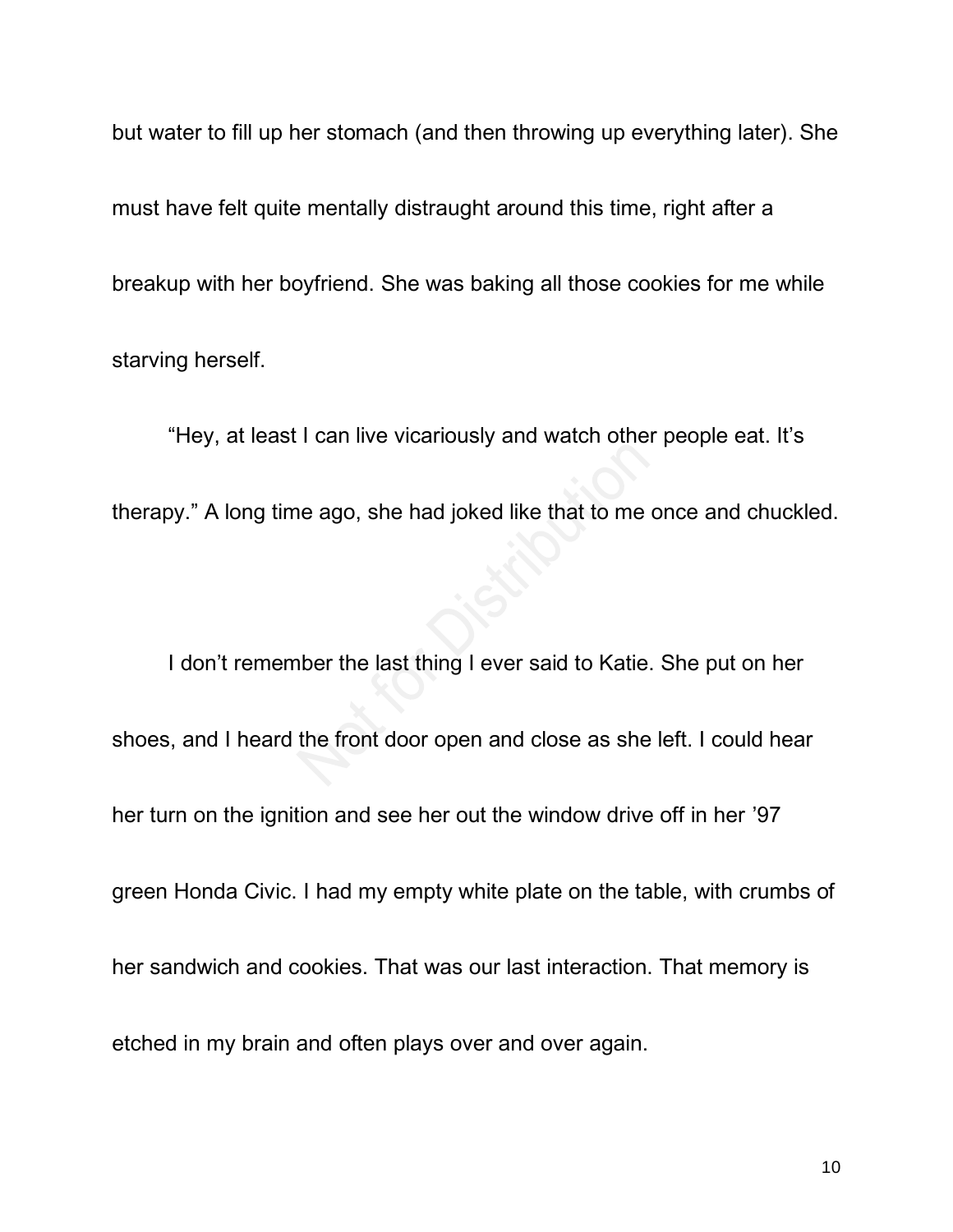Even as a 30-something grownup, I go into cafes and get a bit excited whenever I see grilled cheese or oatmeal cookies on the menu. Whenever I eat grilled cheese, especially good ones, I remember Katie. 9 times out of 10, Katie's tasted better though.

On special occasions like Valentines' Day or Christmas, I often bake cookies to share with neighbors and coworkers as presents. Whenever I smell cookies in the oven, it reminds me of Katie. To be honest, baking good cookies is a precise art, and as clumsy as I am, mine often turns out ginormous and stodgy. The sizes are all over the place, not precise and cute like Katie's were. But sometimes, somebody eats my cookie and says,

"Hey, it's pretty good!"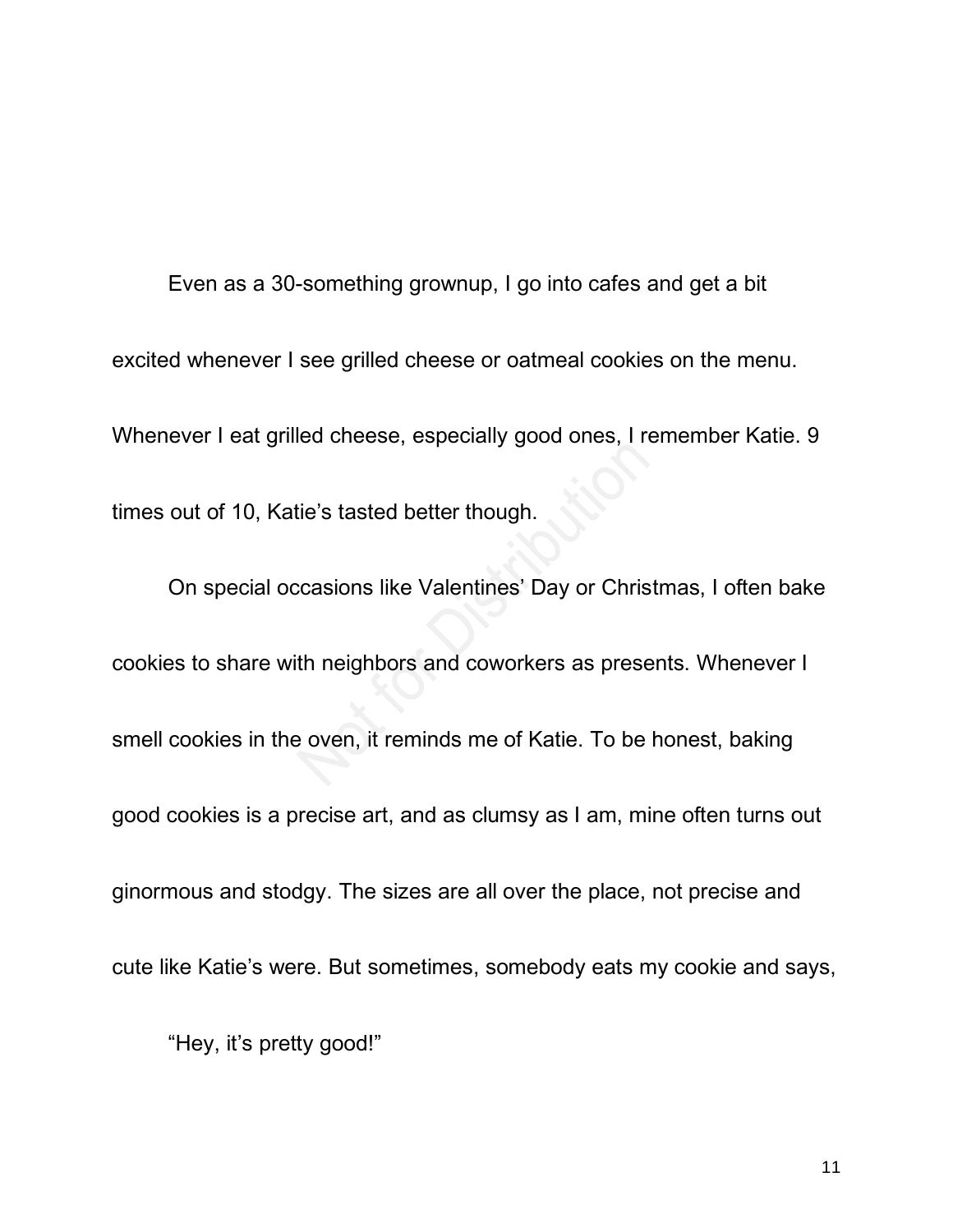It makes me happy. Katie would be proud of me.

"누나, 사랑해요. 그리고 고마워요. 나도 오늘 쿠키 만들었어!"

(Nuna, I love you. And thank you. Hey, I made cookies today!)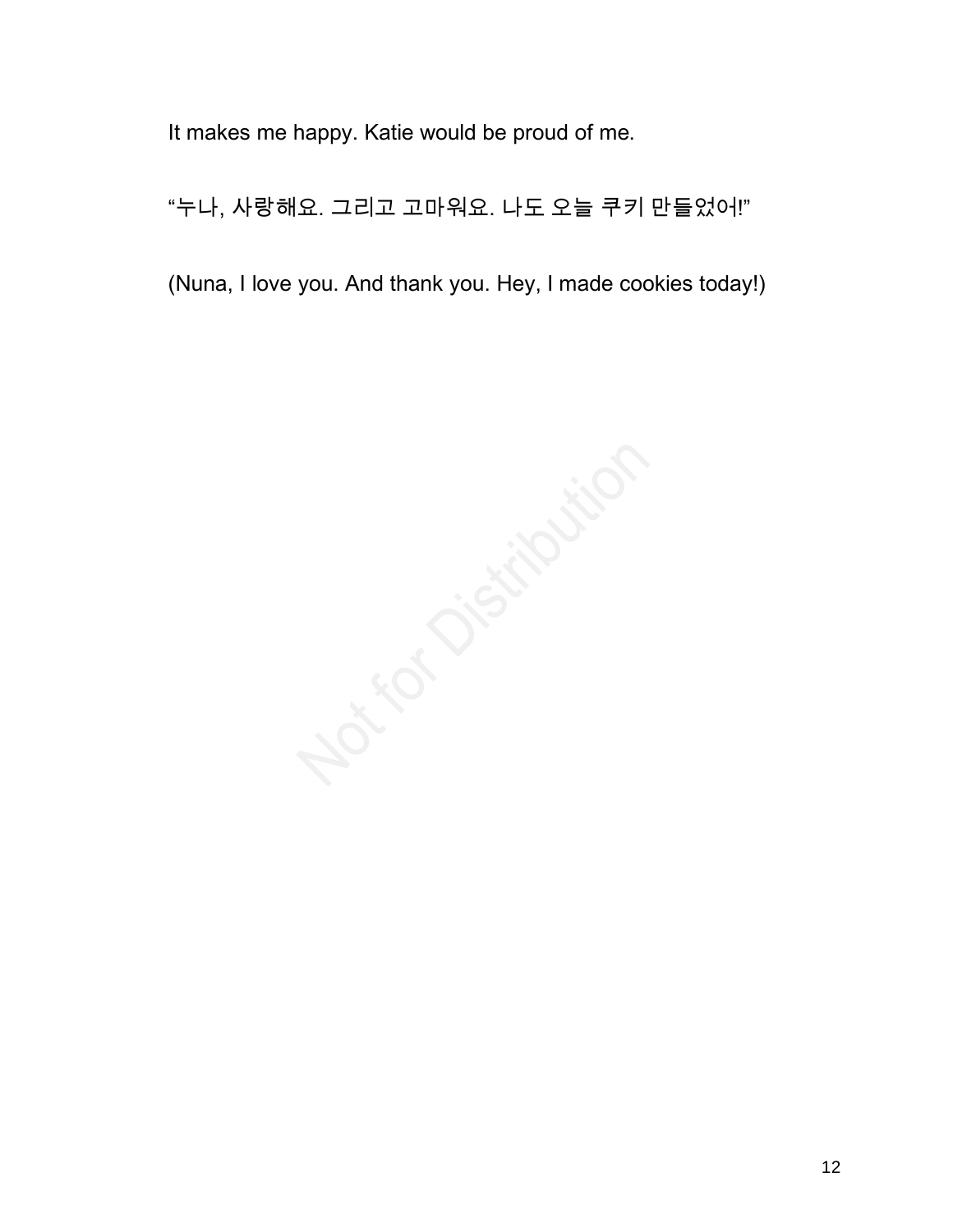# Chapter 2

#### Watching over Her Shoulder

Before we moved to the U.S., Katie and I lived in Seoul in a tiny apartment with Dad and our paternal grandfather. The whole space must have been less than 700 square feet. Our parents had just divorced a few years earlier, and Mom was fighting for custody while making plans to take us to America.

When Katie was in junior high, she would write an "exchange diary" (교환일기/交換日記) with her best friend at the time whose name was Jiyoung. An exchange diary basically worked like this. You first write the date on top and write your journal entry, a few pages long at the most, and then the next time you see each other in school, you hand the notebook to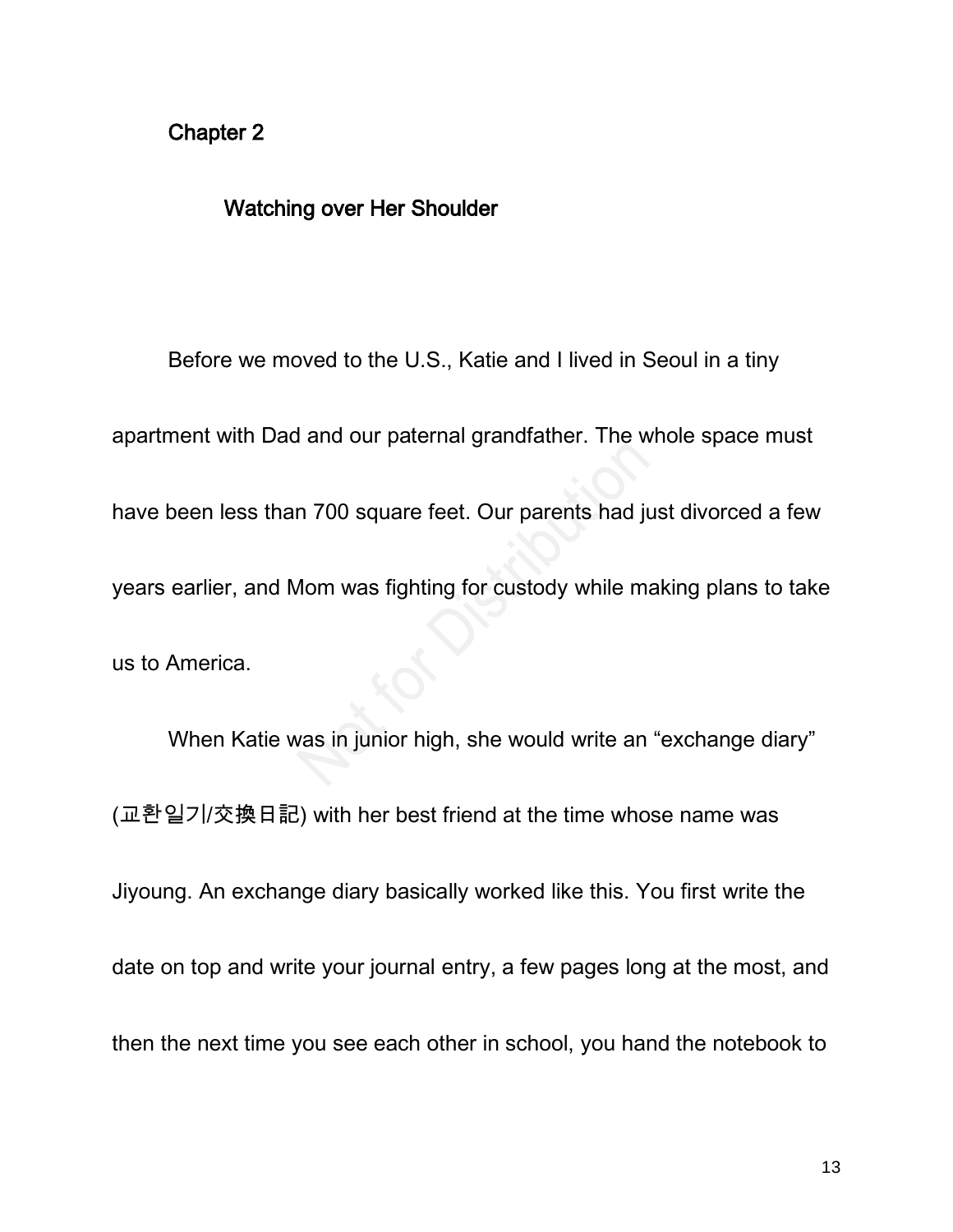your partner and the other person would write the next entry–basically having a written conversation with each other over the course of weeks or months. Out of curiosity, I would secretly read out of this exchange diary as a kid when those two weren't around. (Come to think of it, I was such an annoying little brother.)

Inside the small notebook, I noticed the two distinct handwriting styles of the two girls. Katie's best friend had an extroverted and confident personality, and you could tell from her writing. Full of humor and foul swearing about her older brother who was captain of the Judo club and would throw Jiyoung around as a part of his mischievous practice. Jiyoung would also write about the fun fads at the time: Dance Dance Revolution, fangirling on musicians like 컨츄리꼬꼬 and Deen, fantasy fiction books like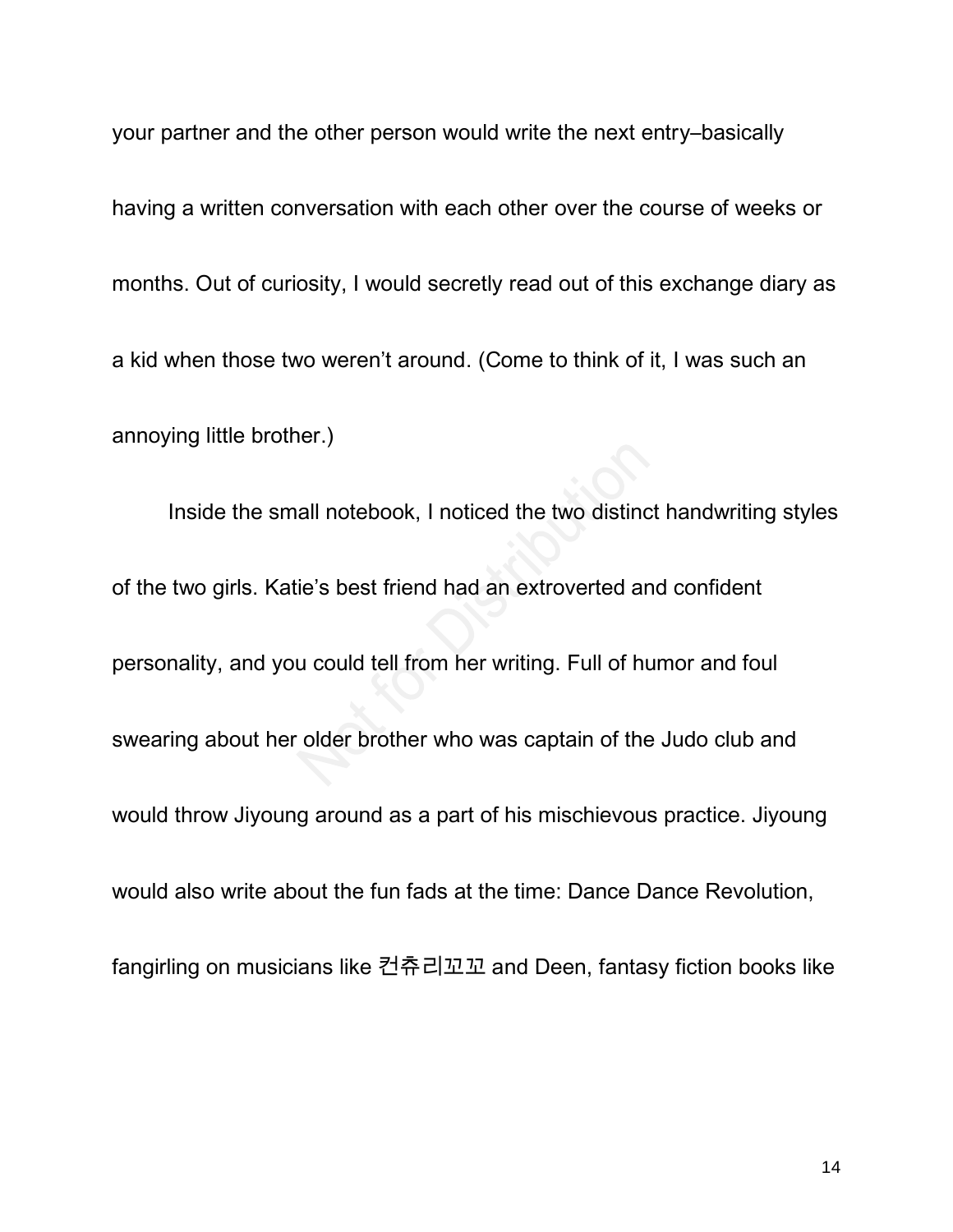Dragon Raja. (Jiyoung went onto become a popular webtoon comic artist in Korea as an adult.)

But when the page turned to Katie's portion, it did not read the same. Katie wrote about our parent's divorce, how she didn't really like coming home from school because it felt so empty and gloomy with nobody around. How she had just argued with Dad or Grandpa about something. How she felt sad for me because I looked so unkempt and untidy in my appearance while going back and forth from school. How much she disliked her own appearance and personality.

"I think I look too fat and ugly, Jiyoung."

"I hate staying at home. That's why I don't return home until late."

"I envy your bright and fun personality. I wish I had it."

"I wish I had an older brother I could lean on like you do."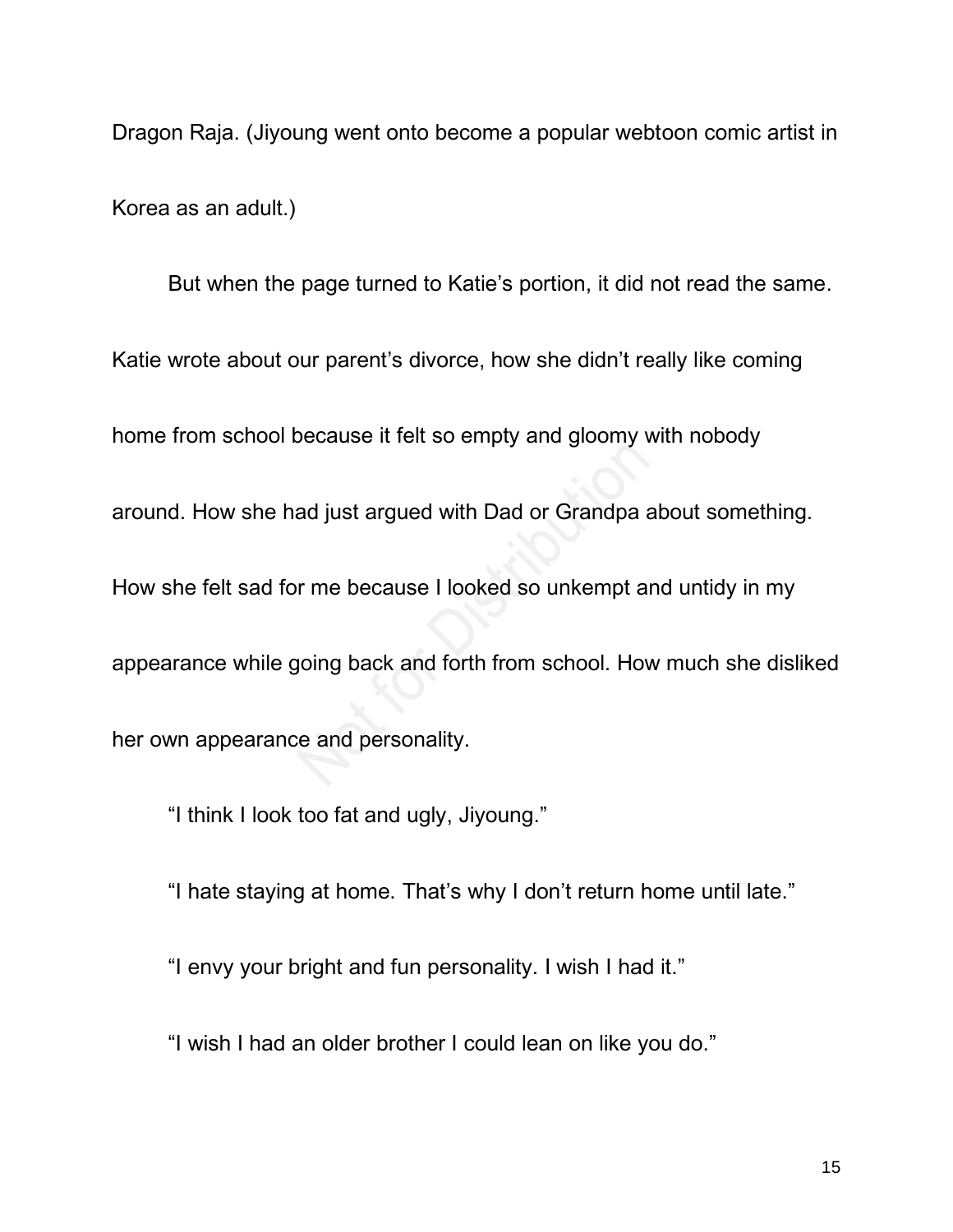Katie's best friend would of course have no idea how to respond to these sentences after she got the notebook back. Understandably, Jiyoung would often write,

"Oh, man … It sounds like you are really struggling lately … I can't think of any good words to write to you in this situation, Katie. I'm sorry." But Katie did treat this exchange diary very fondly and kept it in her possession until her death. She treasured Jiyoung for being a reliable, precious friend that she could confess to about her struggles. There must have been a lot of mental anguish inside Katie around this time, and although Jiyoung was unable to comprehend everything that Katie was going through, just putting them into words and opening up on a piece of paper seemed to have helped Katie. She held many of these emotions back from Dad, Mom, Grandpa or myself and never expressed them except

16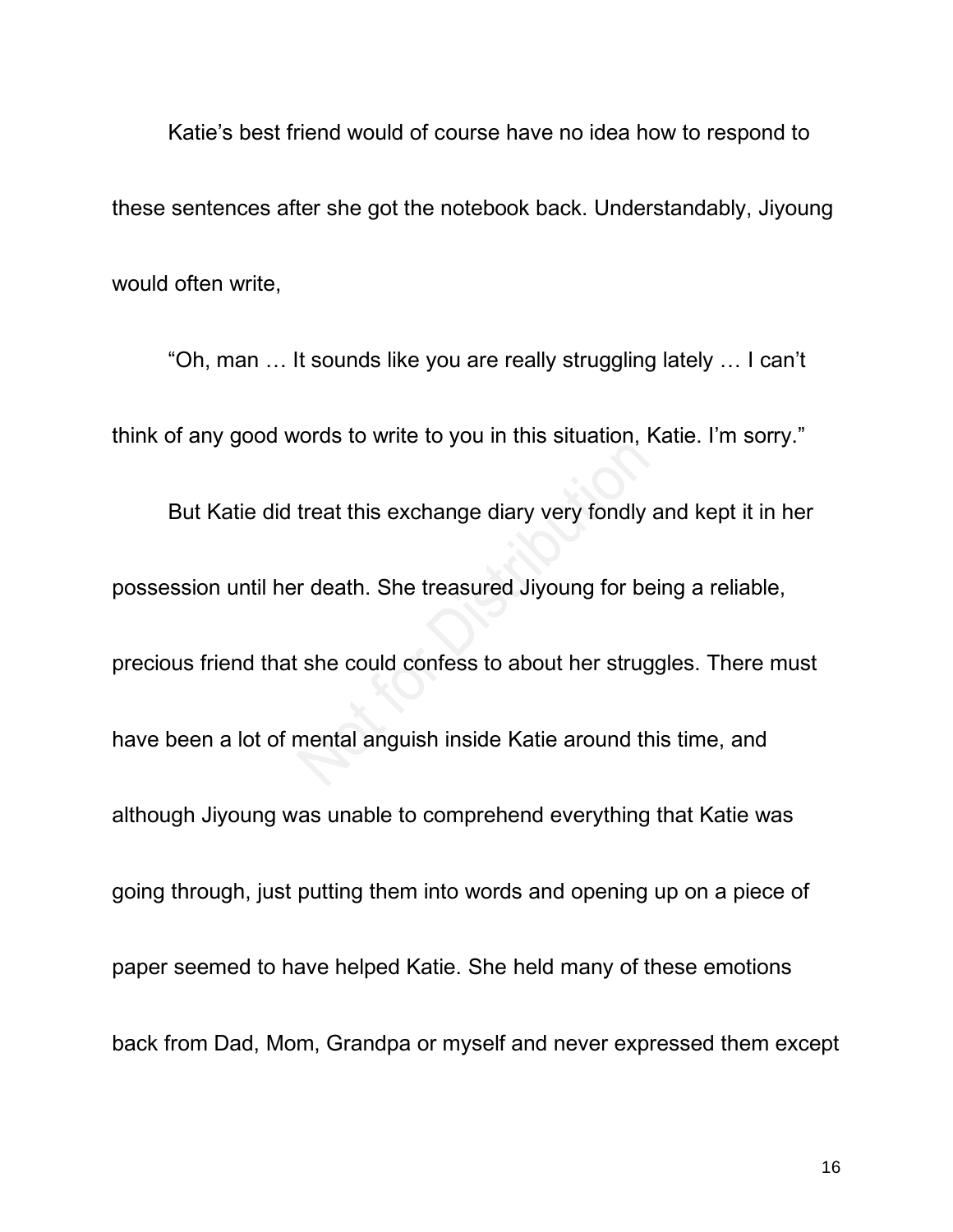in these diaries, perhaps trying to shelter us from her negative emotions.

Even as a young teenager, she was already bearing so much weight on her shoulders.

After we moved to the U.S., Katie still treasured her social relationships and friendships. She almost seemed hypersensitive about how she came across to others. This was understandable. She had experienced bullying, teasing and ostracizing in her early years at an American high school, and never felt like she was "home" or belonged to a particular group. She did treasure the few honest friendships she did have. Whenever she would have friends over at home, I remember Katie putting up her best effort to look perfect in front of them. Whenever I would do or say something childish or embarrassing, as little brothers often do, she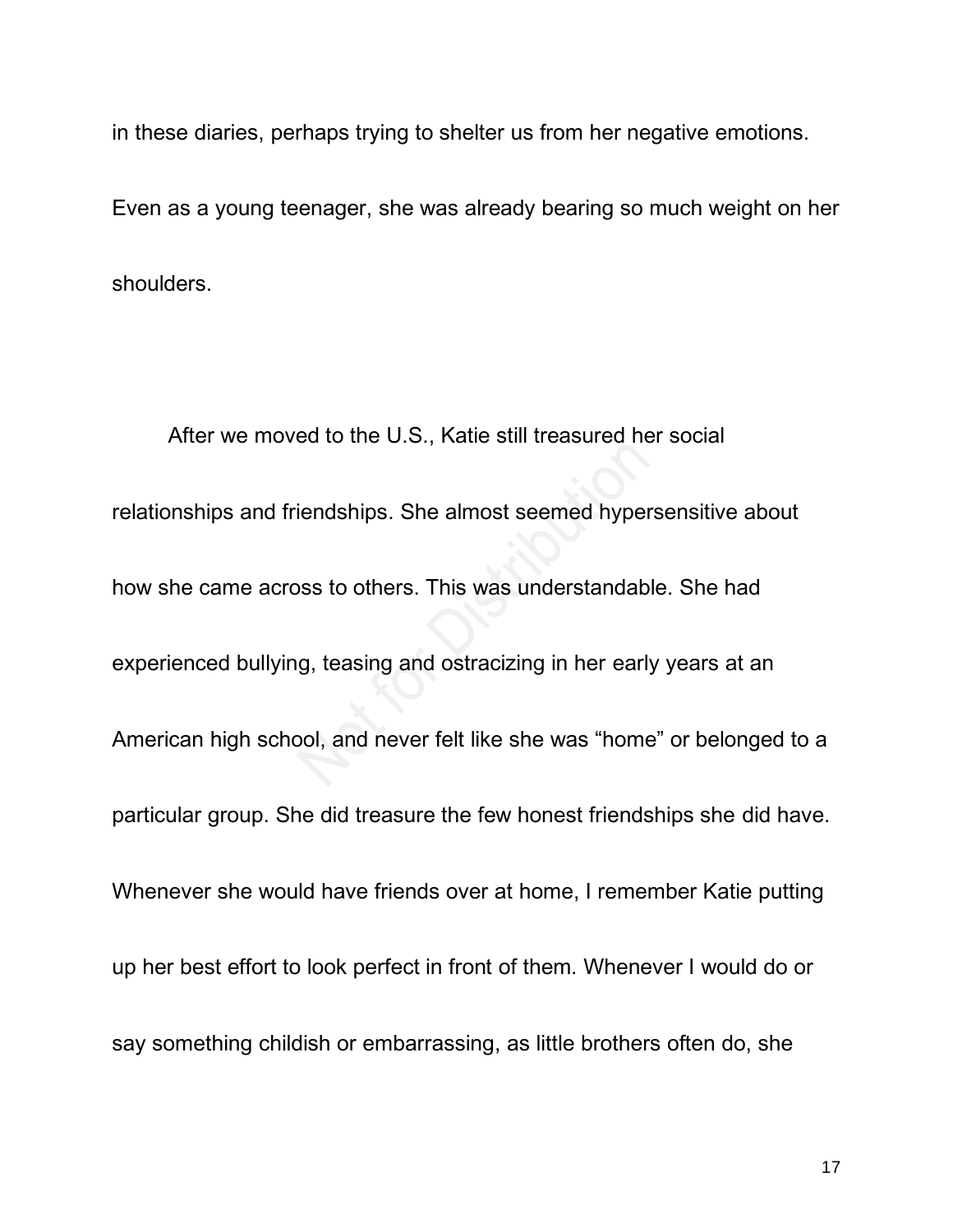often apologized profusely to them and really hated it when I acted like that.

I remember one time, she was trying to teach her American friends how to

make California rolls, and I did an awful job cutting them with a knife at the

end, so the sizes of the individual pieces came out all over the place—

some being the size of a quarter and some being the size of a kiwi. Katie

would say to her friends,

"I'm so sorry, guys. Terry is just terrible at this. Terry, go back to your room and don't bother us anymore."

Sure, it was usually my fault, but still.

Also following the high school kids' fashion trends of the time, she had bought about 15 new pairs of ripped jeans. When Mom looked inside Katie's closet one day, Mom got pretty mad saying,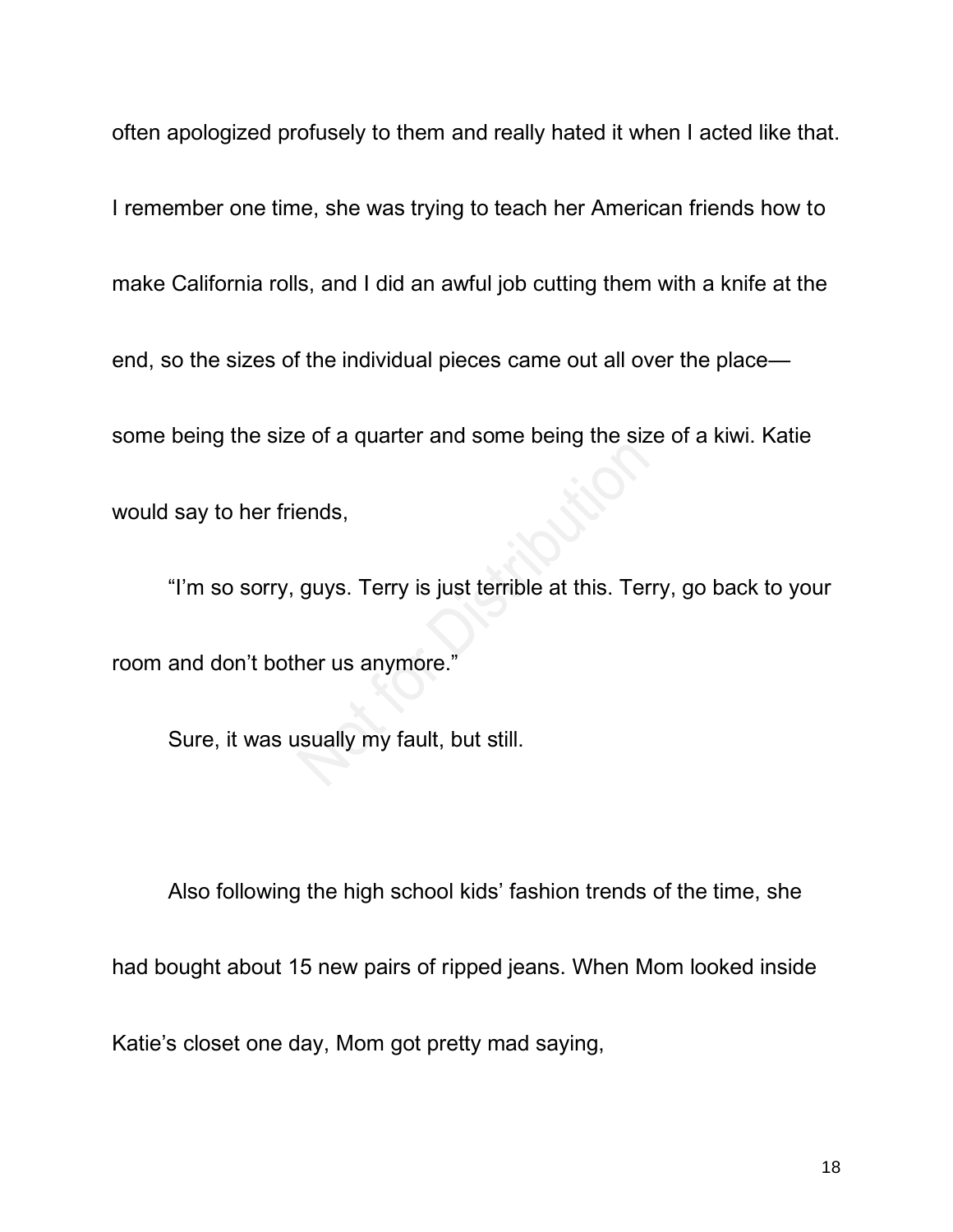"What a total waste of money! What's wrong with you lately?"

Katie started using a lot more eye shadow around this time too. The Katie I saw in my eyes at the time was a girl who lacked nothing, always strong and smart, nothing to fault. But when I think about it, Katie had cared quite a lot about her appearance and image, perhaps thinking that she is not pretty, cool or cute just the way she was, that she had to try extra hard to be accepted by those around her.

When Katie had her first breakup as a junior in high school, she looked more silent and distressed than usual. Mom went on a business trip one weekend, and Katie invited three, four of her friends to drink beer and vodka together to drown her sadness.

"Don't you tell Mom," Katie warned me with a stern face. I was usually scared to cross Katie so I just nodded along.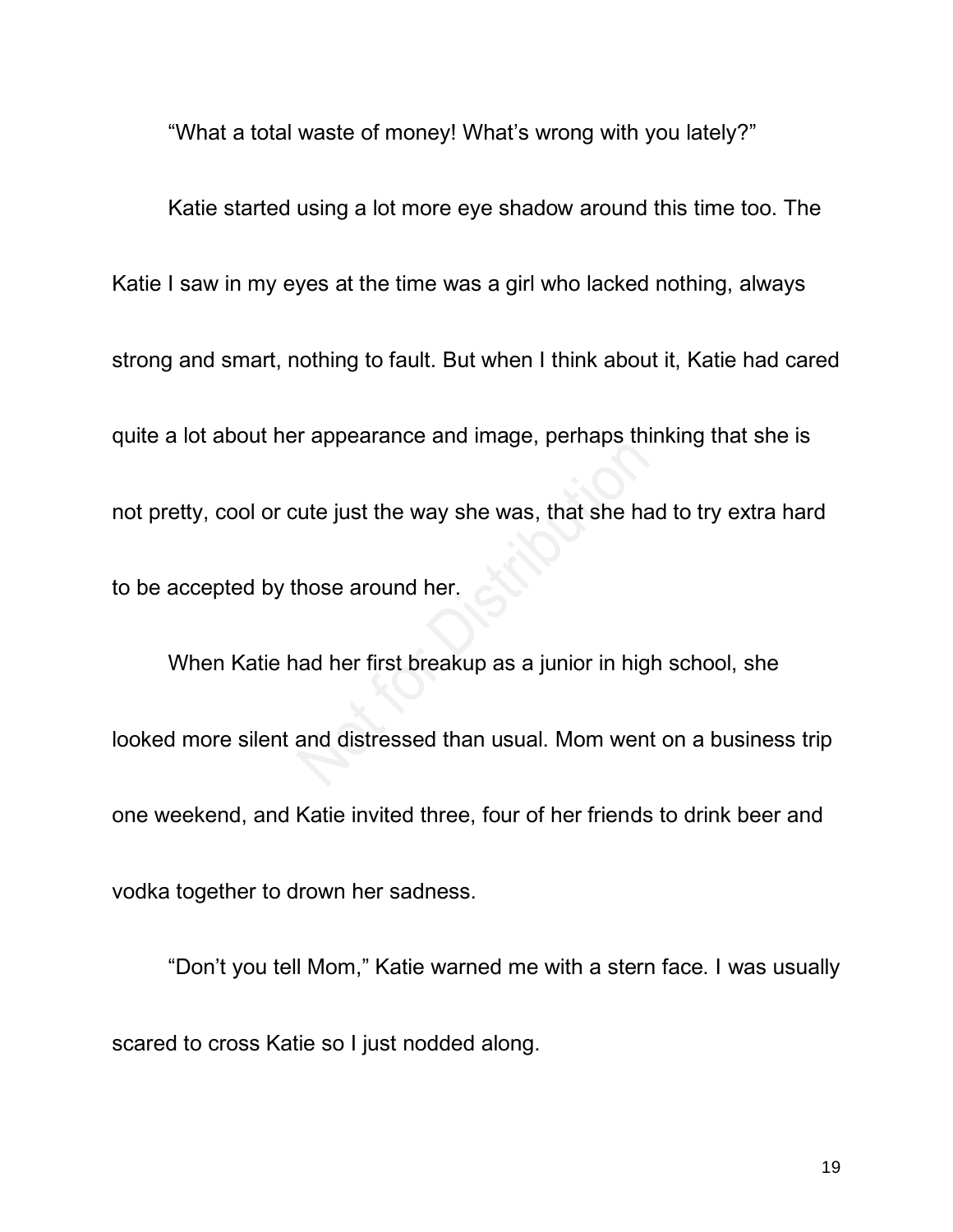Her tolerance wasn't even that good, she was only about 16 years old after all. I remember her and her friends drinking for hours late into the night, shit-talking the ex-boyfriend and calling him a "f-ing asshole." And then they all threw up in the bathroom toilet together later. I was around 8th grade, so it was quite entertaining to watch all this from the sidelines, a bit worriedly. I remember one girl going into our kitchen and cutting up huge slices of wheat bread and then urging Katie to eat them all while she was busy throwing up, saying something like,

"Katie, the carbs will help absorb the alcohol."

Even as an 8th grader, I thought that was a load of bull. Lady, she is already throwing up. Too little, too late.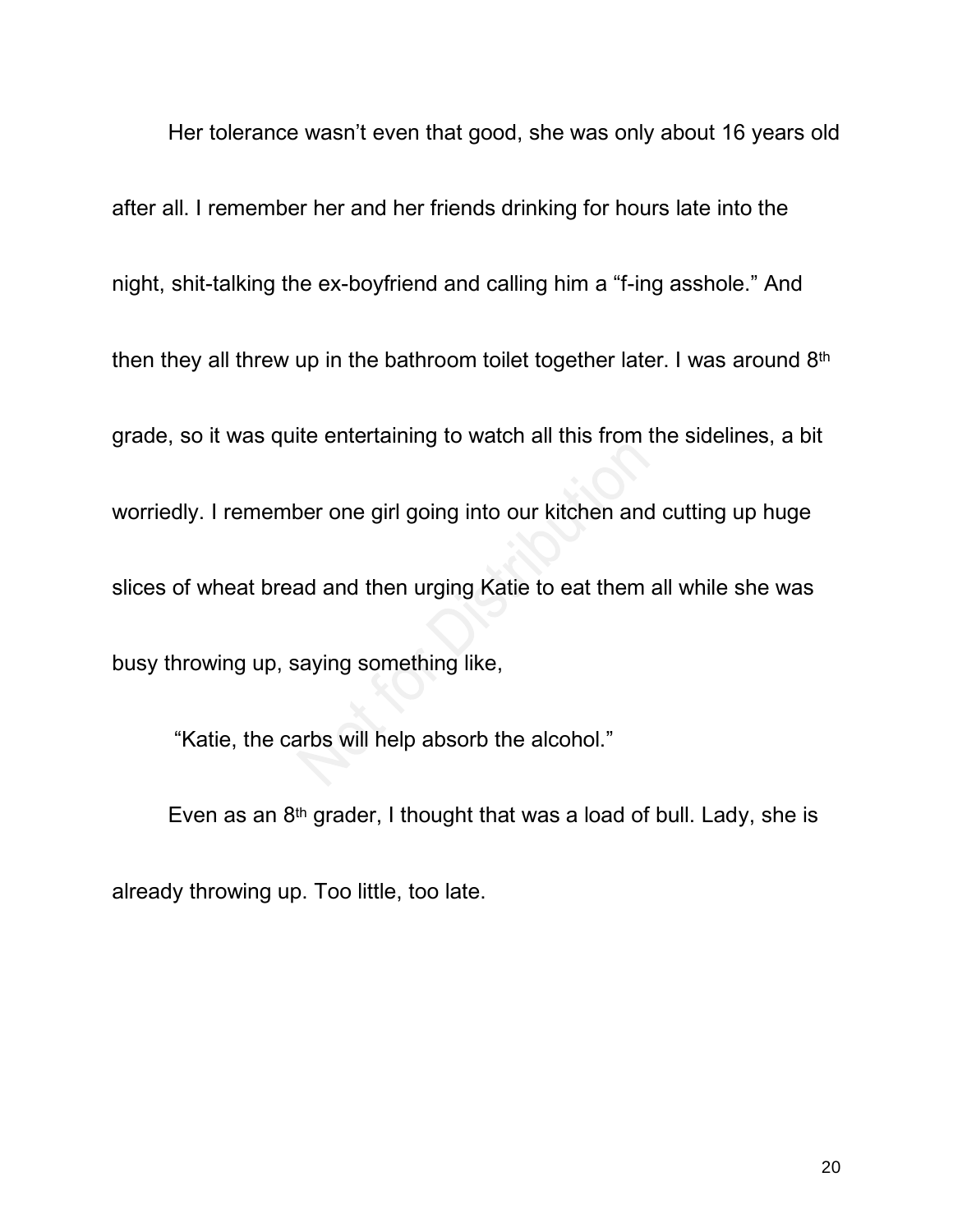When Katie left home to live in a dorm, our relationship got better perhaps because we saw each other less and argued less. I did miss her a bit and had gotten slightly more mature going into high school, so our conversations got deeper whenever we did catch up. Katie shared with me her latest favorite music and anime, and introduced musicians and artists she was into. She took me out for Starbucks once and talked fondly of Utada Hikaru, Crystal Kay, Boyz II Men, Brian McKnight and Mariah Carey. She advised that I had to watch Japanese anime like Naruto, Bleach and Full Metal Alchemist, that I was missing out big time. Sometimes she would find funny memes on the internet and send them to me. Katie was usually the quiet and calm type in front of others but still loved to laugh.

Katie also happened to be a talented singer and sang in the church choir since childhood. Choir directors would soon find her talented and give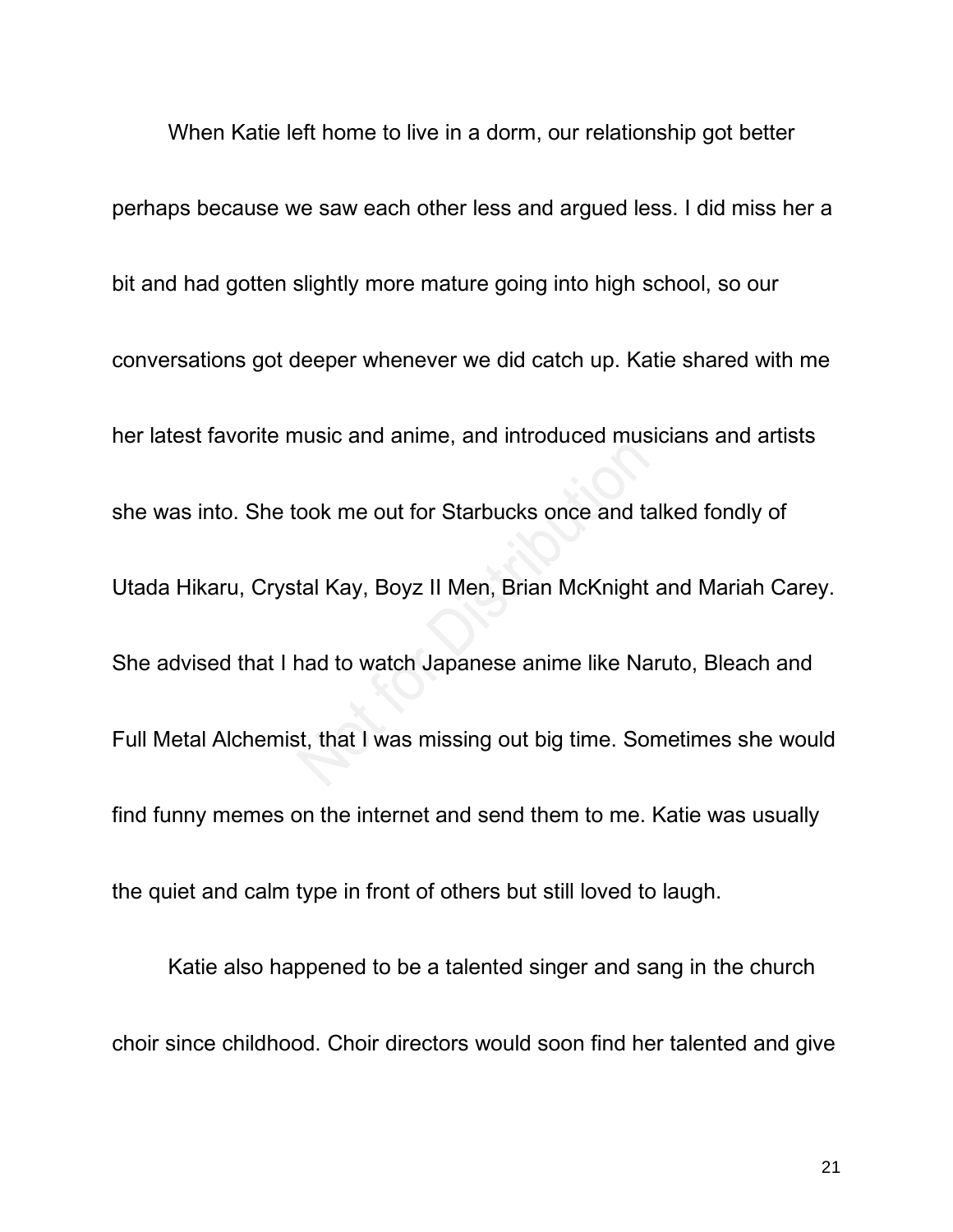her lead solo parts during performances. When she was attending the University of Connecticut, an older Korean senior discovered her on campus and suggested that they record the Korean version of a CCM song "Shepherd of My Soul (선하신 목자)" together in a professional studio and release it as a MP3. Katie's clear, strong voice came out wonderfully with help from the studio acoustics. Whenever I miss Katie's voice, I listen to that recording. 15 years is a long time, and to be honest, sometimes I can't remember her voice perfectly. So I am glad that this recording remains. It's a proof that Katie lived. And it gives me strength whenever I listen.

The recordings are available below for you to download and listen, in case you want to hear Katie's voice too:

## Shepherd of My Soul (Korean version):

<https://terrybu.com/downloads/shepherd.mp3>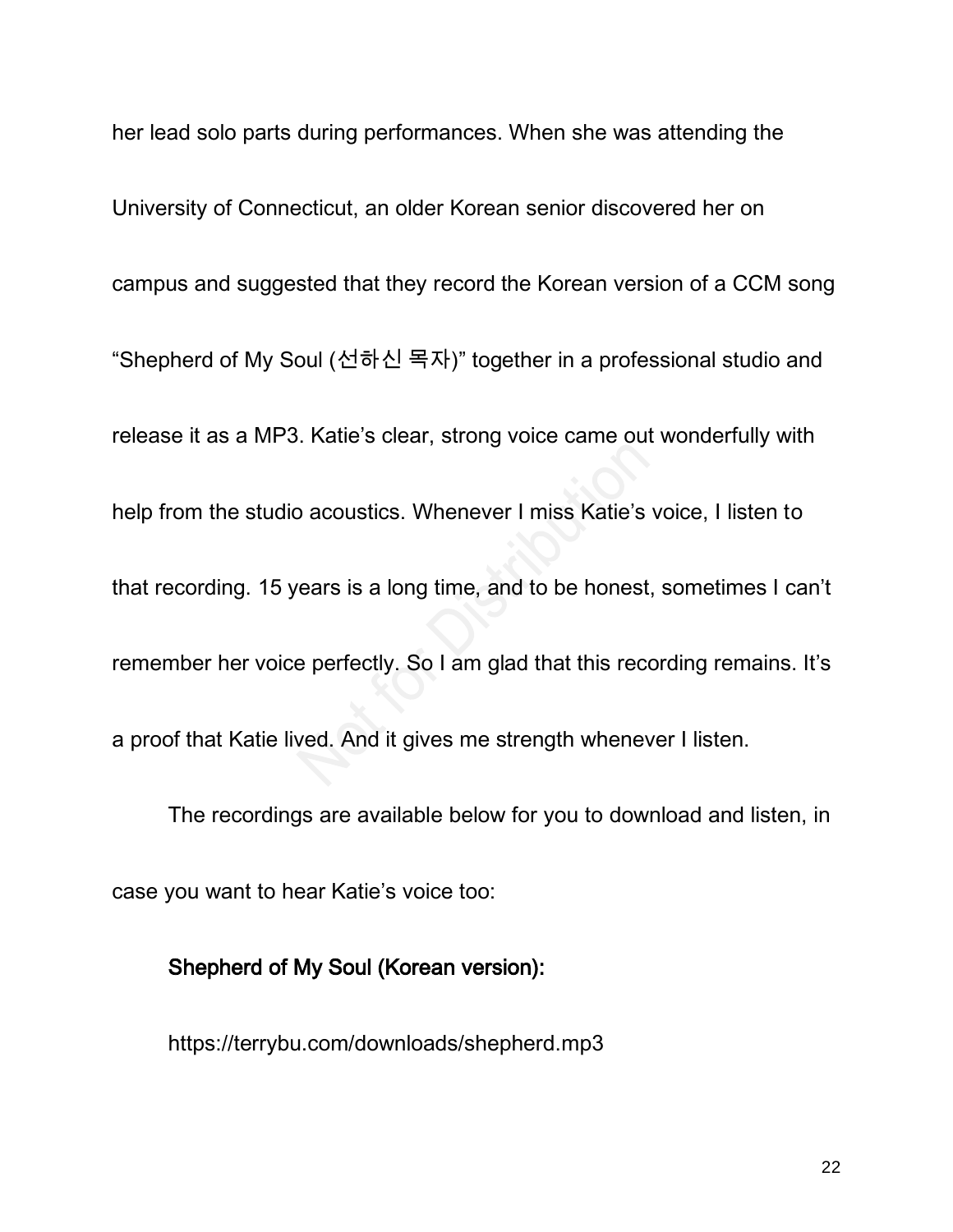# Motherland by Crystal Kay:

<https://terrybu.com/downloads/motherland.mp3>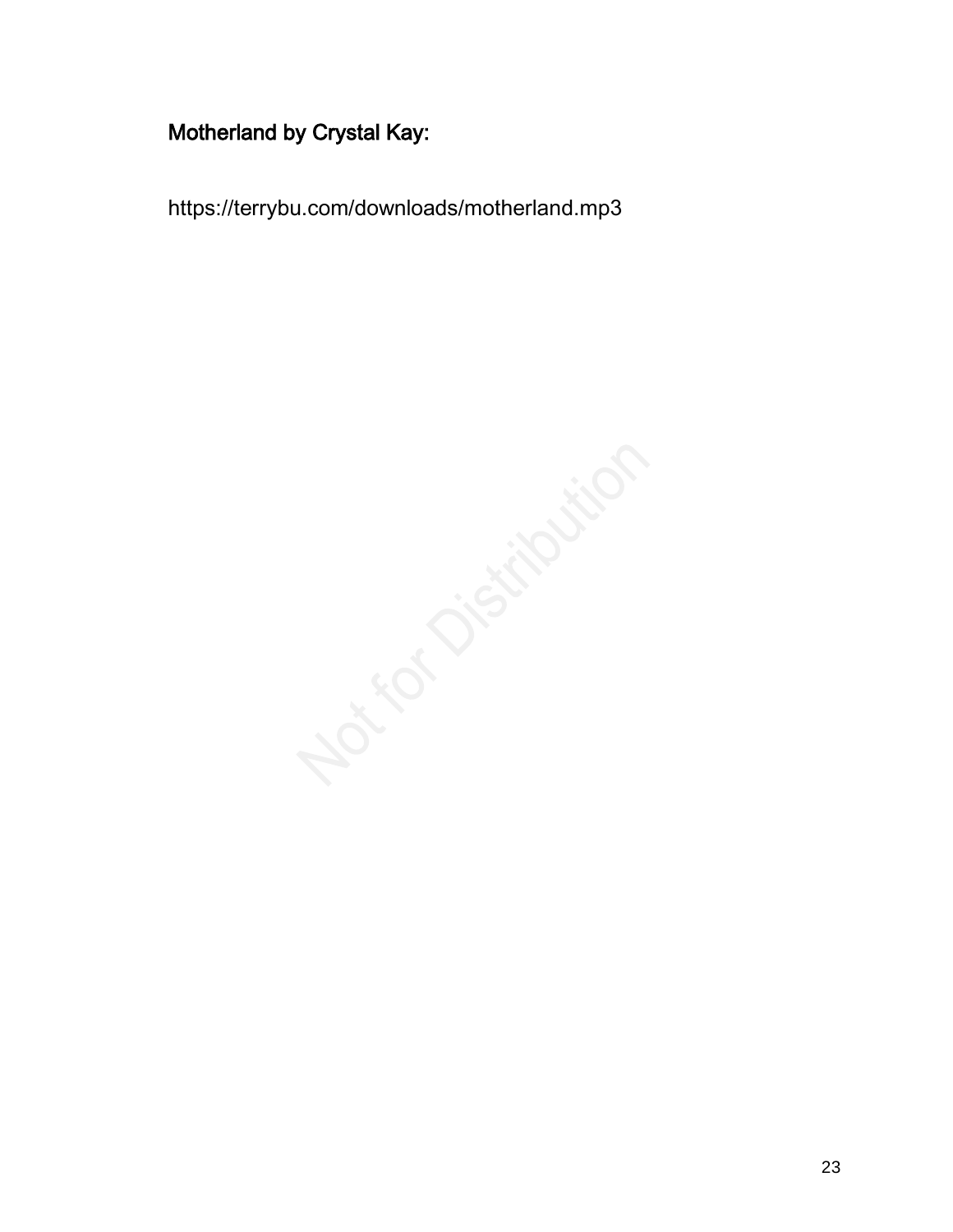# **Chapter 3**

## **I thought I would be fine**

I turned 28 years old in 2016 and thought that I never ever have to worry about getting depressed myself. I considered myself a mature grownup and was getting paid a decent salary at work. I had confidence that I wouldn't repeat the mentally destructive habits I had as a kid back in college. But when I least expected it, it came back to destroy me. Following a series of events, I had the worst depressive episode of my life that year, wanting to commit suicide. To be honest, I consider it almost a miracle that I am well-recovered today and writing this book, when I think about how bad it was back then.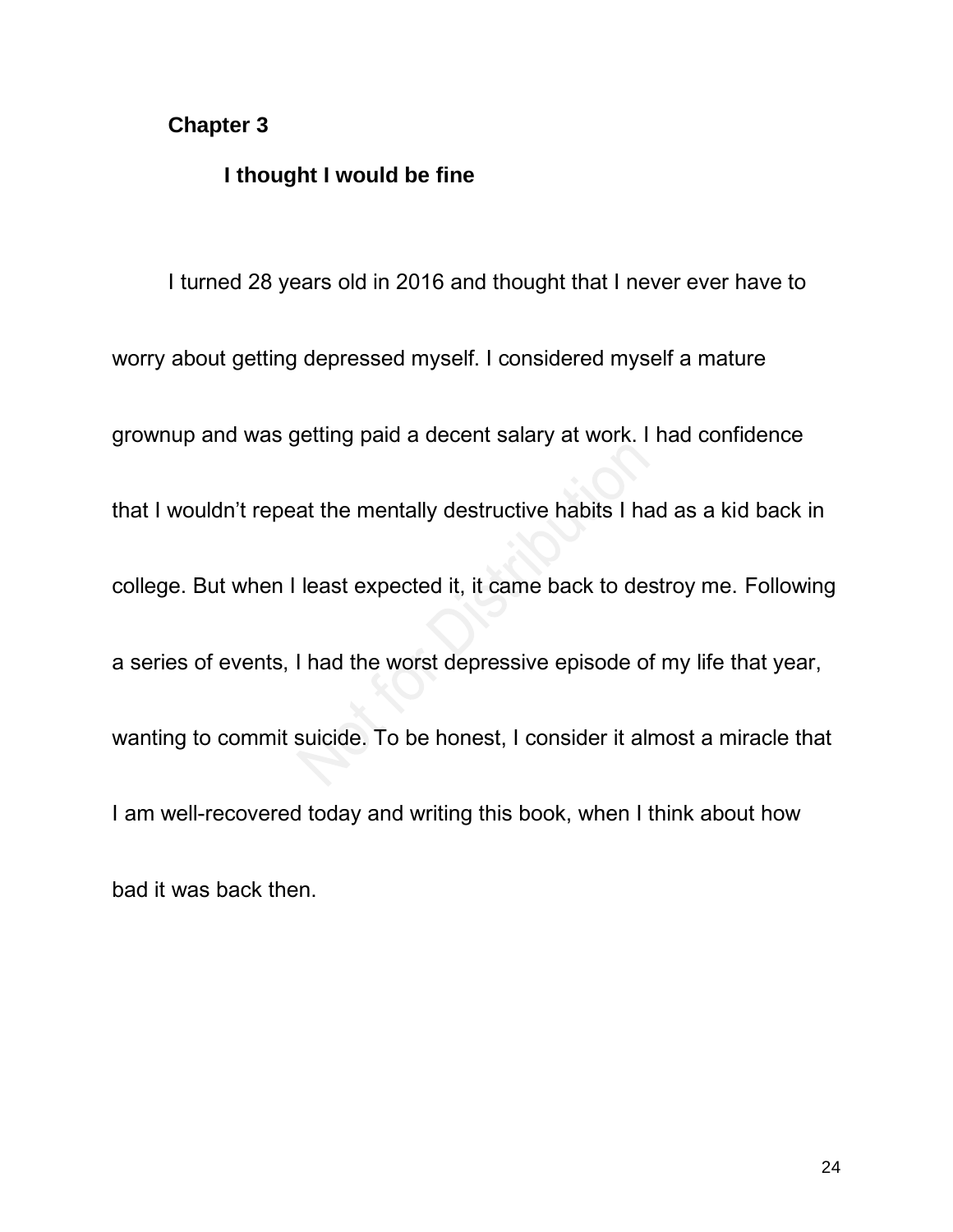I had just completed a coding bootcamp program in New York City and successfully made a career transition into becoming a software engineer. I luckily had received a job offer with a six-figure salary for the first time in my life so I was feeling quite excited. Around this time, as long as you uttered the words 'coding' or 'developer', it was possible to snag a job at a tech startup with a huge salary as long as you passed the technical interview. Because of this, I was perhaps feeling quite cavalier and overconfident in my abilities. I thought nothing could go wrong.

'Okay, since I got this new job, making good money, I can probably relax and have a bit of fun in my life right about now,' I thought to myself.

Boy, was I wrong. They say hindsight is 20-20 but for sure, I made a series of bad decisions around this time. With less than six months under my belt on the new job at a new company, I signed a lease to move into a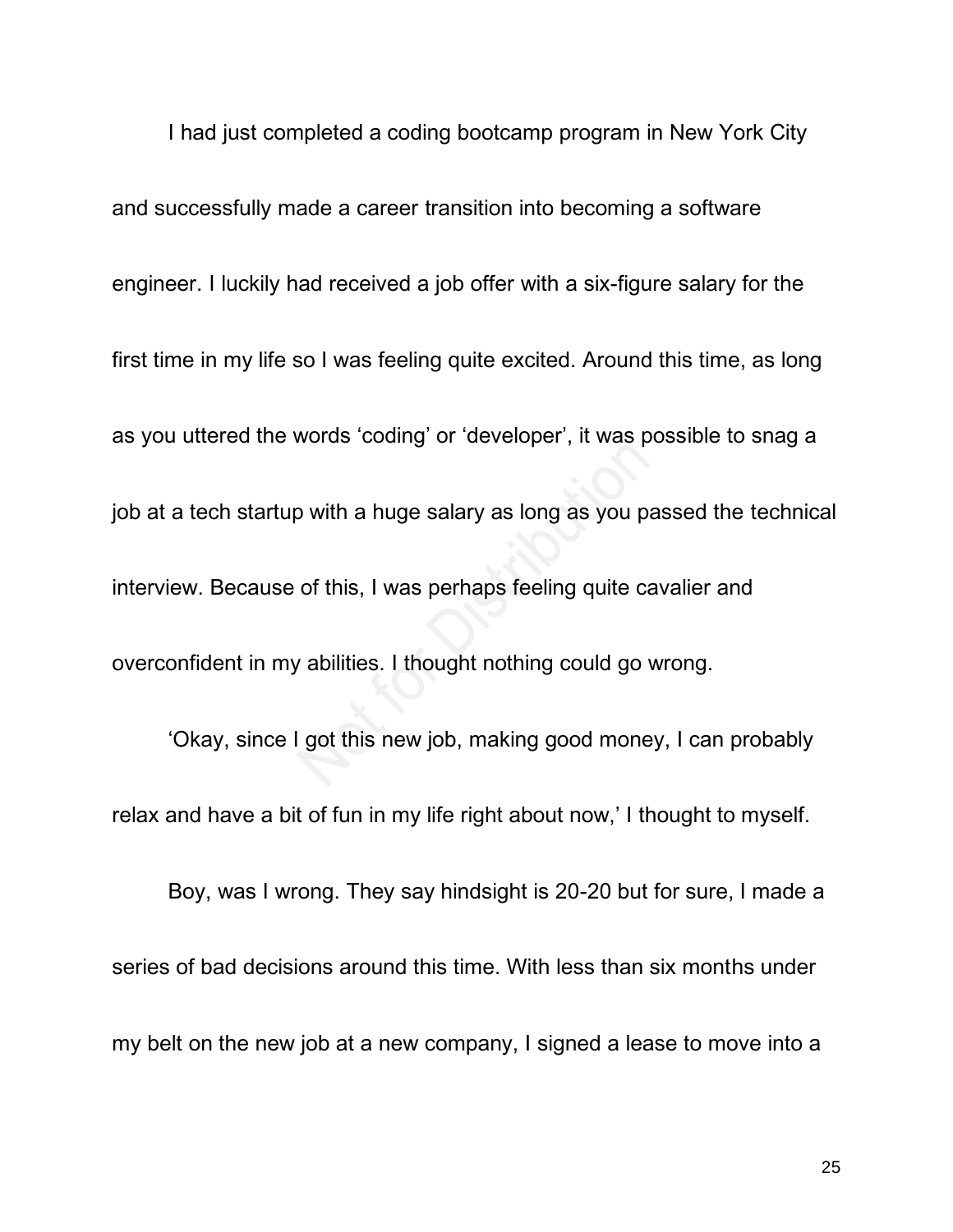fancy new apartment called New York Tower, a 38-story luxury high-rise in the middle of Murray Hill neighborhood, about a 10-minute walk from the center of Bryant Park in Manhattan. The rent was stupendously high. Not only that, but I also started shopping around and jumping between job offers a little bit too much, going into one startup one day and then interviewing with other companies the next. Outside of work, I was also running around like a crazy person with non-work-related matters, trying to juggle standup comedy, church, volunteering, social life and a girlfriend all at the same time. I remember on Christmas Eve of 2015, I brought my girlfriend at the time to one of the most expensive brunch places in New York City and giddily exchanged gifts while sipping on freshly squeezed orange juice that cost an arm and a leg. If I had known I would be flat out broke soon after that, I'd never have squandered money like that. If I could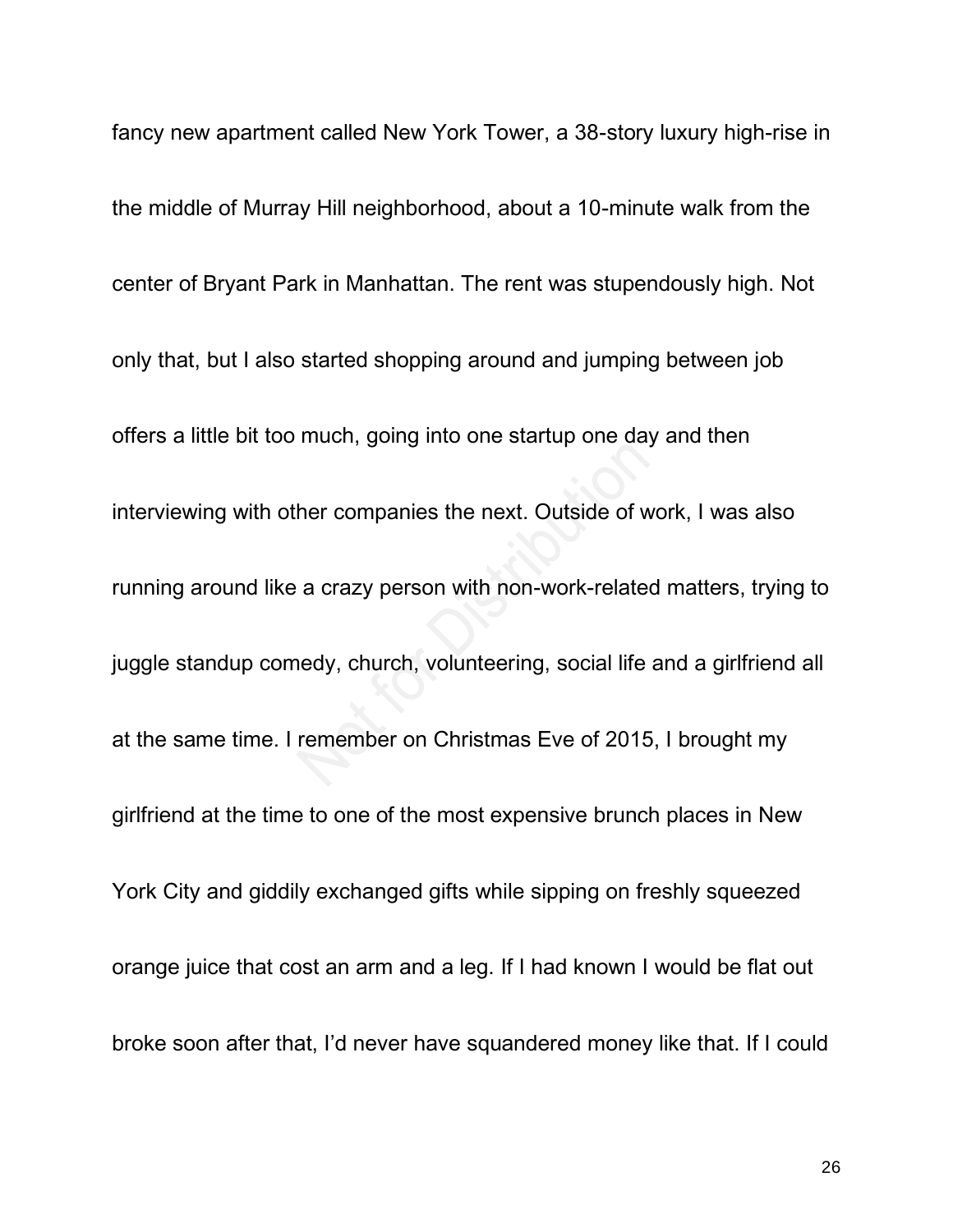go back in time to face the old me, I would slap that guy in the face multiple times.

'Man, this is so great! My life is on fire, I'm so busy … I must be doing everything right!'

What I didn't realize at the time was that I was putting myself into an incredibly unstable situation and taking high financial burden at the same time when my ability at work was still unproven. It was like building up the foundational pillars of my life (career, finance, health, time investment, relationships) on an extremely thin layer of ice, ready to crack at any moment, and I had no idea. Less than one year into this lifestyle, that ice cracked from right under me, and my life fell apart so fast in pieces, it was almost surreal.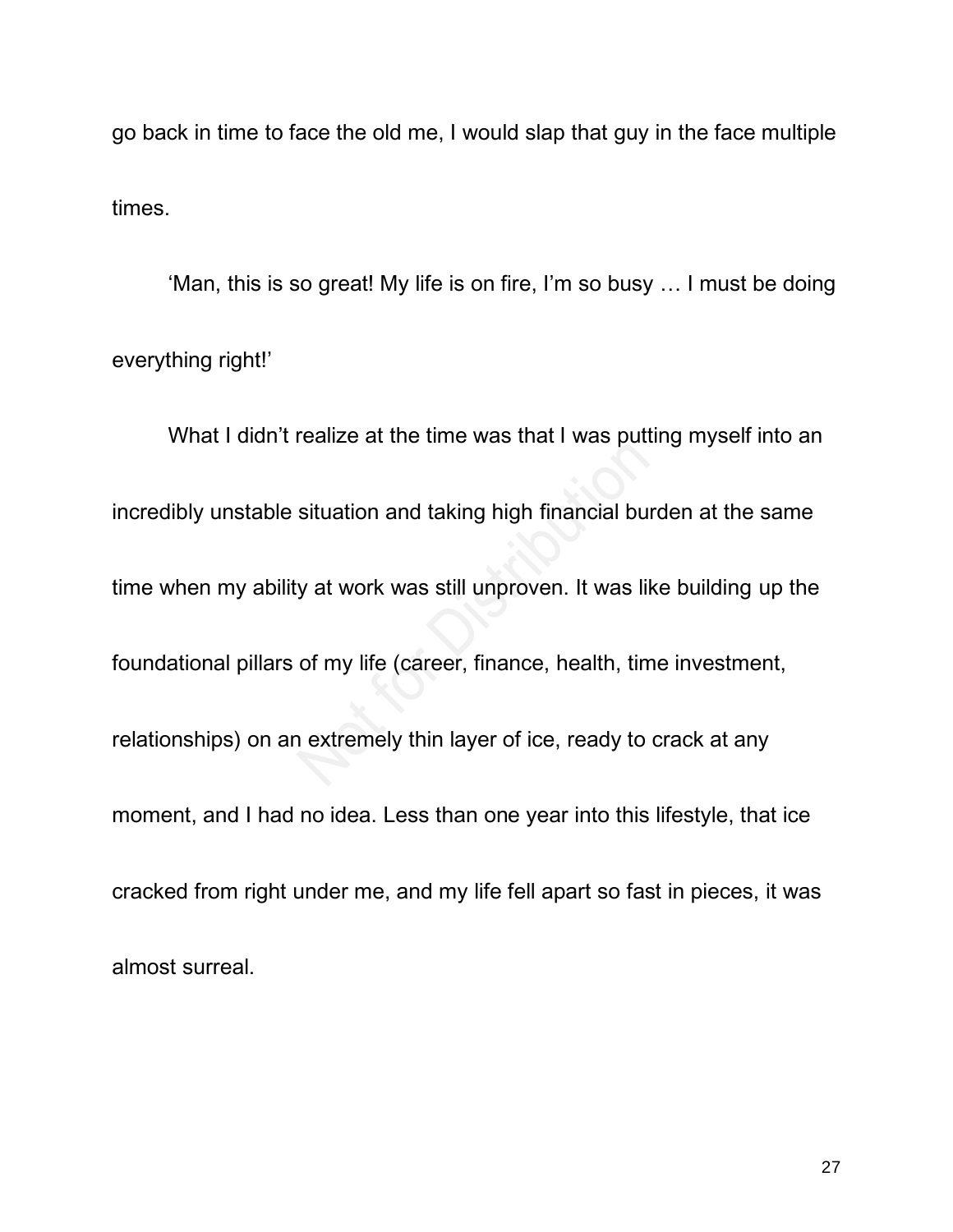First, I got dumped by my girlfriend whom I loved. In many ways, it was my fault. As a result, I started to brood about the breakup and holed up in my apartment, not socializing much with my friends. I kept ruminating about the breakup repeatedly, with all the should-have's and could-have's, useless regrets all over my head. Now that I look back, I was wasting time and acting like an idiot because there was no reason to cling onto a woman who had firmly made up her mind to leave. I was an emotional wreck and couldn't focus at work either. My boss and colleagues were understanding at first, but when I was noticeably distressed about this breakup in the office and didn't seem to focus properly on my job for weeks, they eventually fired me. My boss called me and said,

"Terry, we hired you because we thought you were a smart guy who could help us take on this massive project we have in front of us. But we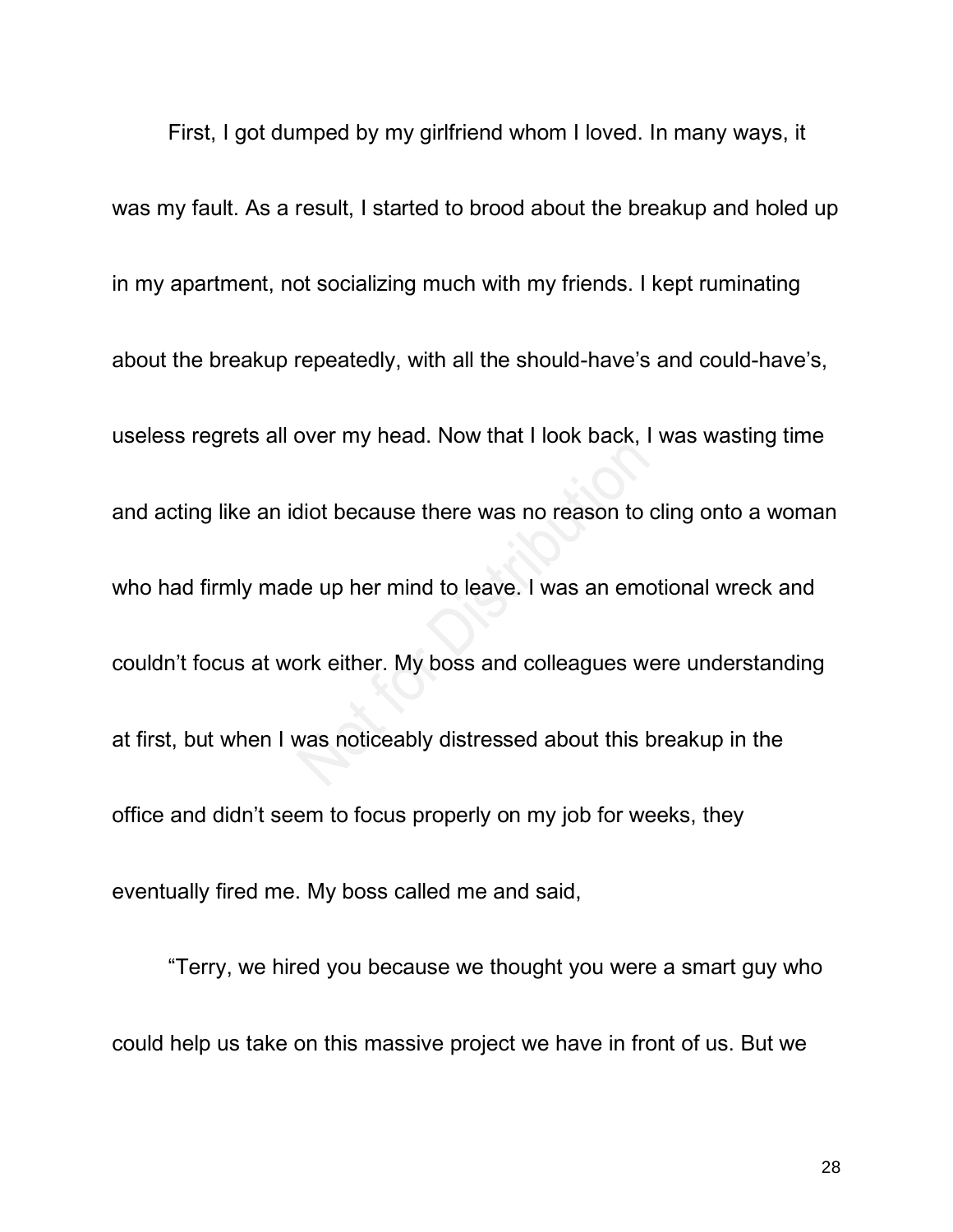are a tightly strapped startup and just don't have time for this. Please find another job, I'd be happy to be your reference,"

and hung up the phone. I could not freaking believe it. It was literally the worst epic fail of my life.

Depression causes an imbalance in your neurotransmitters and dopamine levels, which means that once you fall into that downward spiral, it becomes difficult to get out of that hole. As my lifestyle habits became worse and worse, my appearance got worse and more unkempt as well, so this situation certainly didn't help with my job interviews. It felt impossible to line up a new job, especially because my resume was just all over the place, and I came across a big, unreliable "flight risk." Since I no longer had income coming in, I felt so stupid living in that luxury apartment. Every second living in that space was screwing me financially.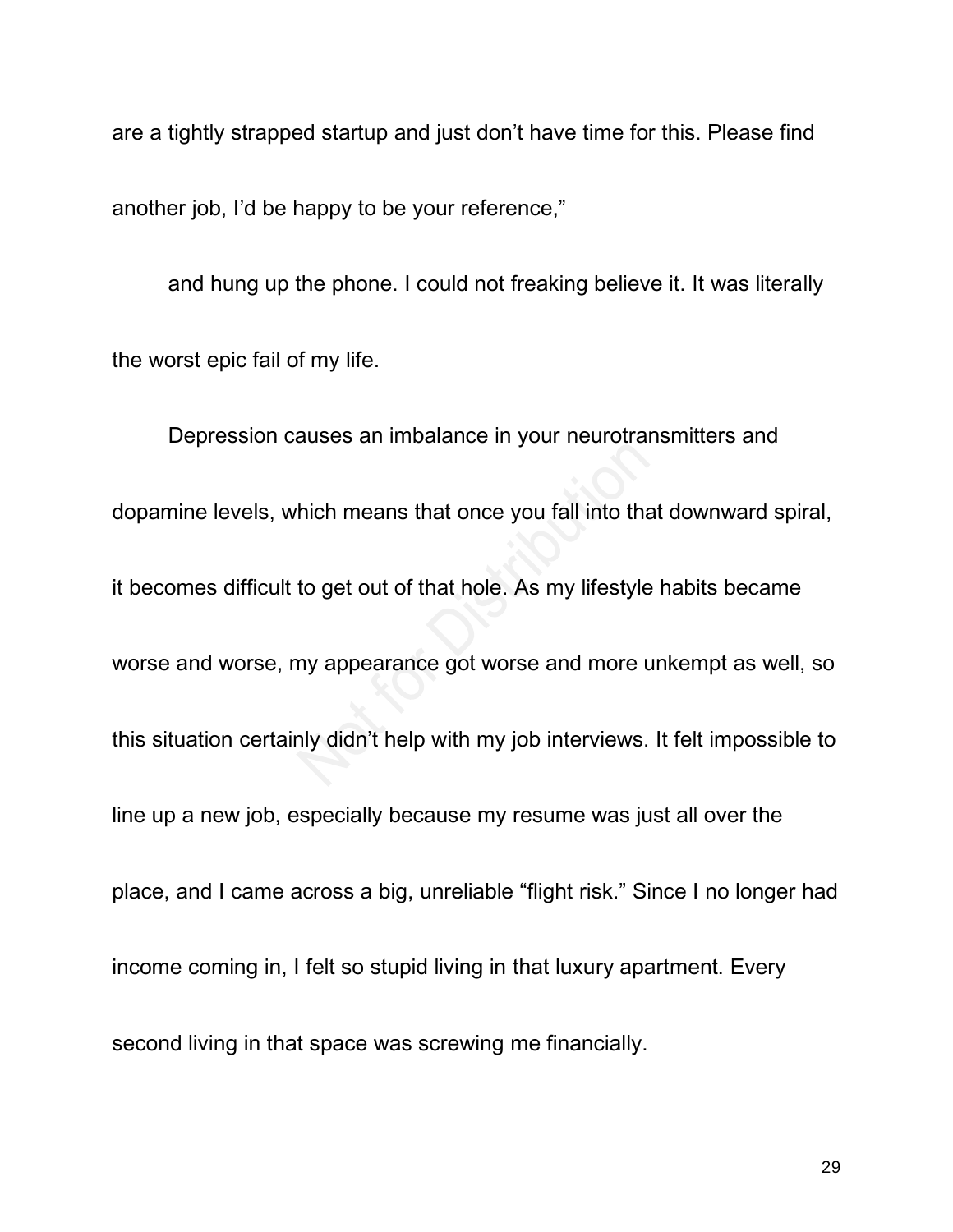'I really fucked up this time. I should just die,' I thought to myself.

I had nobody else to blame. In my defense, sure, I couldn't have predicted that a romantic breakup would lead to depression, or how everything would then result in a huge screwup at work. But I just couldn't get myself together afterwards.

"Just forget about her and find a new girlfriend," people said. "Just find a new job," people said. Everybody tried to talk some sense into me. But all I could get myself to do is ruminate, brood, and regret at home. I had lost all focus during job interviews and would repeat escapism habits and addictions, overeating and oversleeping. Due to stress, I gained a hairpulling disorder, and lost a lot of hair during this period. So inevitably, my situation did not improve. I felt so embarrassed even to run into people I knew in the streets, so I would only walk out to convenience stores at night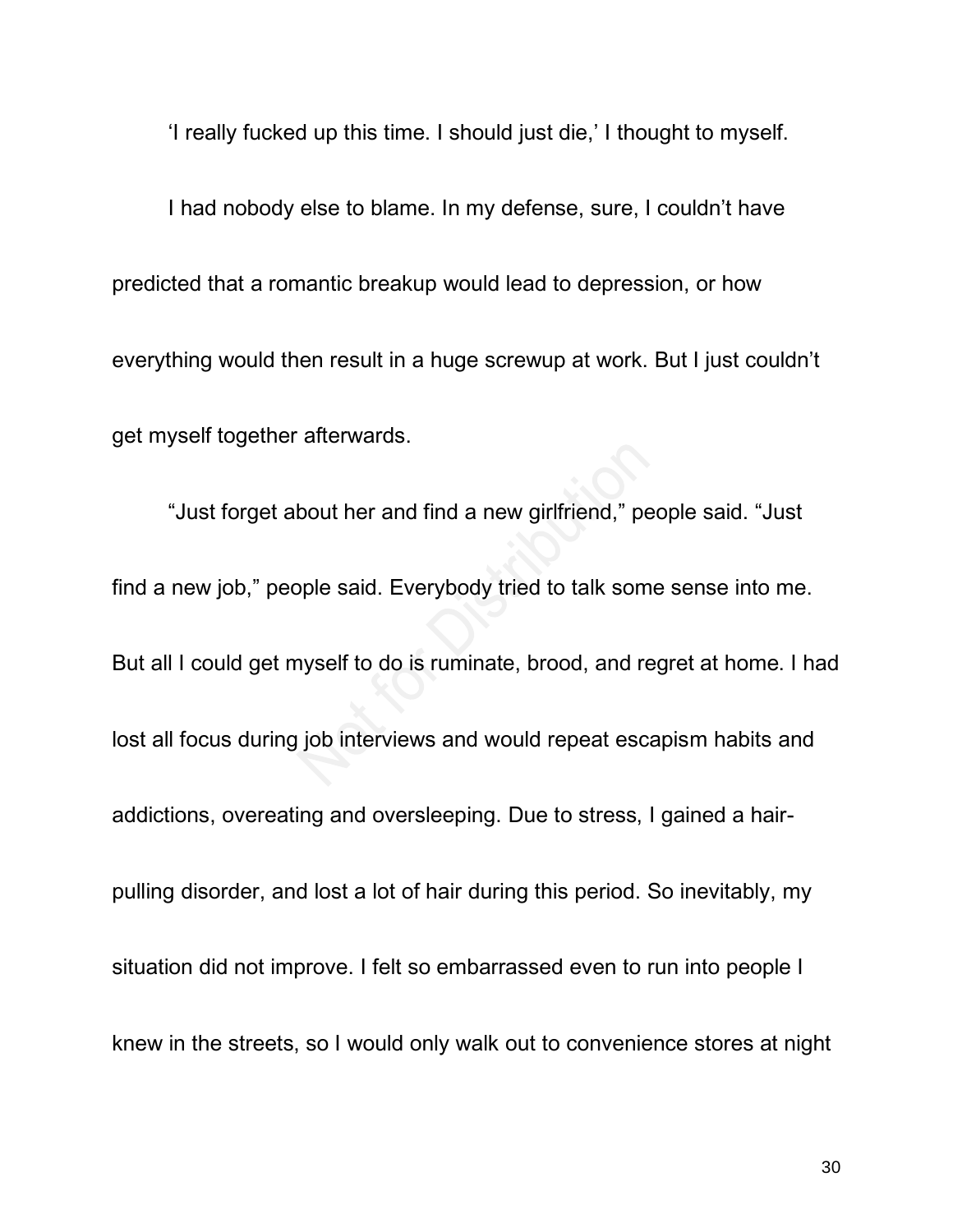and then order delivery for food. I felt like a hikikomori, a social recluse. I

remember running into one acquaintance from church who looked at me

and then said to me worriedly,

"Terry, what happened? You look so out of it. Your eyes are totally out of focus. Are you alright?"

I lived on the 34th floor of New York Tower. If you open a little door from the living room, you could walk outside onto a balcony made out of black metal frames and stand outside and feel the wind. I had once loved inviting friends over and out to that balcony, bragging about the view of the New York City skyline of skyscrapers. Now, I was thinking to myself, if I fall from that balcony, I could possibly get myself to die. But I didn't even have the courage. I threw down a couple of coins into the air from the balcony to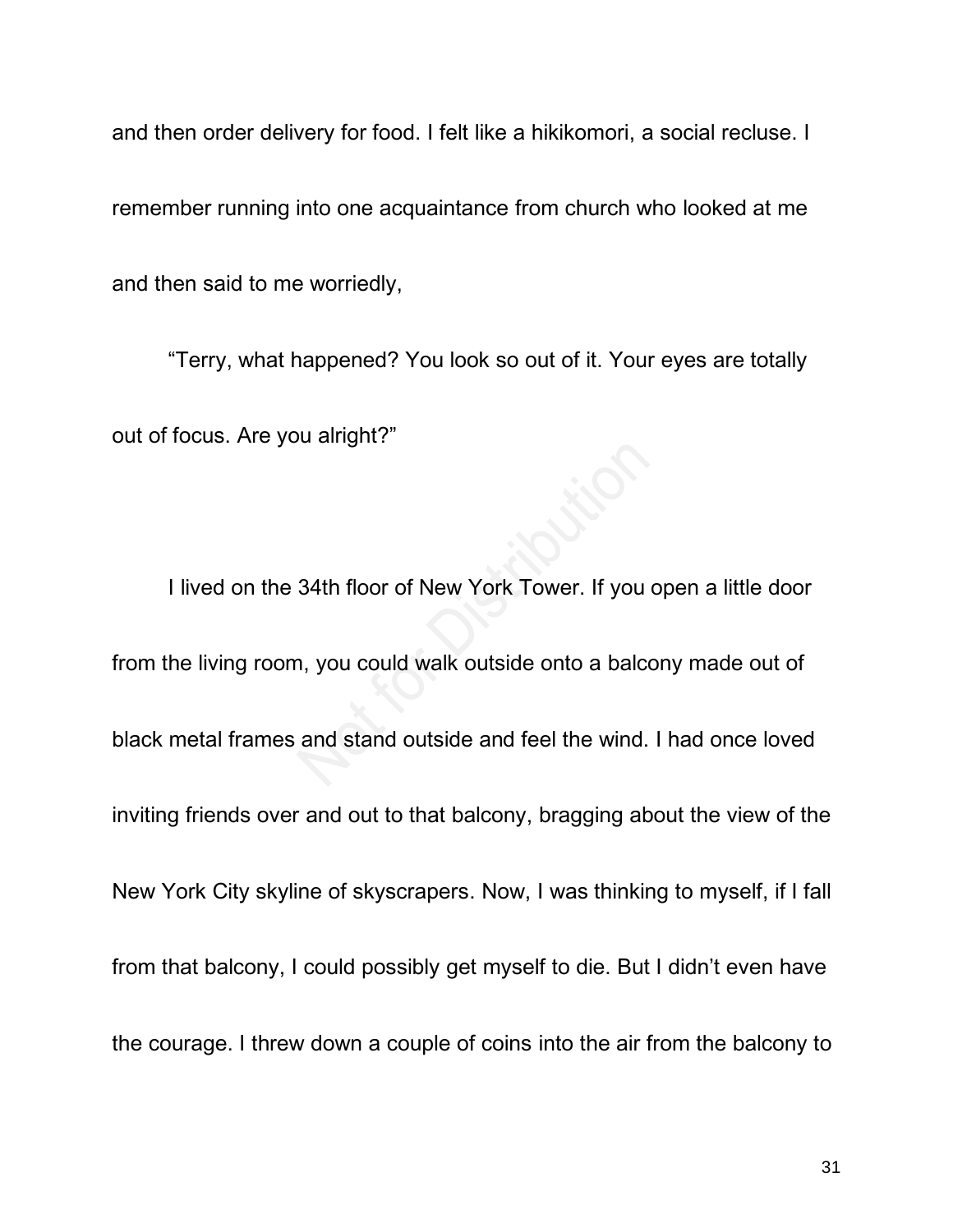see if the coin would properly land all the way down to the ground (A few days later, the building management sent out an angry email to all the residents saying that nobody should throw stuff from the balcony as it could kill someone). I was afraid that I would actually survive the fall, and not die. I imagined myself in a wheelchair, never being able to walk again and breathing through a tube.

I spent about 4,5 more months in that god-forsaken apartment and finally ran out of money to pay the rent. I asked Mom if I could go back and live in my old room in her house in New Jersey for awhile, and of course, she said yes. I packed up all my things, and Mom and Felix (Mom's boyfriend) came to pick me up with a real worried look on their faces.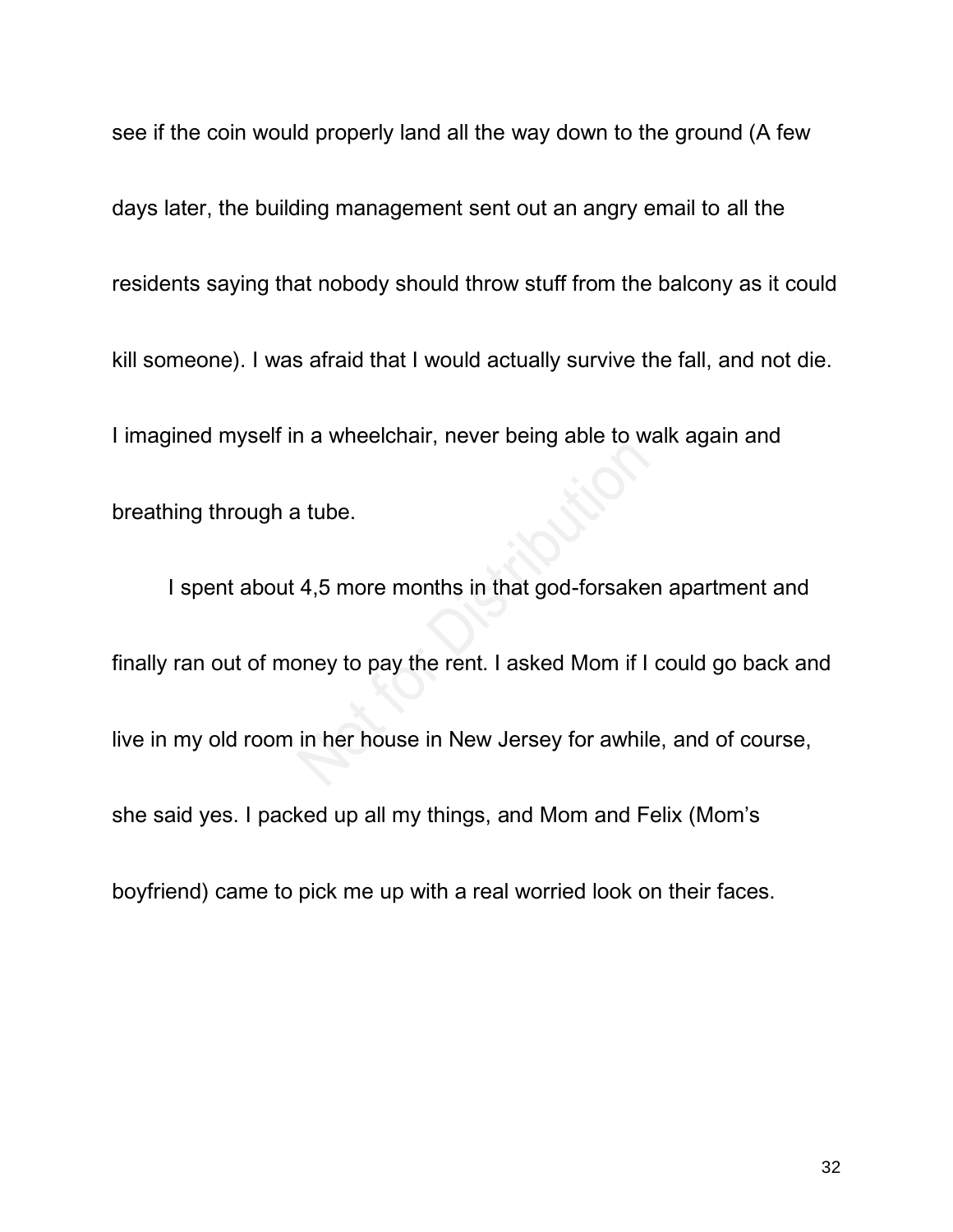"Depression will never bother me. I'm gonna live a fun and full life. I don't have to worry about getting depressed like in college or the way that Katie did. I'm doing awesome. I'm a grownup. I'm mature," I had said those words to myself once. All those beliefs flew out the window in 2016. My life was a royal fuck-up in every sense of the word.

Afterwards, there wasn't a significant improvement. I spent every day in my tiny room at Mom's place. Mom must have been quite frustrated with me too; I barely talked to Mom or Felix, and was still escaping in my head. I would eat out so often at Burger King and fast-food joints that I was looking more and more like a pig. I had lost contact with all my friends long time ago. I was so embarrassed to be myself.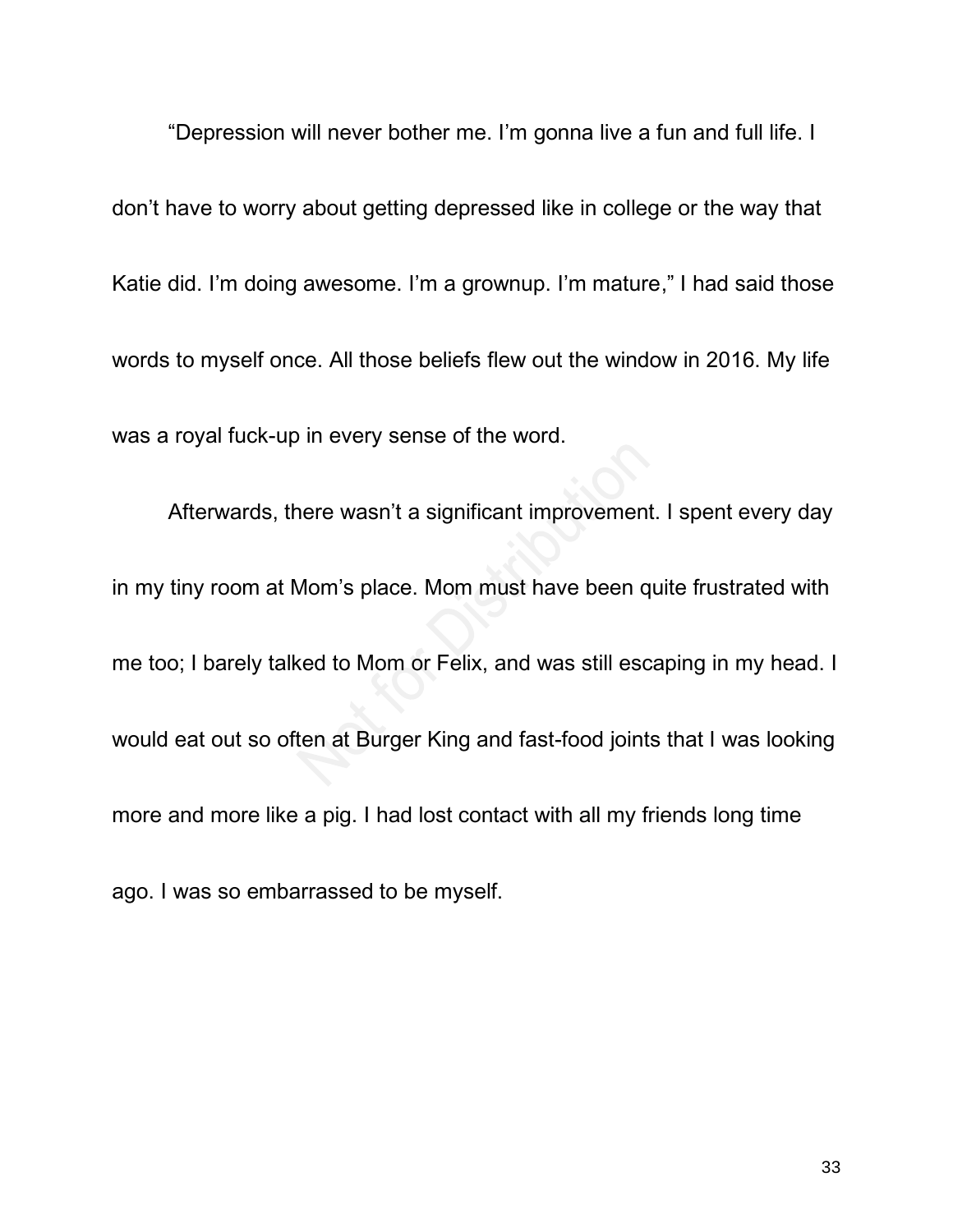## **Chapter 4**

# **Running Away**

I lost the motivation to do anything.

'Screw job interviews. Screw my life,' I thought.

I eventually found one temp position by luck that paid decently but I hated it with a passion and barely went into the office. I was still living inside my head in the past. I couldn't forgive myself for the way my resume became a mess, how I let a personal issue influence me at work. 'I shouldn't have done that. I shouldn't have made that mistake. I shouldn't have said that to my ex. I should have been more careful.'

I kept ruminating over and over, all kinds of repetitive regrets in this terrible mental loop. I remember wanting to eat and overeat all the time. At least while I was eating, I could temporarily escape from the rumination and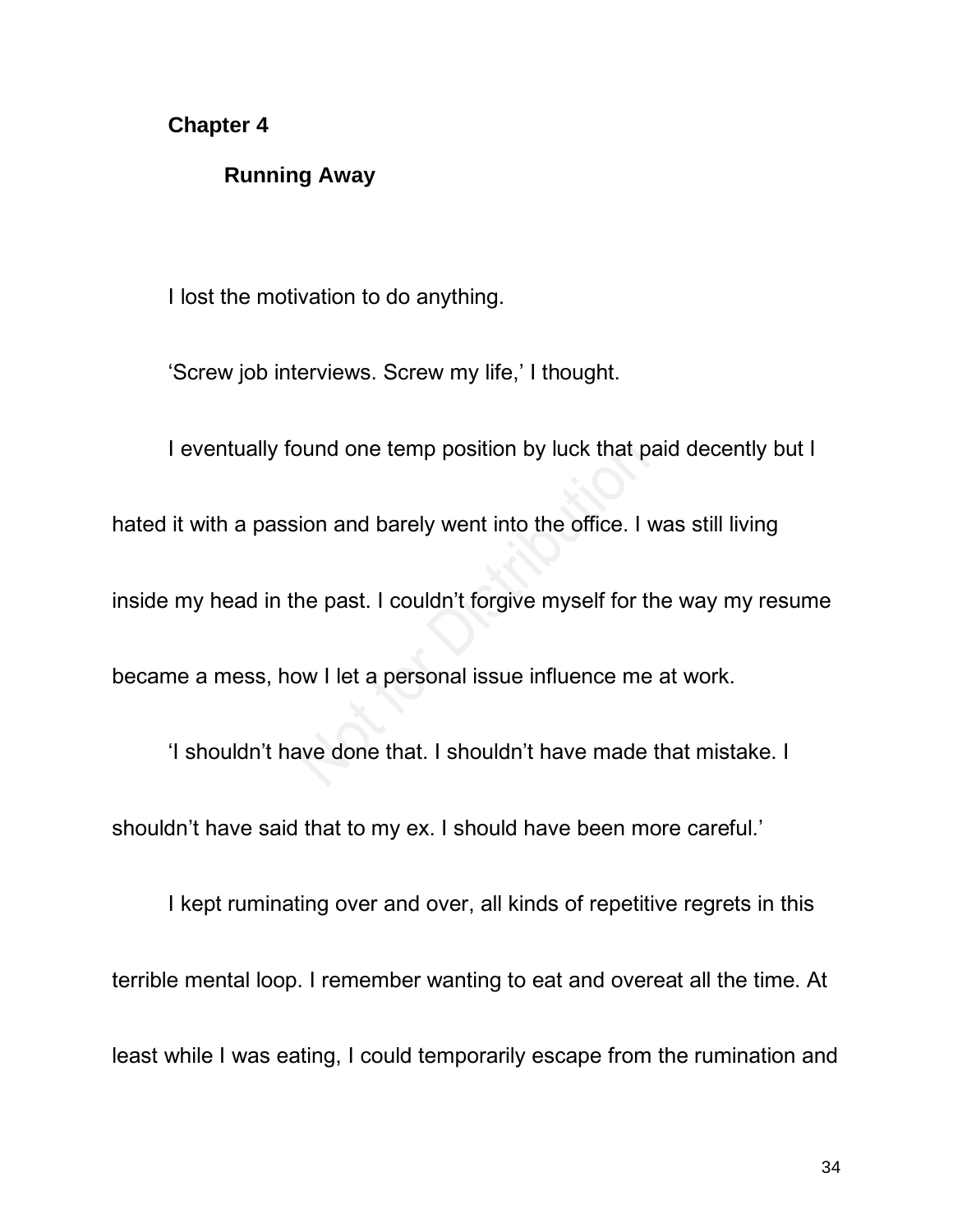painful thoughts. Naturally, I gained so much weight during this time. I was completely not present and just swimming in that locked up prison inside my head mentally, beating myself over and over again.

I resigned from my temp job a few months into it, but I was also feeling ashamed about being an unemployed grown man living at Mom's house. So I secretly decided to take a road trip with no other plan but to get out of this mess as far as possible. I knew I needed a desperate change and being pampered with free food and laundry from Mom at home probably wasn't going to change anything. Perhaps I just hated myself and wanted to run away from everything.

I didn't tell Mom. I just left a post-it saying that I am going on a trip. I packed one suitcase, put it in the trunk and drove off. At least I still had a car to my name. I started driving. With no plan whatsoever, I just got on the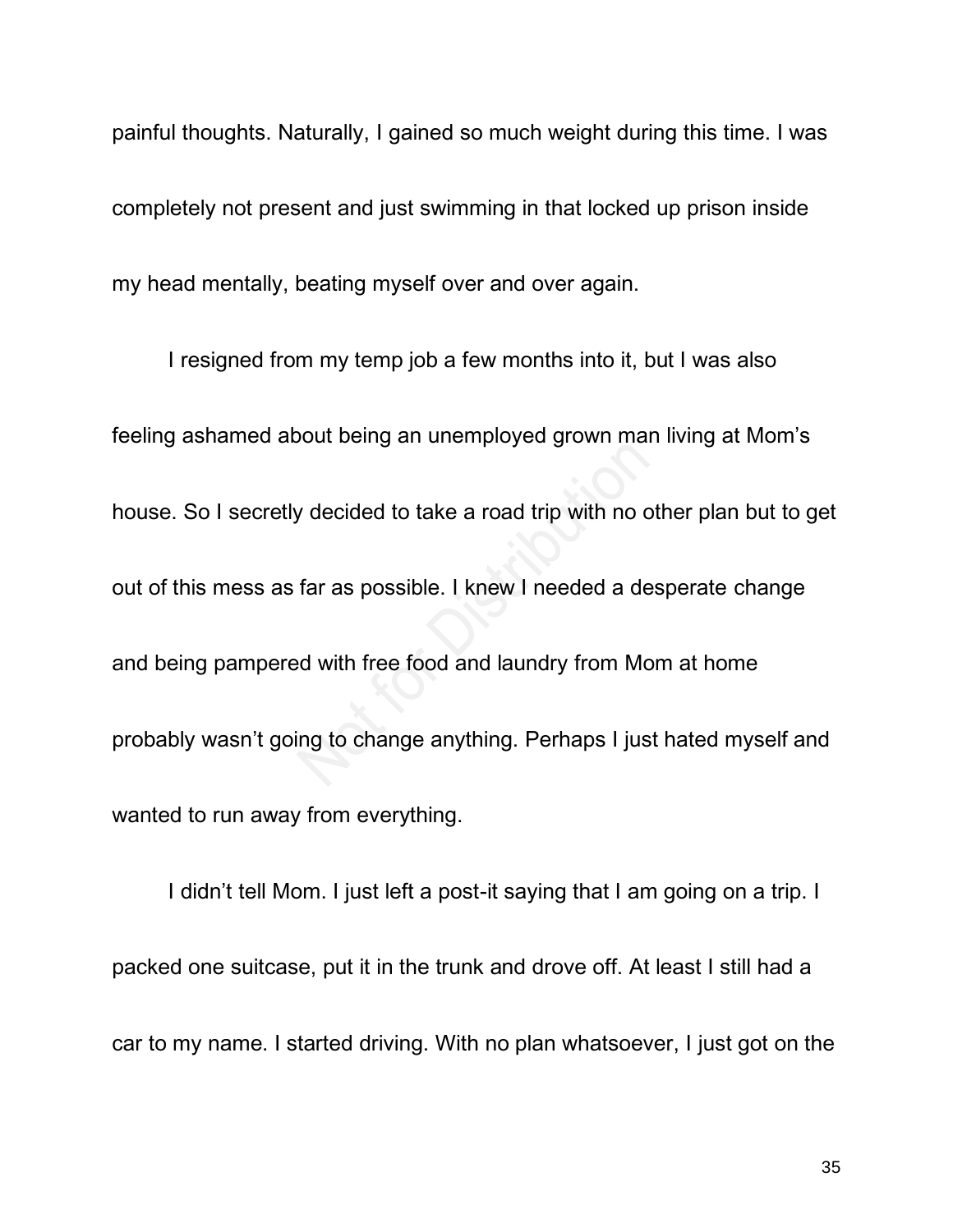highway. It was the December of 2016. I kept getting suicidal thoughts on the way.

I drove all day and all night. The weather was frigid so I put on my down jacket inside the car and could still see my breath. When the sun set, I realized I was somewhere around the south of Maryland. I randomly booked lodging on my smartphone and checked into a place, probably a Marriott. I paid everything on my credit card and wasn't exactly clear whether I would pay it off later or maybe I would kill myself so it wouldn't matter anymore. I remember going into the downstairs restaurant and eating dinner by myself. Since I was in Maryland, I decided to treat myself to some crab cakes, but everything tasted terrible to me back then. I just ate to not think for a while.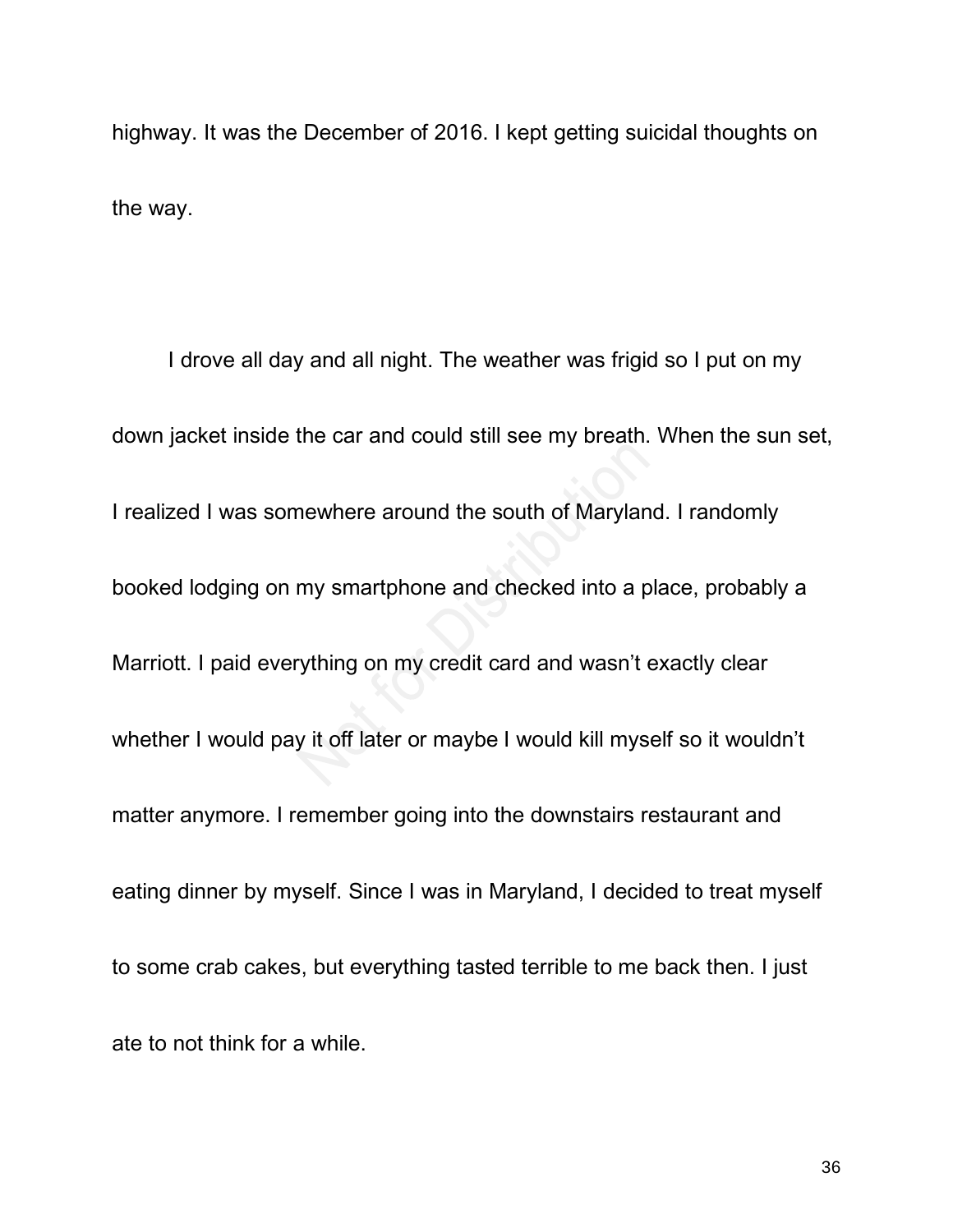I came back to my hotel room and spent the night on a cold, hard bed. I sat there alone and turned on the TV because I couldn't fall asleep right away. I think I just watched some local Maryland news. I cried a little bit trying to fall asleep. I think I also did something stupid like peeking at my ex-girlfriend's Instagram which just aggravated every single wound. The repetitive thoughts kept bothering me,

'Why did I do that. Why did I do that …'

I did feel better when I was in bed sleeping. At least while I was sleeping, I could turn off my brain. I was hoping when I wake up and open my eyes, everything would go back to normal, the time before I made all those mistakes.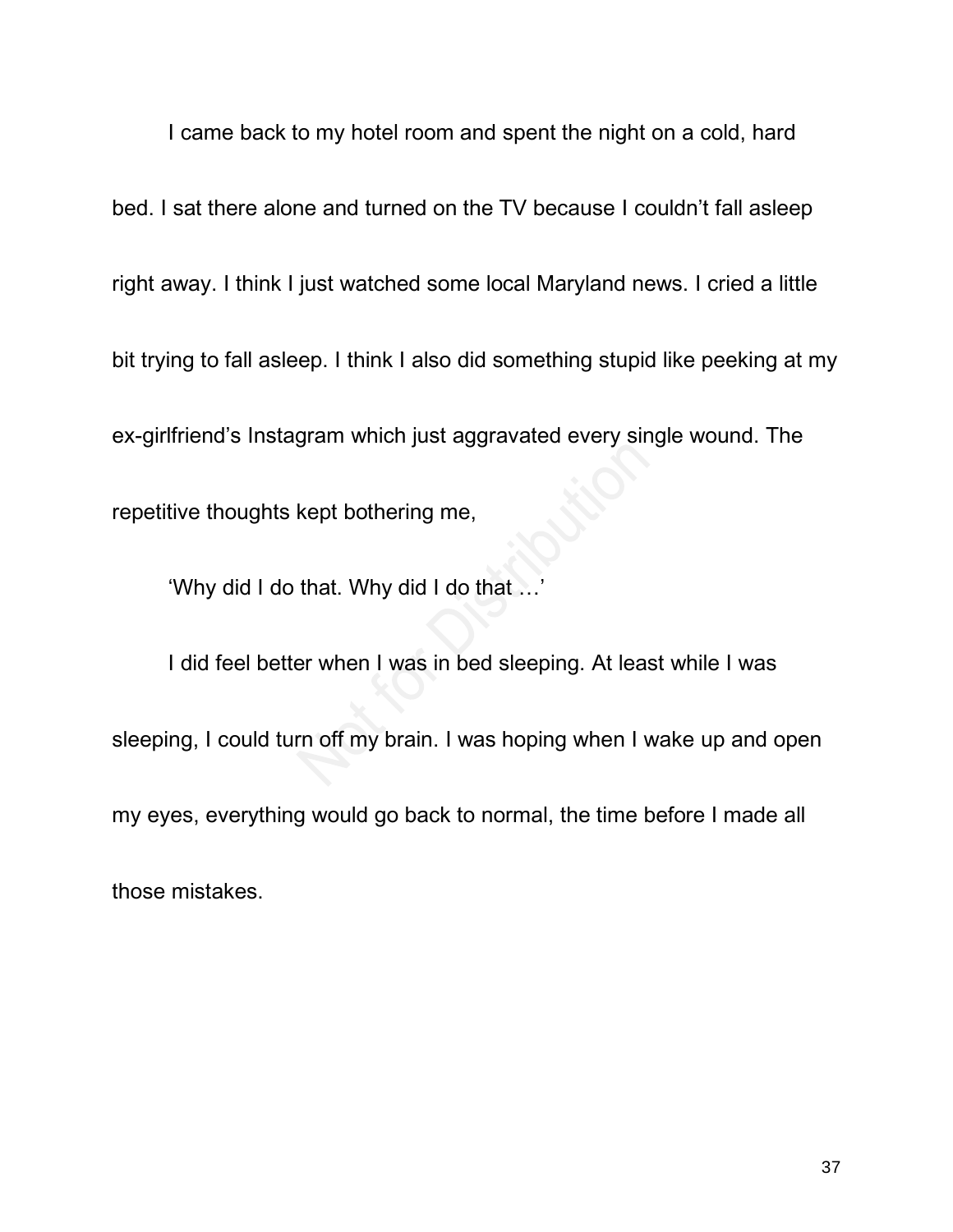I got up next morning and went down to the same restaurant again to have breakfast by myself. I was dressed like shit in a gray hoodie and sweatpants. I evaded eye contact with the waiters and hotel staff.

While I was waiting for my food, I could see something in the distance across the lobby in the hotel conference room space. There was a whole bunch of young undergraduate college students dressed up in suits having a career fair in the hotel. Booths and tables were spread out with company representatives from all over, Big 4 accounting firms, you name it. Recruiters and senior-looking business people were manning their stations and handing out flyers while the students made their rounds holding their resumes in one hand. I watched as the college kids chatted up the recruiters and with each other with such hope and optimism in their faces.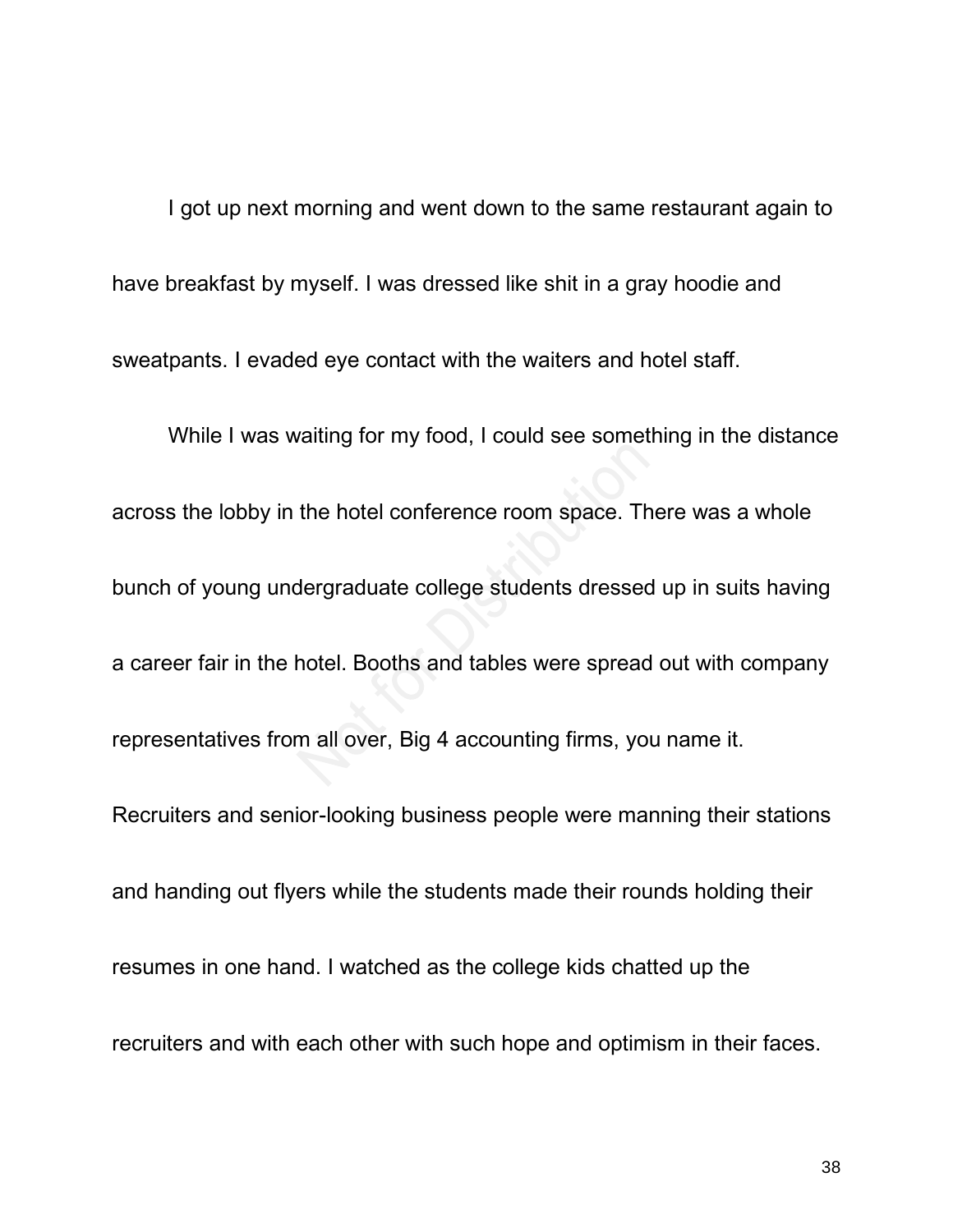For some reason, I envied those college kids so much that morning. I had gone to similar career fairs when I was in college 6,7 years prior. But me sitting there, after getting dumped by a woman I loved and fired from my job, I felt so pathetic compared to them. I had graduated college a long time ago and now felt like an unemployed loser with a failed track record. It seemed these kids had such an exciting, bright future ahead of them and would never have to experience the same shitshow I had just experienced. It teared me up a little thinking like this. The 30-year-old Terry I imagined a long time ago was somebody who would be a strong senior role-model to these younger kids–sharp, smart, making tons of money with a kickass job living it up in the big city with a plenty of wisdom to teach and charisma to share. Instead, I was just a few steps away from the mental hospital.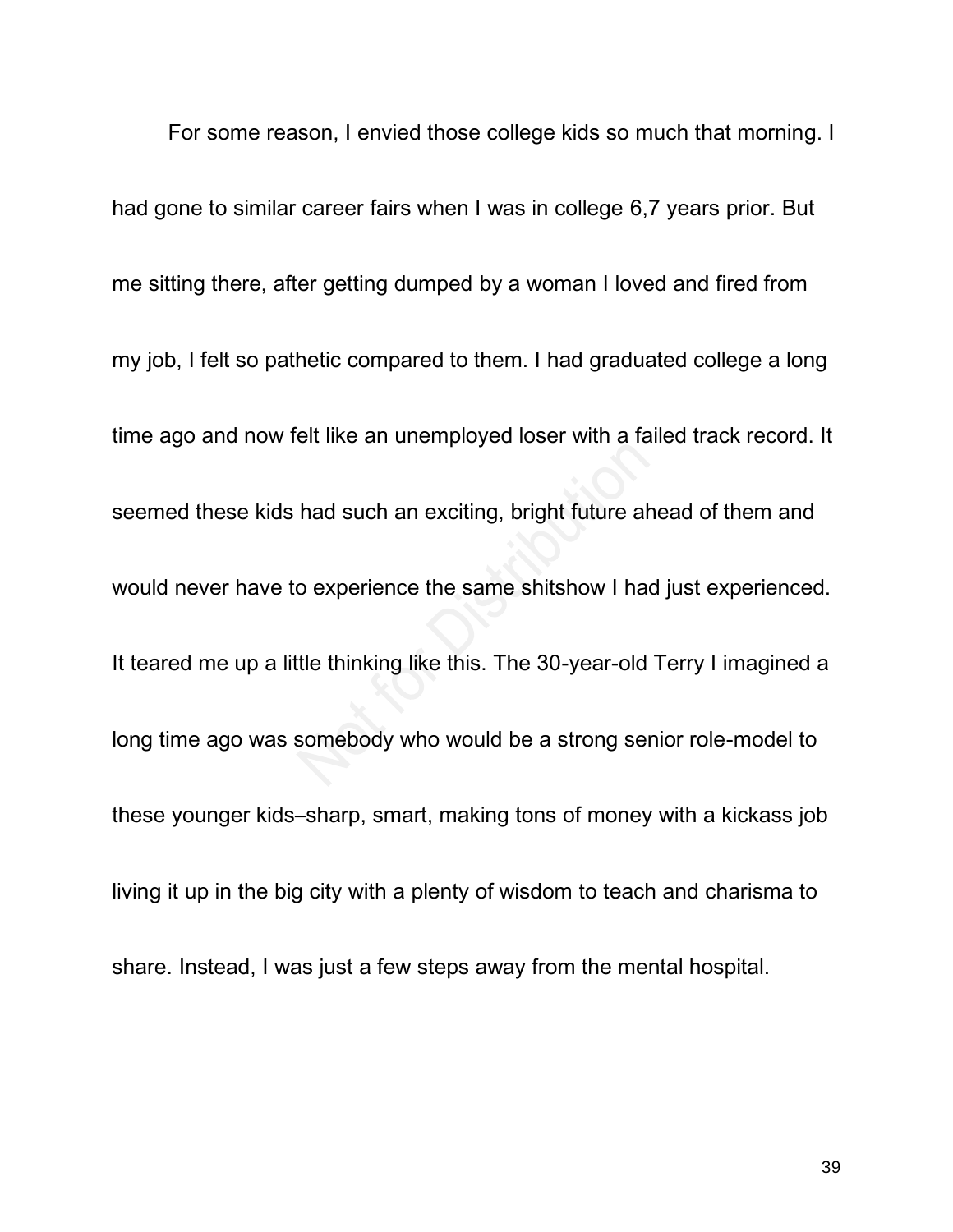I couldn't really stand it anymore in that self-pity, so I checked out

and hurried out of the hotel that morning. I needed to get out of Maryland.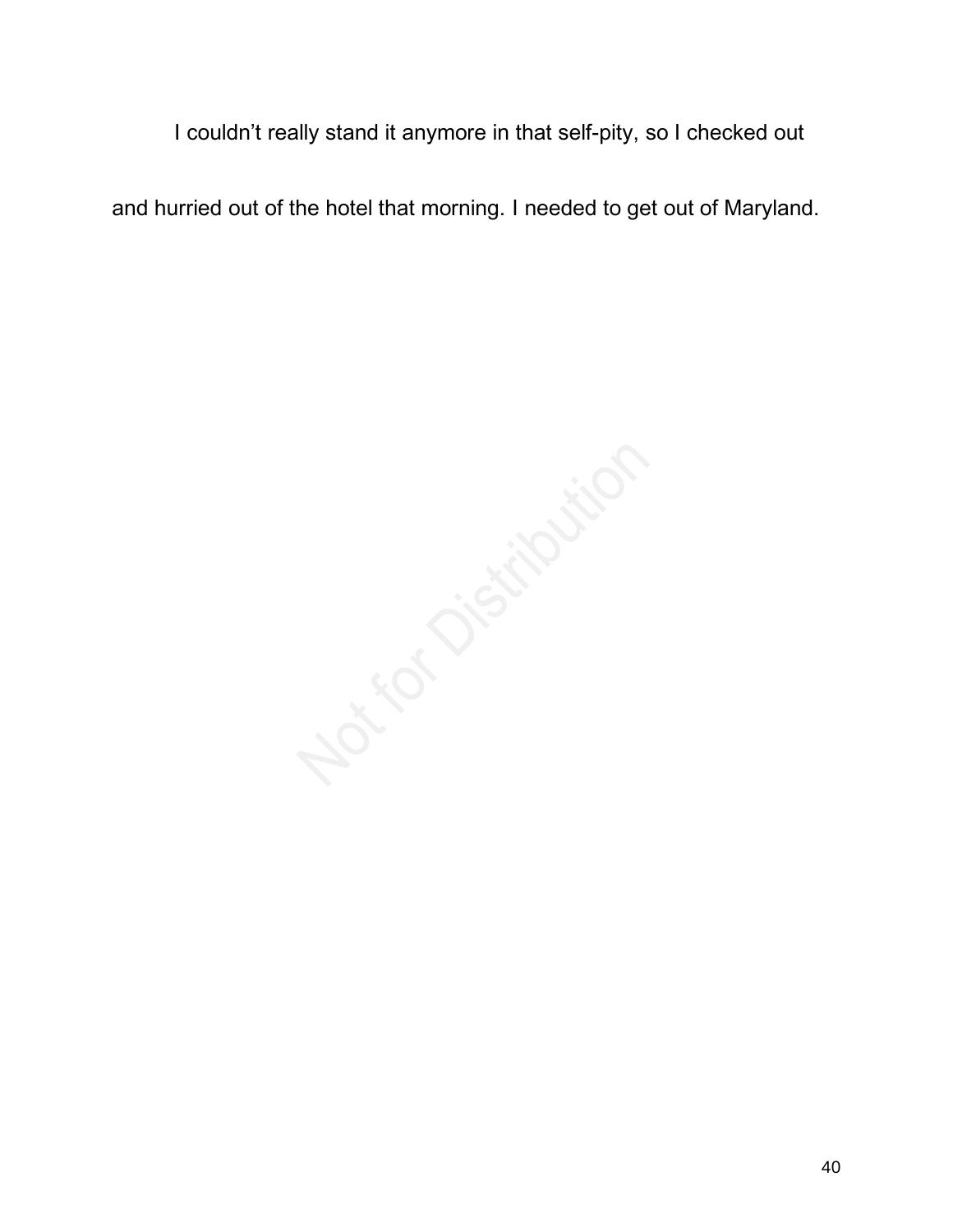# Chapter 5

#### Finding a Guide

Started driving again. I wanted to get out of Maryland as fast as possible. I drove all day, all the way down the highway. I stopped only to fill up when my gas ran low and for bathroom breaks.

'Well, at least I have money for gas,' I thought to myself, a bit relieved.

I drove for at least 8 hours straight, so the sun was setting, and I saw a sign that read "Welcome to Virginia." Apparently, I was in a random town called Fredericksburg, Virginia. I didn't know anybody in Virginia and thought my head would explode if I kept driving like this, so I again booked lodging on my phone. I checked into a motel and lied down on the bed. As I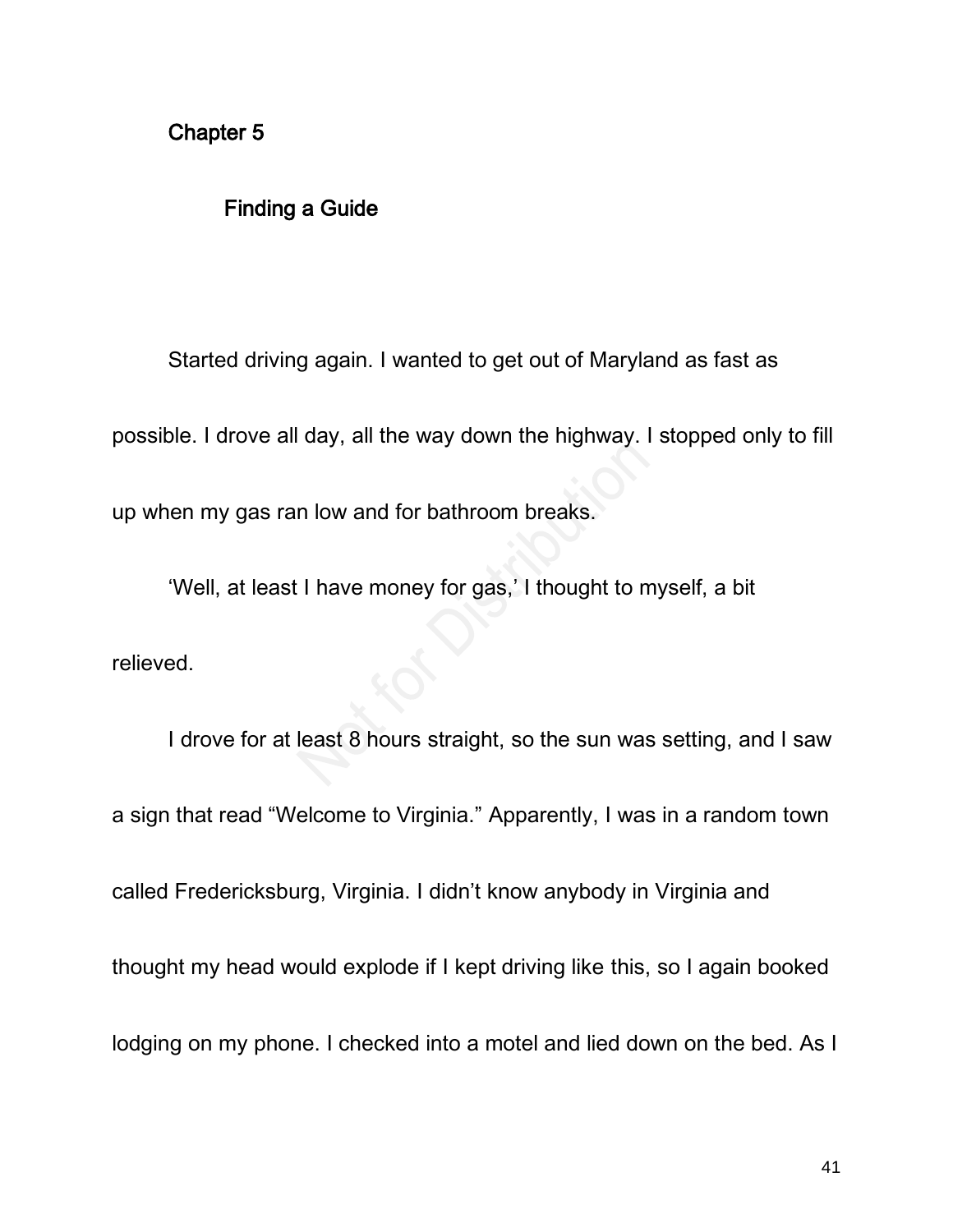stared at the ceiling and took a deep breath, I just felt like I was wasting my life so I figured I would grasp at straws and book a therapy appointment. I had always been disappointed in psychiatrists, but this wasn't the time to be picky or choosy. I was desperate for something.

I googled the words "depression" and "therapy" around the local area; the first result that came up on Yelp was a clinic specializing in "hypnotherapy." As I clicked the link and read the description, I learned about this one youth pastor in his 40s who had just started this hypnotherapy clinic and was quite popular with the locals in Fredericksburg according to the reviews. I called right away and booked an appointment for the following morning. I had nothing to lose after all, and I was curious.

So the next morning, I found myself in the middle of this random Virginia town visiting Fredericksburg Hypnosis completely by accident.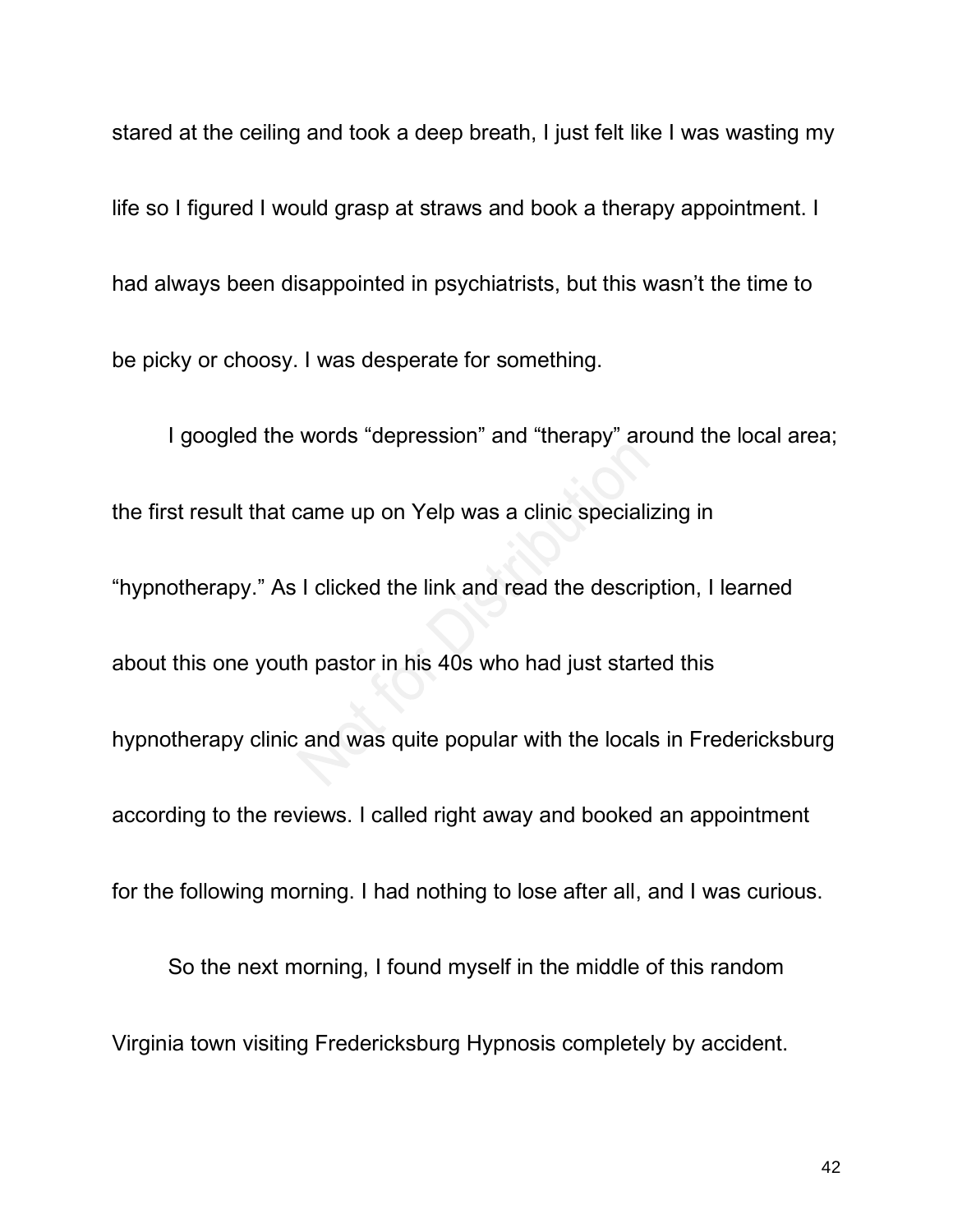When I entered through the front door of a small clinic, there were three or

four older men and women waiting quietly in the reception area, a couple of

them looking as grim as me. I remember seeing an older African American

lady who had a relieved, gentle expression on her face as she slowly

walked out of the therapist's office room.

"See you again next week, Nathan. Thanks for a great session," she said.

Then the receptionist told me to go enter the office. I stumbled in there nervously.

"Hey, welcome, Terry. We spoke briefly on the phone. My name is

Nathan," a man offered out his hand as I entered.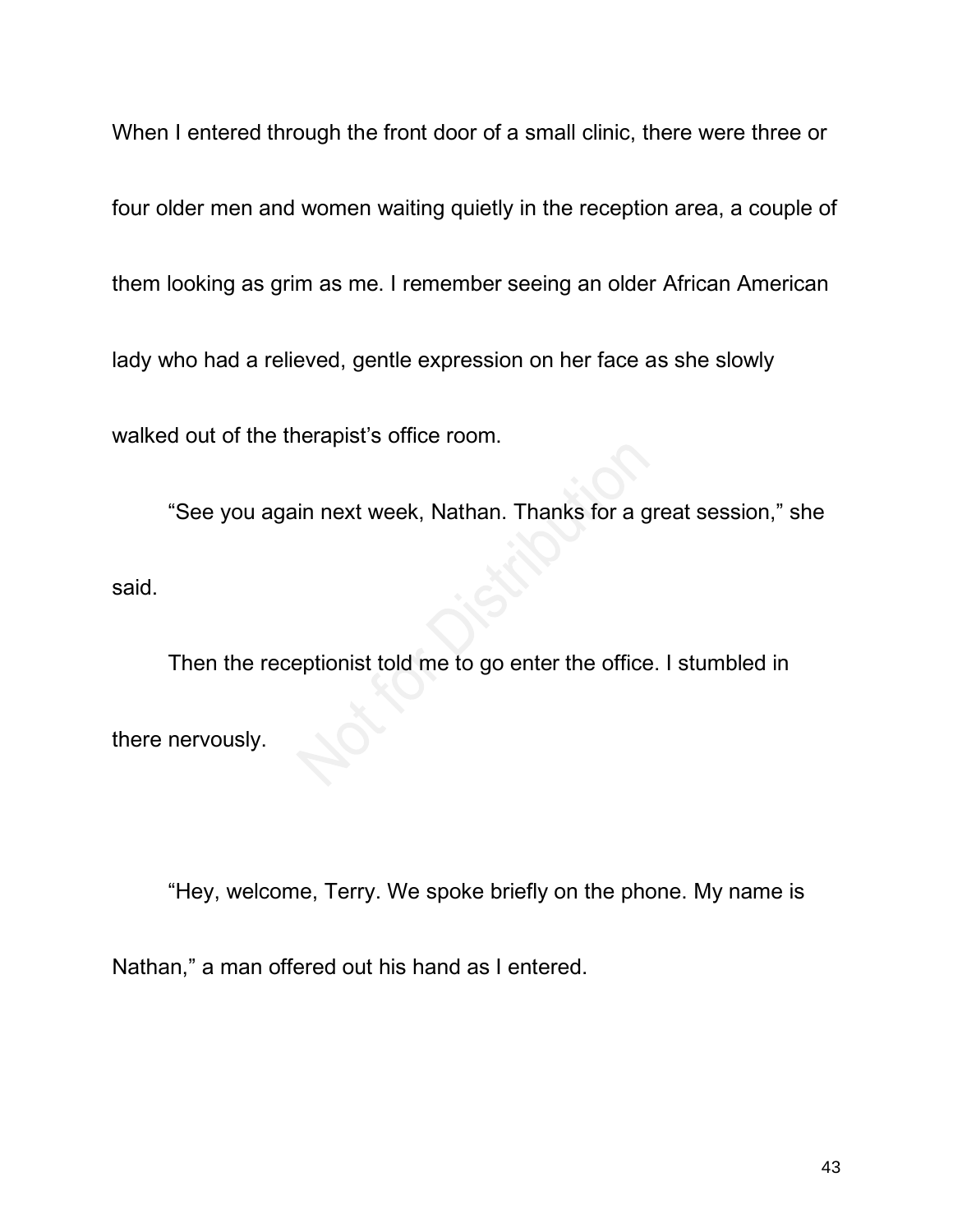That's how I met Mr. Nathan Gist, the founder of the clinic who was also a youth pastor. He was comfortably sporting a tieless black business suit and casual slacks. His facial expression seemed quite bright and pure with a gentle, kind smile. I could feel Nathan's positive energy from his eyes. He even looked a lot younger than his actual age.

"I know we talked briefly about your depression, but could you describe to me again what you were going through? I'm very curious to hear your story, Terry."

He sat me down, and I started confessing my guts out to this guy whom I met for the very first time. Breaking up. Getting fired. Repetitive regrets. Self-hatred. Disappointments. Suicidal thoughts. Katie's suicide in the past. Nathan would quietly listen to all this and nod and empathize. I felt it was part of the healing process, to dump all my feelings out to Nathan.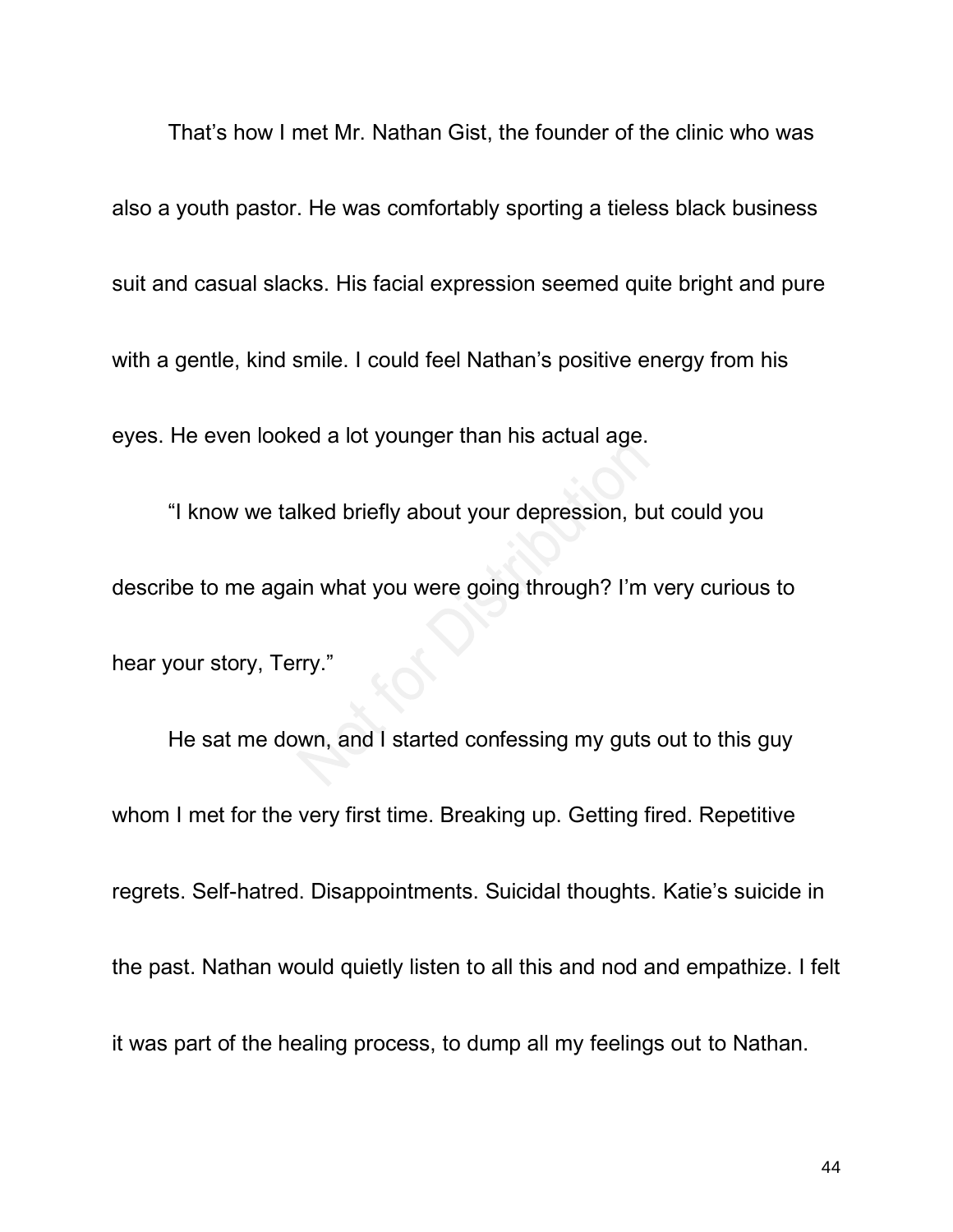"That really is a tragic series of events in your life, Terry, especially about your sister Katie. I feel your immense pain. I'm so sorry."

When I was just about done telling my story, Nathan jotted down notes on his small notepad and started explaining his method for hypnotherapy. I had never been familiar with it before, but Nathan started convincing me on its effectiveness quite clearly and logically.

"Terry, one of the reasons why you are having great trouble coming out of this depressive episode might be related to what's happening in your subconscious. The pain that's residing in your past memory of what happened, the guilt, the hurt … all of those emotions might not have been properly resolved when it happened. So it keeps clawing at you over and over."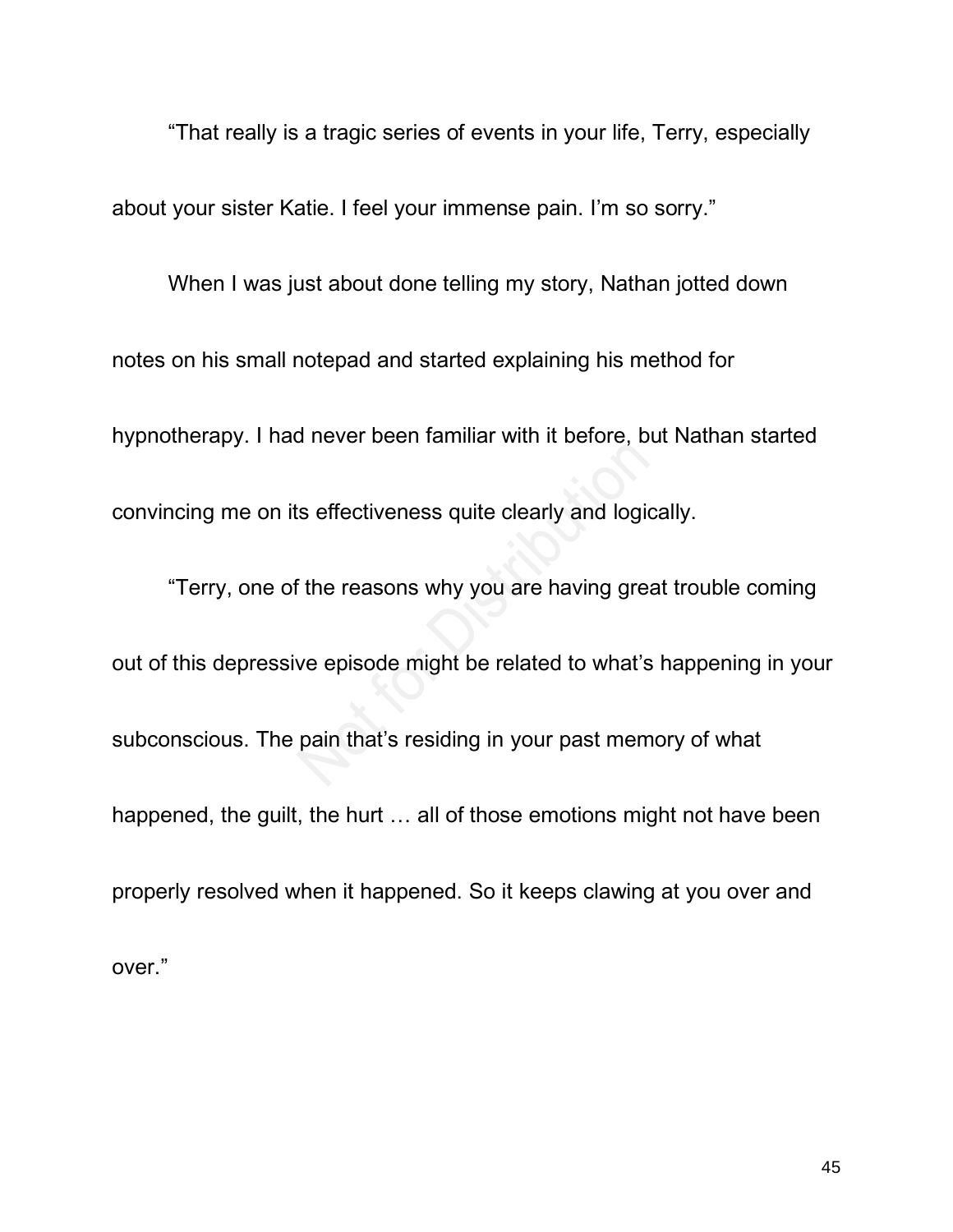It was the first time somebody had explained to me about what might be happening in my subconscious, so I initially thought Nathan was some kind of an alien, a mind reader or a bullshit quack. To be honest, I didn't have any confidence in hypnosis whatsoever, that it would do anything remotely useful for me. But when Nathan started explaining my pain in this way, it did make sense. I couldn't help but admit I was running away from my negative emotions.

"Hypnotherapy is not just me as a therapist telling you 'you should do this' or 'you shouldn't feel like that.' It's more about me helping you communicate with your own subconscious. It also helps in things like fighting addiction or increasing your self-esteem. In your case, Terry, we want to work on resolving what happened in your past, and the emotions that got stuck."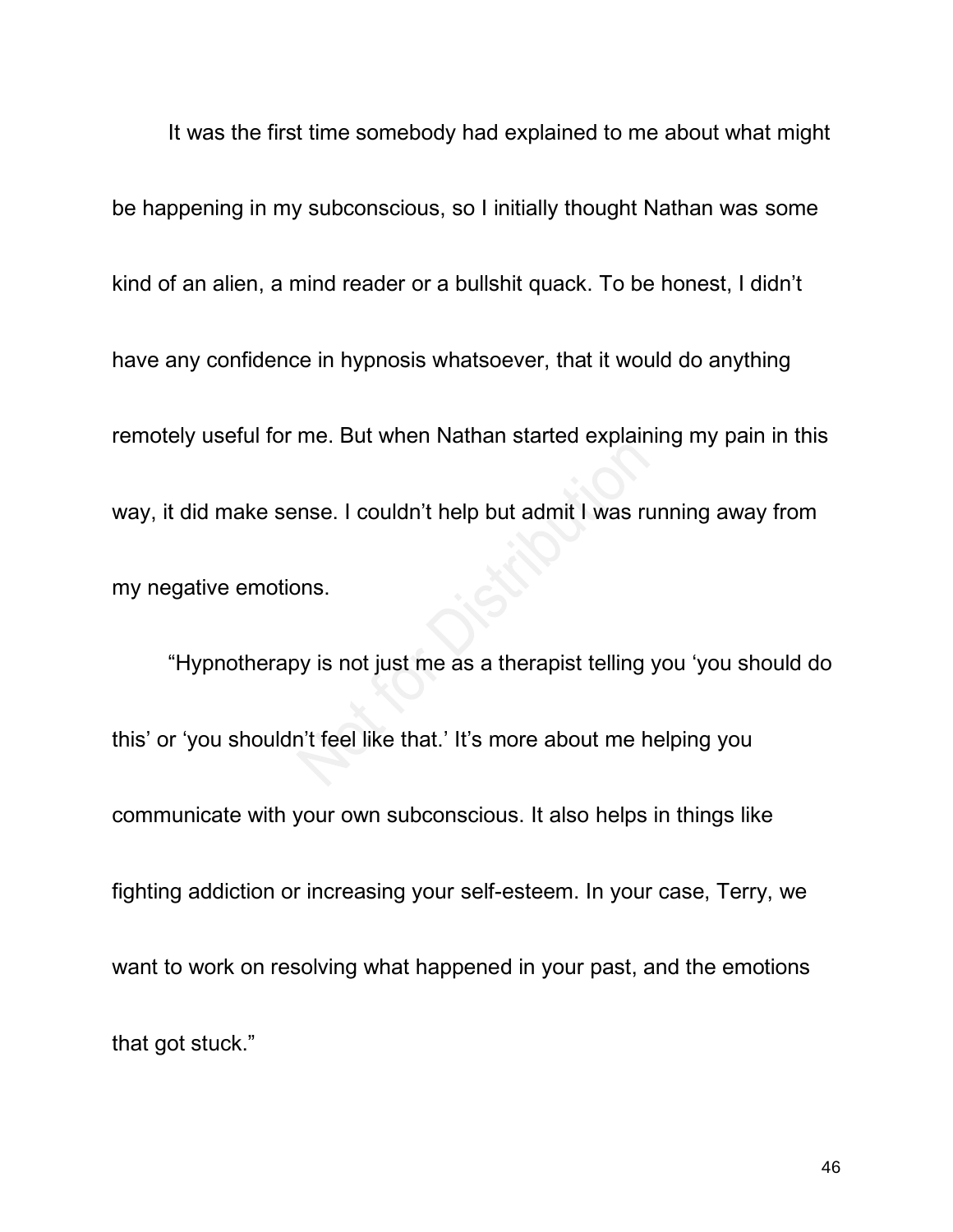When you are under heavy hypnosis, it's almost like being in a dream where you get to see things visually in your mind and feel quite comfortable although you are not quite asleep. By listening to the hypnotist's suggestions, you are then able to engage your subconscious and visualize things in your mind. You retrieve past memories of situations that bothered you and also bring up the feelings that arose when the event was unfolding. In the medical world today, hypnotherapy is quickly gaining ground as a legitimate form of treatment. Under hypnosis, it becomes easier to address and access the emotions that are harder to catch under a normal conscious state.

Following Nathan's instructions, I lied down on a long chair, closed my eyes and took a deep breath. Nathan started to talk to me in a relaxed, slow manner and started his hypnotic induction. I just had to follow his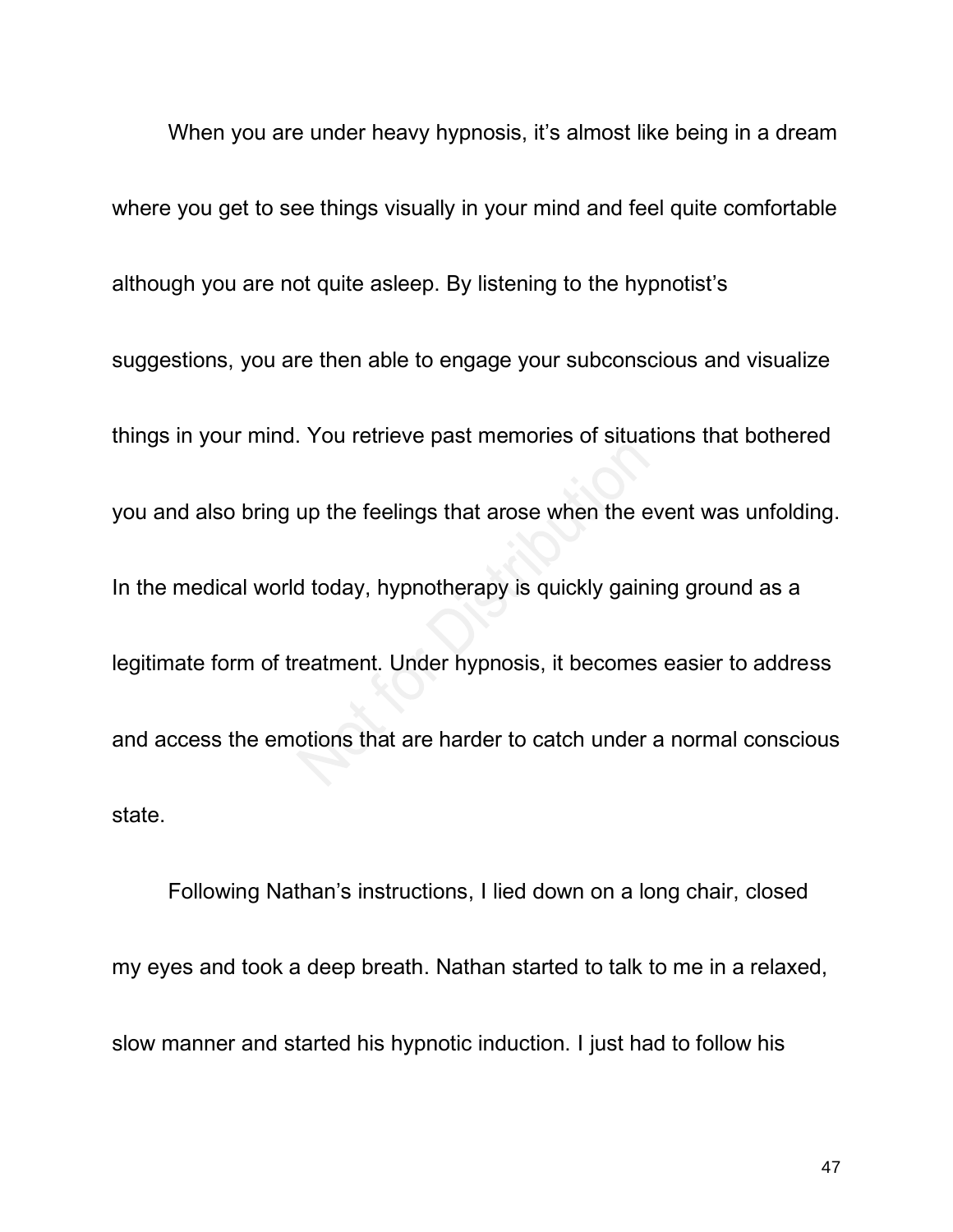voice, and very soon, I would be under this very deep trance state. Now

when I look back, it was quite a peculiar experience going through this

somewhat strange therapy in a random place in Virginia where I just

happened to end up during my depression.

So began our sessions. I kept coming back to the clinic every single day for about a week, about two hours per session each time.

"You are at a relaxing beach with the warm sun beating down at you, and you see Katie there. What color is the ocean? Can you hear the waves? Can you smell the ocean? What is Katie wearing? If she could give you advice now, what would Katie say to you?"

Under hypnosis, I saw Katie wearing a white dress and a sun hat smiling very relaxedly walking barefoot on the sandy beach. She said,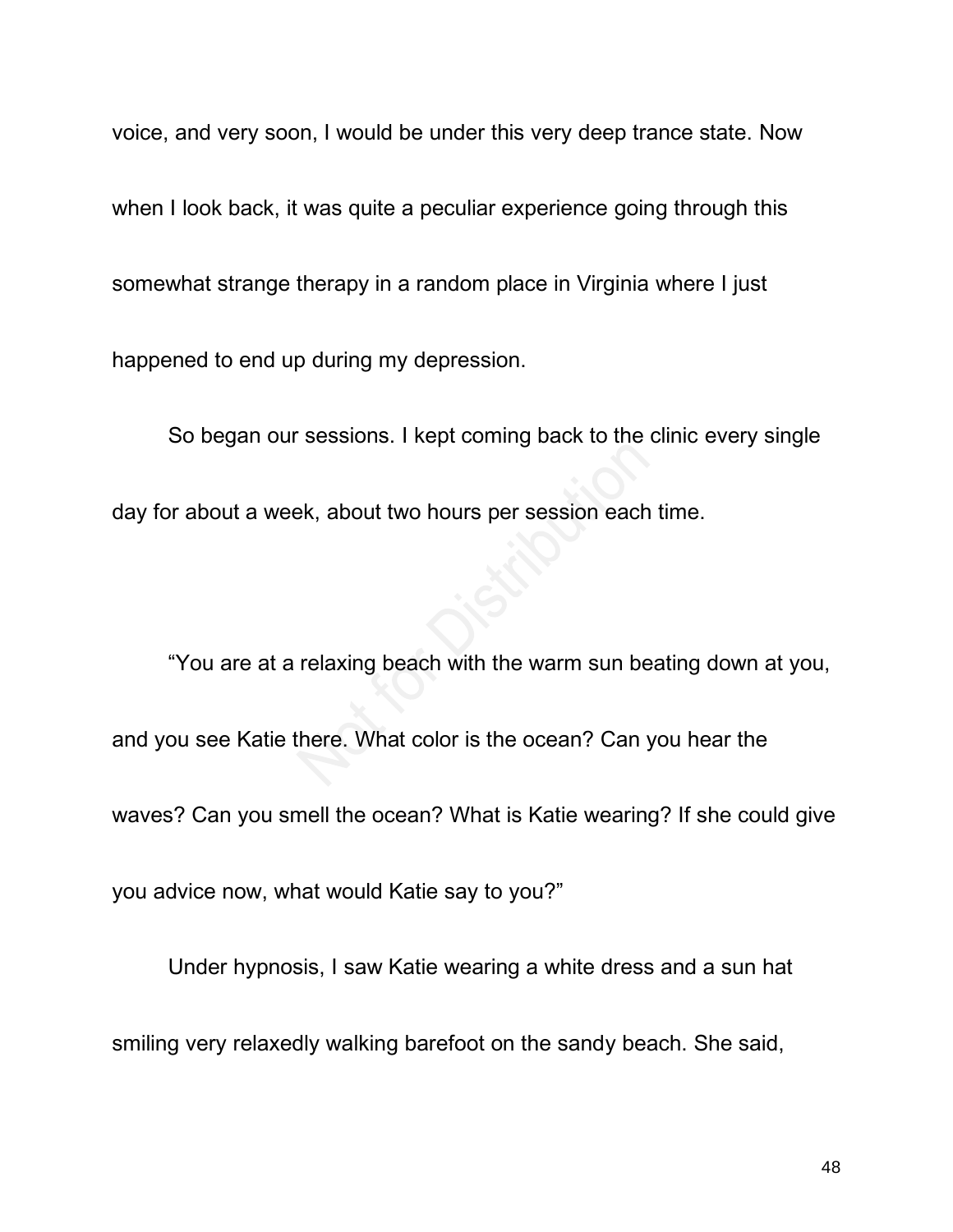"It will all be okay, Terry. Everything will turn out alright. Live every day to your fullest and do your best. This will all pass," and patted me on my shoulder. She looked quite happy on that beach.

"We are gonna back to the time you broke up with your girlfriend. Where were you two? Can you picture the chair that she was sitting on? If we could go back to that moment, Terry, what are you feeling at that moment?"

In my memory, I saw my ex-girlfriend with an angry face, sitting on my desk chair in my New York Tower bedroom. It was a memory that I didn't want to access but I continued, thanks to Nathan. Obviously, I knew this wasn't happening in real life, but I could picture it in my head like a movie.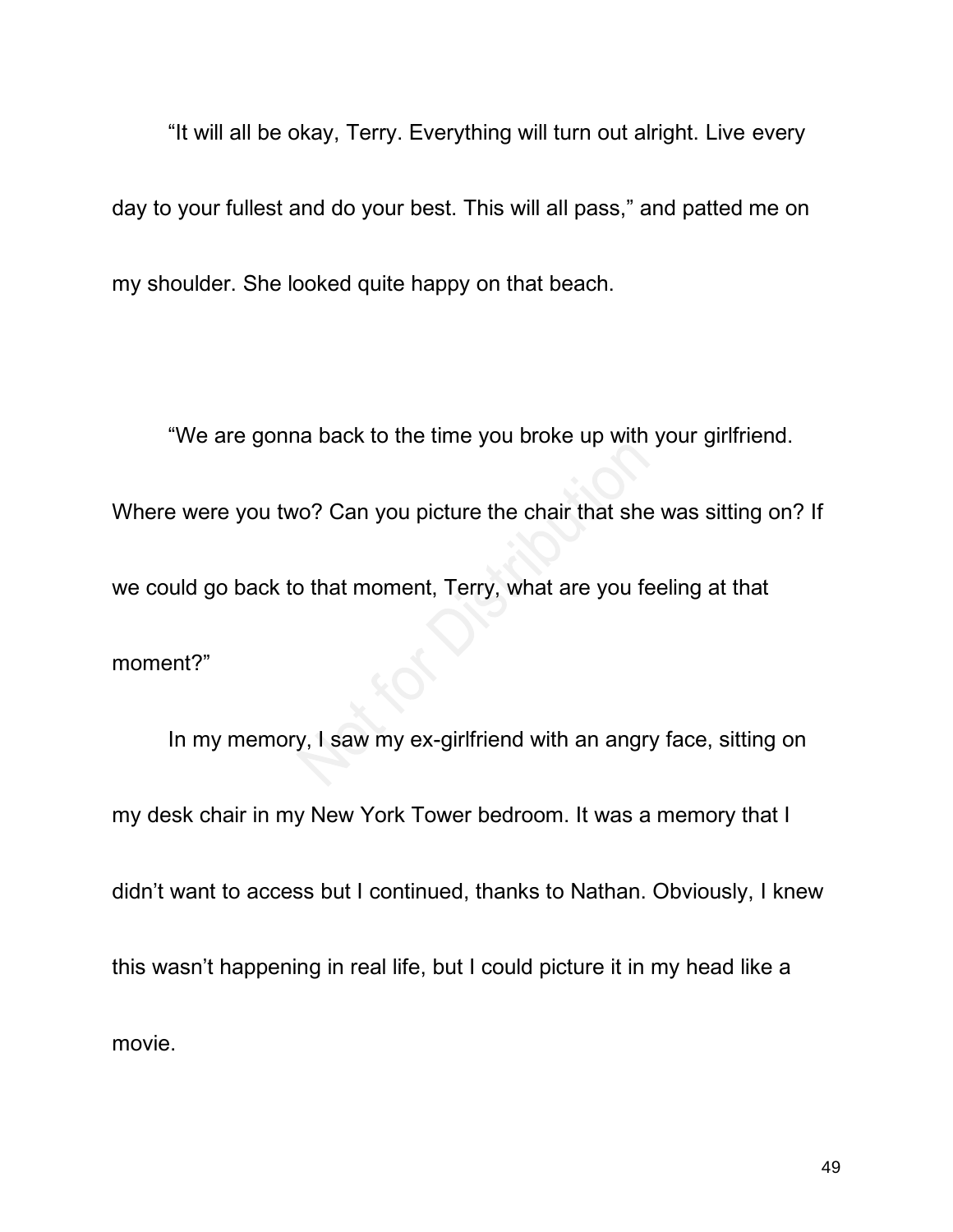"I'm feeling sad and devastated. I see her crying. I see her trying to

walk off and leave the room," I said to Nathan with my eyes closed.

"Let's freeze that moment, Terry. What would you say differently this time around? If you can ask for forgiveness, how would you say it? Your girlfriend is asking for forgiveness. What is she saying to you?" Nathan said.

I saw me asking for her forgiveness for hurting her, and saw her asking for my forgiveness for hurting me. I could visualize the conversation that never happened in real life.

"I'm so sorry. There's no need for arguing with each other anymore, who was right or who was wrong. It's all in the past, and we should move on. I apologize for all the mean things I said to you," I said to my exgirlfriend, and she said the same thing back to me. I felt tears flow down my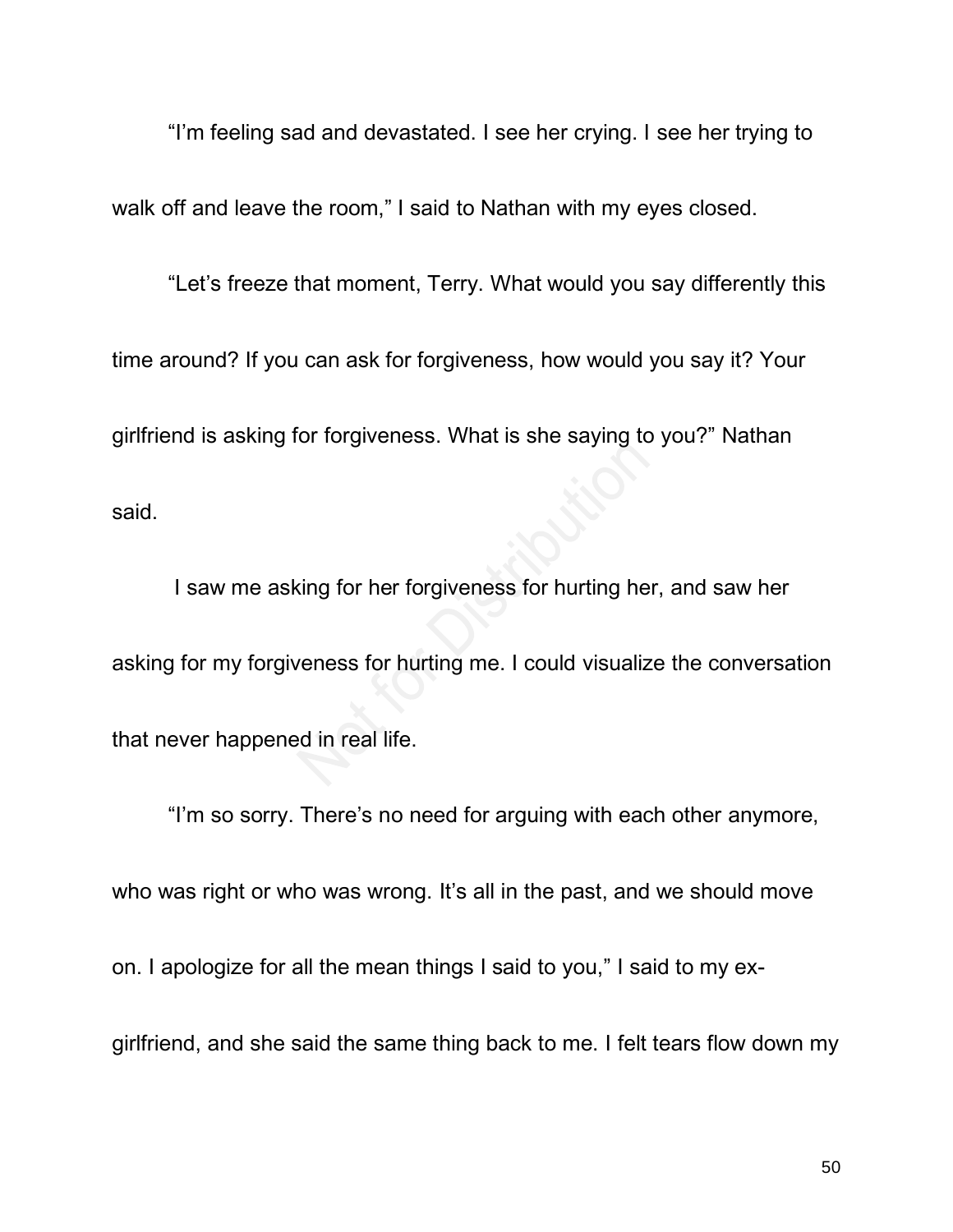face with my eyes closed. I felt I could finally let go of that person. My exgirlfriend and I gave each other one last hug that never happened in real life.

"We are 10 years into the future, and you see yourself standing in front of you, and that person is you 10 years from now. Where are you? What kind of clothes is the future-Terry wearing? He's giving you a big hug. What is he telling you? What kind of advice does he have for you? What does he think about the current turmoil you are having in 2016?" I still remember the guy who was standing in front of me. The future me seemed very confident and relaxed with a warm personality and a gentle smile. He seemed so much stronger and more mature compared to me now. He said,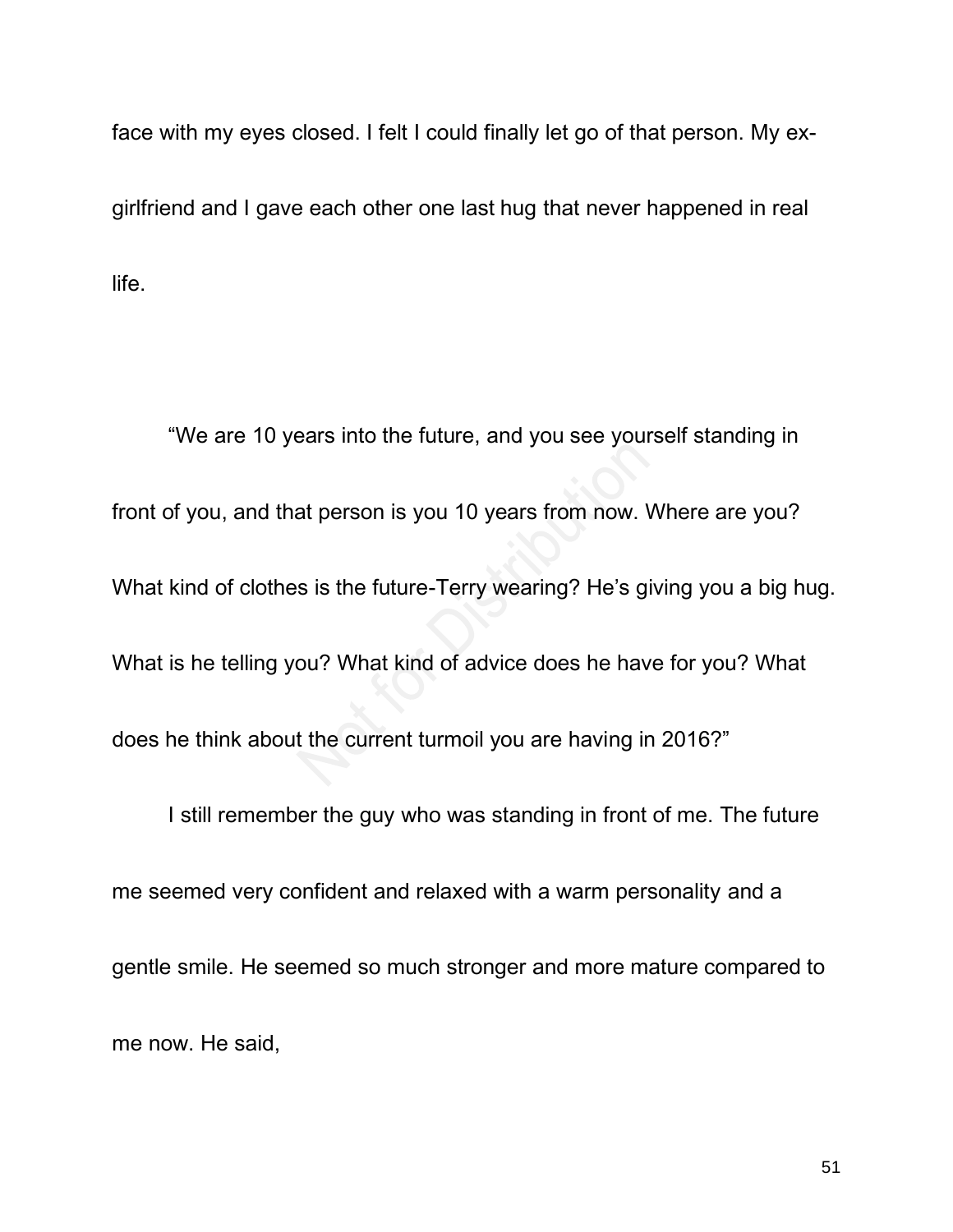"Terry, don't worry about anything. I know how hard it must be for you experiencing this right now but it's all going to be okay. In life, there's peaks and valleys, hard times and good times. But don't you ever give up now. Seize every day, live it to the fullest. Believe in yourself and follow your biggest dreams. You will get through this. I'm so proud of you. Stay strong."

About one week of continuous therapy with Nathan, I felt exponentially better as if a huge weight dropped out of my chest after every session. If I had not discovered this random hypnotherapy clinic in Virginia, if I had never met Nathan, would I truly have been able to recover from that deep depression? I am not totally sure. I look back and think it was a true blessing from heaven. Nathan seemed happy to see me respond effectively to hypnotherapy as well. Near the end of the week, he could see that the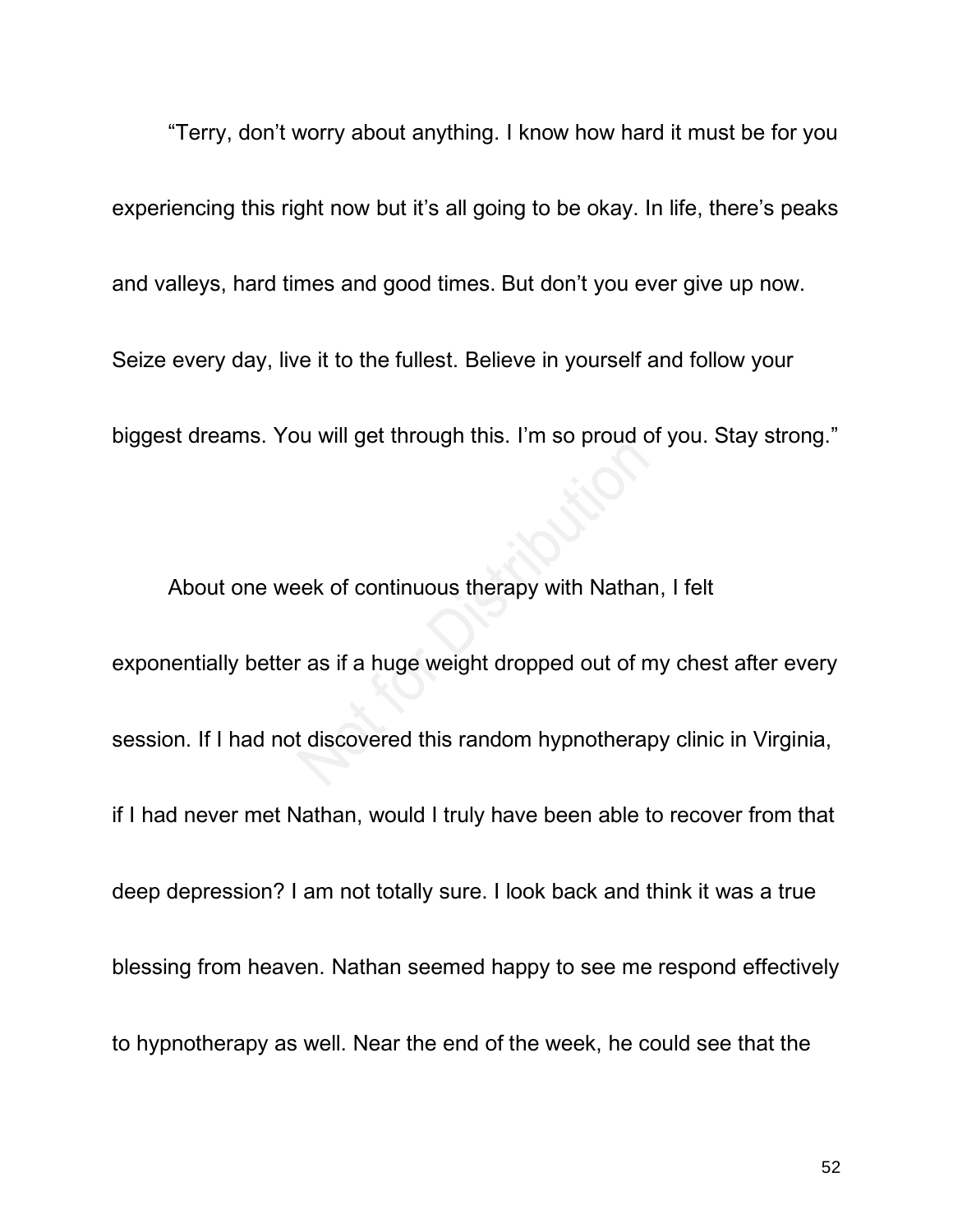worst part of my emotional stress was over, and I thanked him for his therapy.

It was like I had taken off a pair of tinted sunglasses. I looked up and could appreciate the blue sky again. I could feel good again. I felt like I wanted to live again. I was alone, yes, but still had the energy to get up and do things. In the mornings, I hopped around different breakfast diners trying out local favorites. I remember eating a lot of pancakes and omelets, and of course grilled cheeses. When I was done sightseeing, I realized it was time for me to get out of Virginia. I asked myself, "hey, what the hell am I doing here again?"

I checked out of the motel, got in my car and phoned a friend from college. Sean was one of my dearest Korean friends from UNC whose

53